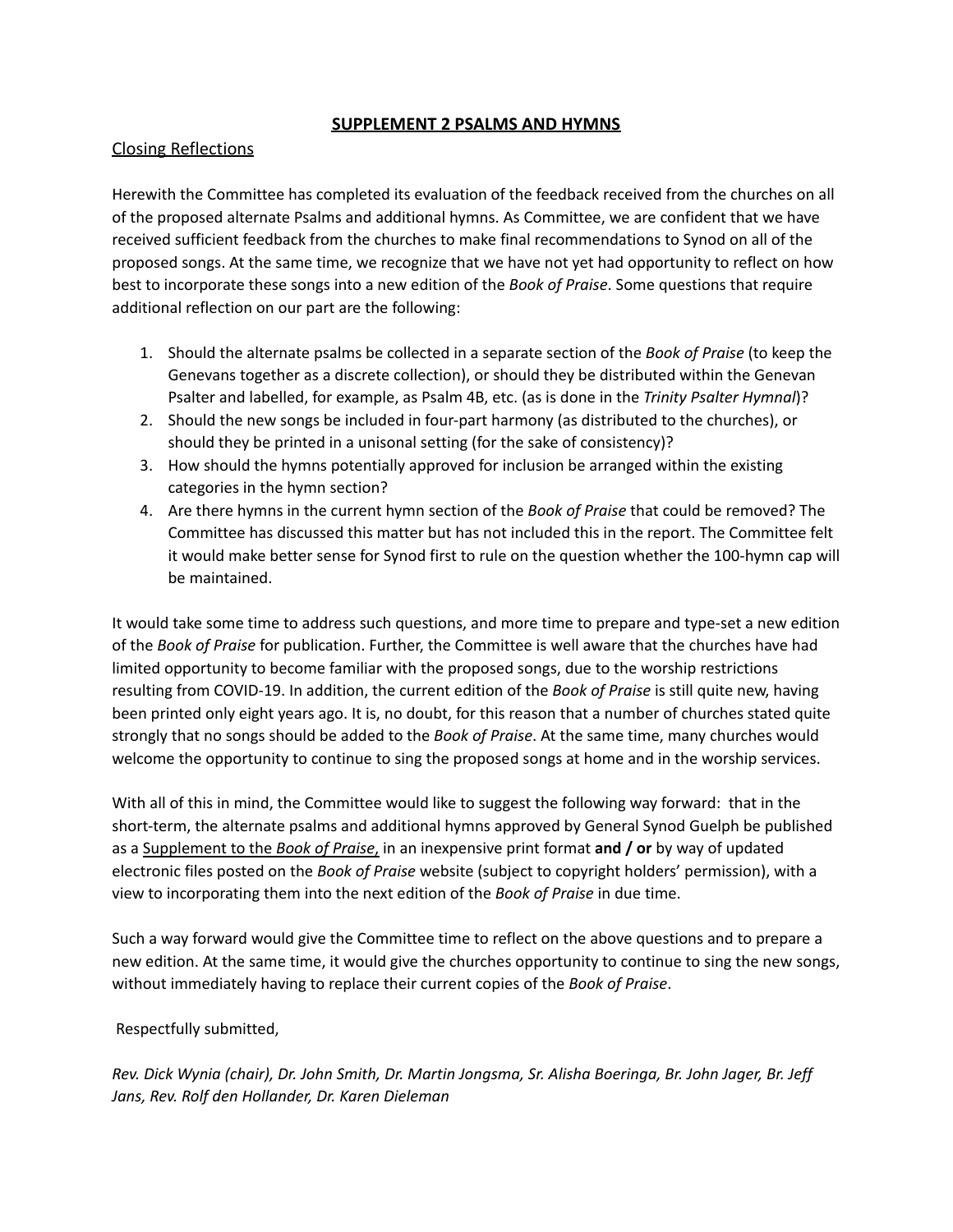# *PROPOSED PSALMS*

## *Psalm 69*

### *Step 1: Initial Review*

#### Observations:

- 1. The churches submitted 4 alternates.
- 2. This psalm is sung infrequently.
- 3. The ministers' survey included 4 references to this psalm, all of them commenting on the text, not the melody.

Considerations:

1. The Committee found that Psalm 69A - TPH, a complete rendition of the Psalm, is close to Scripture, and its melody is suitably mournful.

Initial Recommendation:

1. To propose Psalm 69A -TPH to the churches.

### *Step 2: Post Feedback Review*

Observations:

- 1. 37 churches provided feedback, with 16 supporting and 21 rejecting the proposed alternate.
- 2. Positive feedback:
	- a. 12 churches made positive comments about the melody, calling it easy to learn, suited to the text, moving, interesting, and beautiful.
	- b. 3 churches commented that the text was faithful to Scripture.
	- c. Of the 16 churches that accepted the psalm, some wondered if it was necessary, given that the Genevan melody is well known from Ps 51, while others noted that it is nice to have an alternative for a Genevan melody that is already used for another psalm.
- 3. Negative feedback:
	- a. 10 churches were critical of the melody. Most noted that it is unfamiliar, difficult to sing and play, and not better than the Genevan melody, and that an alternate is not needed, though one church also commented that it is beautiful, nonetheless.
	- b. 6 churches made negative comments on the text, e.g., that the flow of the text is awkward, text does not pair well with the tune, and the rhyming isn't ideal.
	- c. 1 church gave four specific criticisms of stanzas 4, 5, and 12, and proposed a revision for each.

Considerations:

1. Though the melody is new to the churches, its plaintive tone fits the contents of the psalm, and its step-wise character and repeated patterns make it fairly easy to learn. Since the Genevan melody is also used for Psalm 51, it is nice to have the variety of an additional melody here.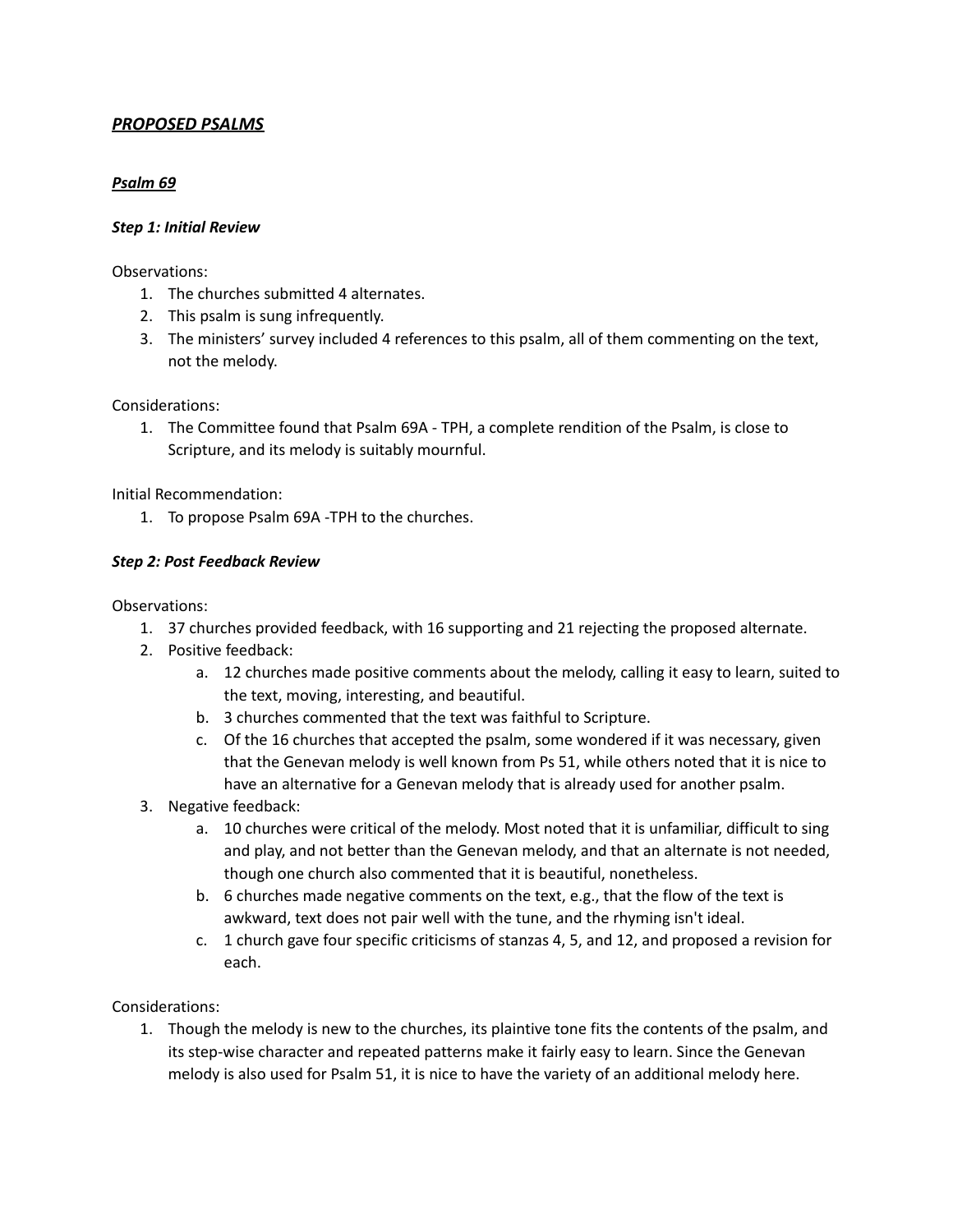- 2. Its text is a complete rendition of the psalm, which sticks quite closely to the text overall, though churches have indicated that the text could be improved in particular places. Improvements could be investigated, though the fact that this Psalm is copyrighted should caution us to pursue improvements only if deemed indispensable for adopting the song for use in the churches.
- 3. The changes that one church proposes to stanzas 4, 5, and 12 do not significantly improve the faithfulness of the lyrics to Scripture, nor their flow within the melody.
	- a. Stanza 4, lines 3-4 ("and all the insults I received / have fallen first on you") expresses the meaning of the corresponding words of Scripture: "the reproaches of those who reproach you have fallen on me" (ESV).
	- b. Stanza 4, line 5 ("I wept, with fasting bowed my soul,): though not a common expression, the expression "bowed my soul" is clear within its context.
	- c. Stanza 5, Line 4 ("and all the drunkards sitting there make me their jest and song") is a fairly close rendition of the corresponding words of Scripture: "the drunkards make songs about me" (ESV).
	- d. Stanza 12, line 2 ("you saints, your hearts revive") is likewise a fairly close rendition of the Scriptural words, "let your hearts revive" (v. 32).

# Final Recommendation:

1. That Synod Guelph 2022 adopt Psalm 69A – TPH for inclusion in the *Book of Praise.*

# *Psalm 84*

# *Step 1: Initial Review*

Observations:

- 1. The churches submitted 2 alternatives.
- 2. This psalm is used frequently.

# Considerations:

- 1. The Committee found that 84C TPH is a faithful rendition of the whole text of the psalm. The melody is strong and supports the words of this psalm. As this psalm is sung frequently another melody/versification would provide another alternative for this well-loved psalm.
- 2. This versification does include some archaic language (e.g. thy, thee). While the Guidelines state that "antiquated language should be avoided," it need not be ruled out all together.

Initial Recommendation:

1. To propose Psalm 84C – TPH to the churches.

# *Step 2: Post Feedback Review*

- 1. 36 churches provided feedback with 11 accepting and 25 rejecting this alternate.
- 2. Positive feedback: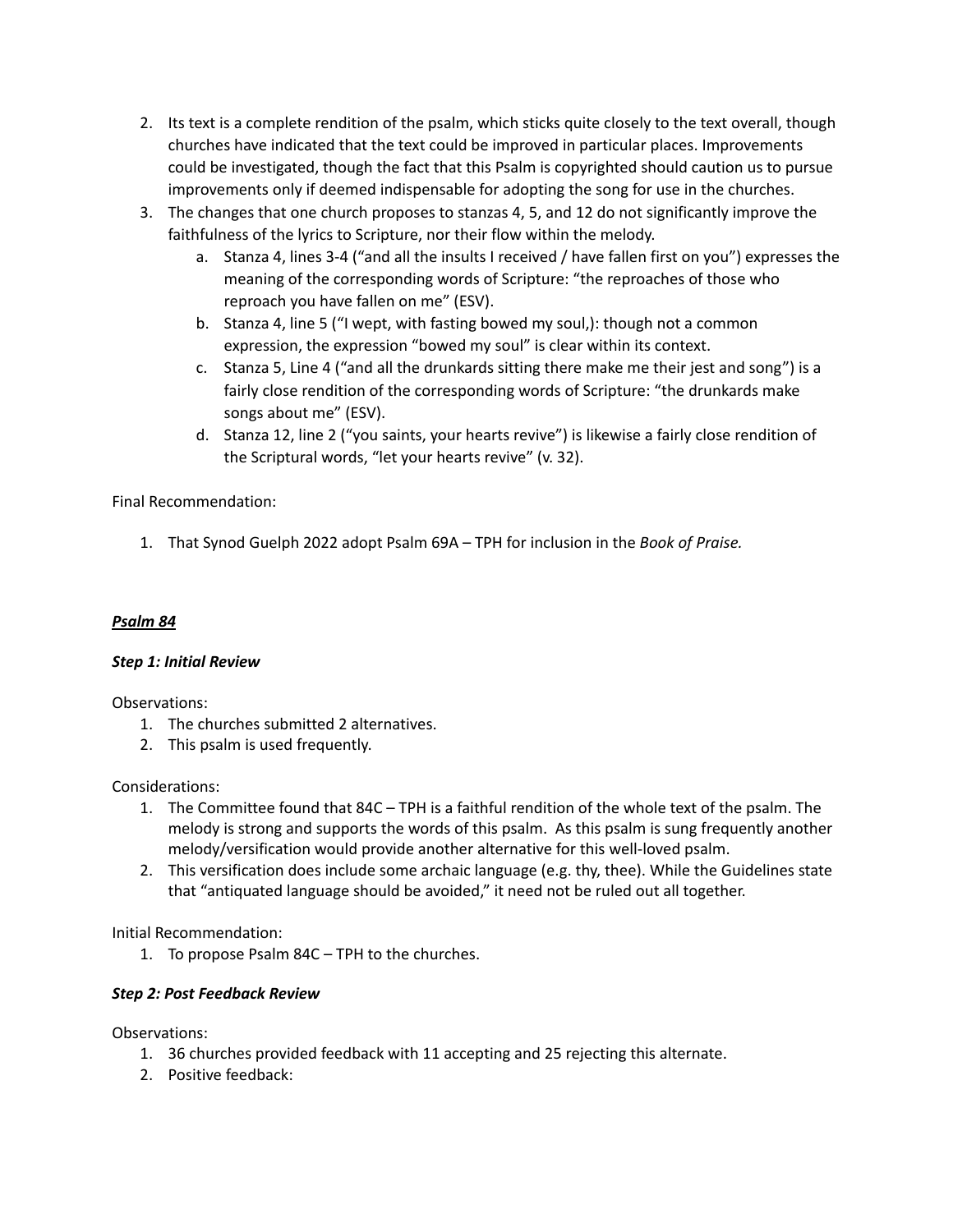- a. 5 churches gave positive feedback on the melody, calling it a beautiful tune and a "classic sounding hymn of the church." One church that approved the melody nevertheless called it a bit weak and indicated that it breaks some fundamental rules of good melody writing (e.g., the diminished fifth interval from A flat down to D at the end of line 1, and the jump from F up to E-flat in line 3). One church that approved of the melody commented that the Genevan tune is also well known and loved.
- b. 5 churches commented on the text, describing it as a beautiful and scriptural rhyming of the psalm. However, 2 churches that approved this alternate nevertheless expressed criticism of its antiquated language and noted instances of awkward grammar and free paraphrasing.
- 3. Negative feedback:
	- a. Six churches gave critical feedback on the melody, commenting that it is not a nice tune, does not complement the words, goes too high for congregational singing, not intuitive and far too challenging.
	- b. Five churches commented on the undesirability of antiquated language. One church that was critical of the lyrics nevertheless noted that the words fit the melody. One church noted that the word "then" in stanza 2 is unclear and suggested that it be changed to "thus".
	- c. One church noted that the reference to "banishment" in stanza 1 is not found in Scripture.
	- d. Two churches noted that in stanza 3, the words "Though tried, their tears like showers / shall fill the springs of peace" reflect a questionable interpretation of the biblical text, which reads, "As they go through the Valley of Baca they make it a place of springs; the early rain also covers it with pools."
	- e. One church regretted that stanza 5 omitted direct references to the familiar "doorkeeper" and "tents of wickedness" in the Biblical text.
- 4. Other feedback:
	- a. One church correctly noted that in the blue Psalter Hymnal, stanzas 4, 5, and 6 are set to a different melody (Crux Christi, by Arthur H. Mann) and that the author of the lyrics is not given. The TPH, however, attributes all six stanzas to Justin H. Knecht and Edward Husband.
	- b. Many churches commented that an alternate is not needed for this psalm, since the Genevan version is well known and much loved.

- 1. The proposed alternate is not intended to replace the Genevan version but to provide an alternate rendition for a psalm that is frequently sung. Yet the churches are right to note that the Genevan version is well loved, and many of the responses to the proposed alternative were critical of both words and melody.
- 2. The melody could be transposed down a key to D-Major to address the high E-flat, and the third line of the melody, though initially challenging, is easily learned with practice. The melody as a whole is well suited to the lovely contents of this psalm.
- 3. The word, "then," in stanza 2 means "in that case," or "that being the case," but it is indeed somewhat unclear.
- 4. The phrase, "in banishment afar," in stanza 1 is indeed an interpretive addition, though the Scripture passage does imply that the psalmist is away from God's dwelling place.
- 5. The churches are correct to question the interpretation of the Valley of Baca in stanza 3. There is a longstanding tradition (going back to the Septuagint and the Vulgate) that Baca means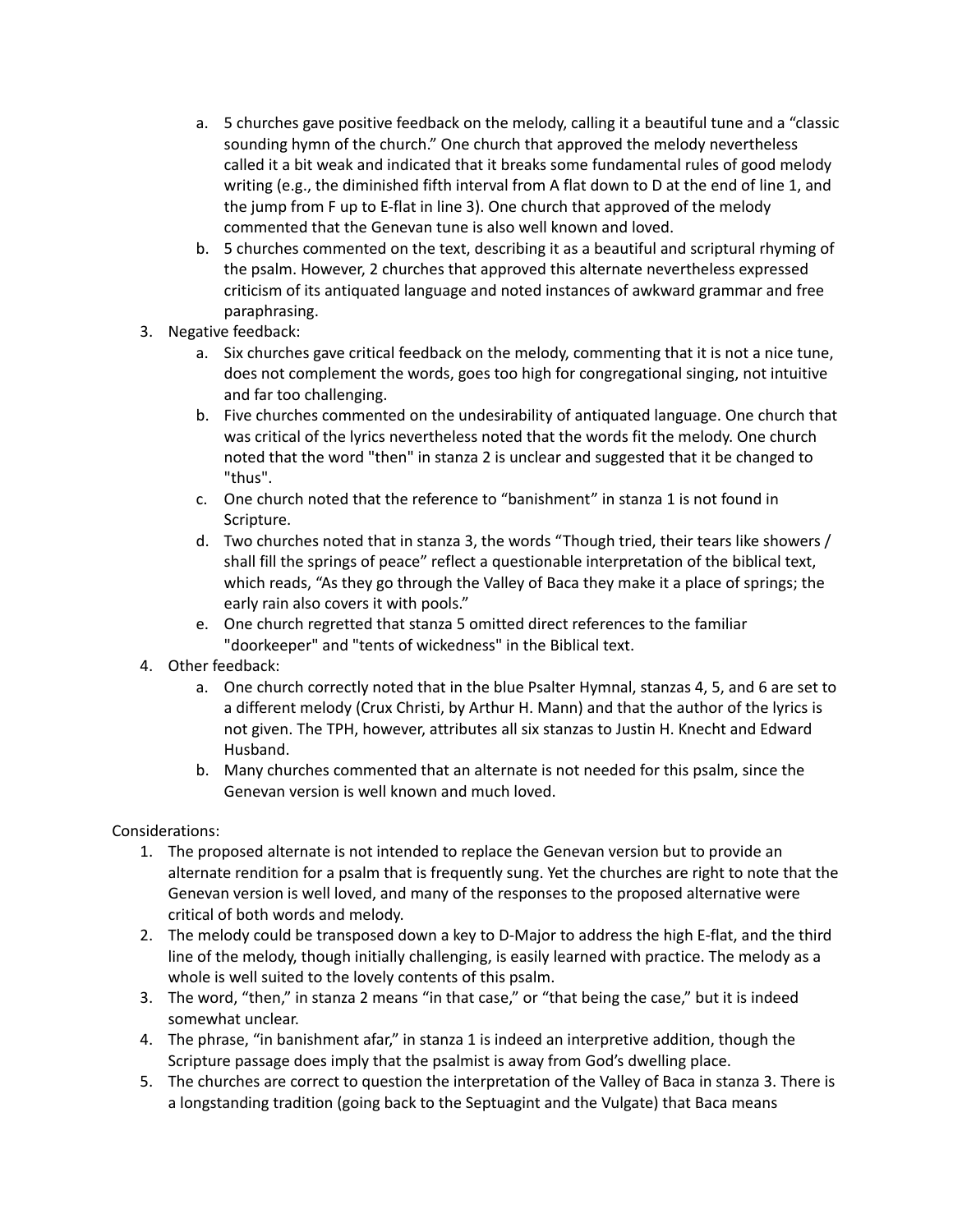Weeping (which gave rise to the expression "Vale of Tears"). The Hebrew word used here is spelled slightly differently, however, and the connection to weeping is weak. Here Baca refers to a plant, such as the poplar or balsam tree, which can grow in dry places (see 2 Sam. 5:23). Thus the point seems to be that as the pilgrims travel through this valley it is transformed from a place that is arid to a place that is well-watered and refreshing. Some modern translations do, however, retain the translation "Valley of Weeping" (ASV, NLT).

- 6. Though it is true that the doorkeeper and the tents of wickedness are not explicitly mentioned, the paraphrase in stanza 5 is reasonably close to the meaning of Scripture.
- 7. The churches are correct to note the presence of archaisms, and updating them would require some further adjustments. Updating the language also gives an opportunity to bring the text closer to Scripture. For example, in stanza 1, the reference to "tabernacles," though plural, clearly refers to God's one dwelling place in Zion, and in stanza 4, "our shield" refers to the anointed king.

#### Final Recommendation:

- 1. That Synod Guelph 2022 adopt Psalm 84C TPH for inclusion in the *Book of Praise*, with the text revised as below.
- 2. That its melody be transposed down to D-major to make it easier to sing.

#### Revised text:

*1. O LORD of hosts, how lovely your tabernacle is; how dear to me, how precious, your holy dwelling place. My soul is longing, fainting, your sacred courts to view; my heart and flesh are singing, O living God, to you.*

*2. If you let little sparrows find room for peaceful rest, and you give space for swallows to build their young a nest, then, LORD, my King Almighty, your love will shelter me, and there beside your altars my dwelling, too, shall be.*

*3. How blessed are those who live there, who ever give you praise, and those whose strength is in you, their hearts set on your ways! They cross the driest valley and leave it fresh with rain; as they trek on to Zion, more strength they ever gain.*

*4. LORD God of hosts, in mercy my supplication hear, and to my earnest pleading, O Jacob's God, give ear! And from the king who shields us, LORD, do not hide your face, but look upon your servant, anointed by your grace.*

*5. One day spent in your courtyard is better, LORD, by far than even thousands elsewhere, where fleeting pleasures are. If standing at your threshold should be my lowly place, I'd much prefer that station to tents of wickedness.*

*6. A sun and shield forever is God, the LORD Most High;*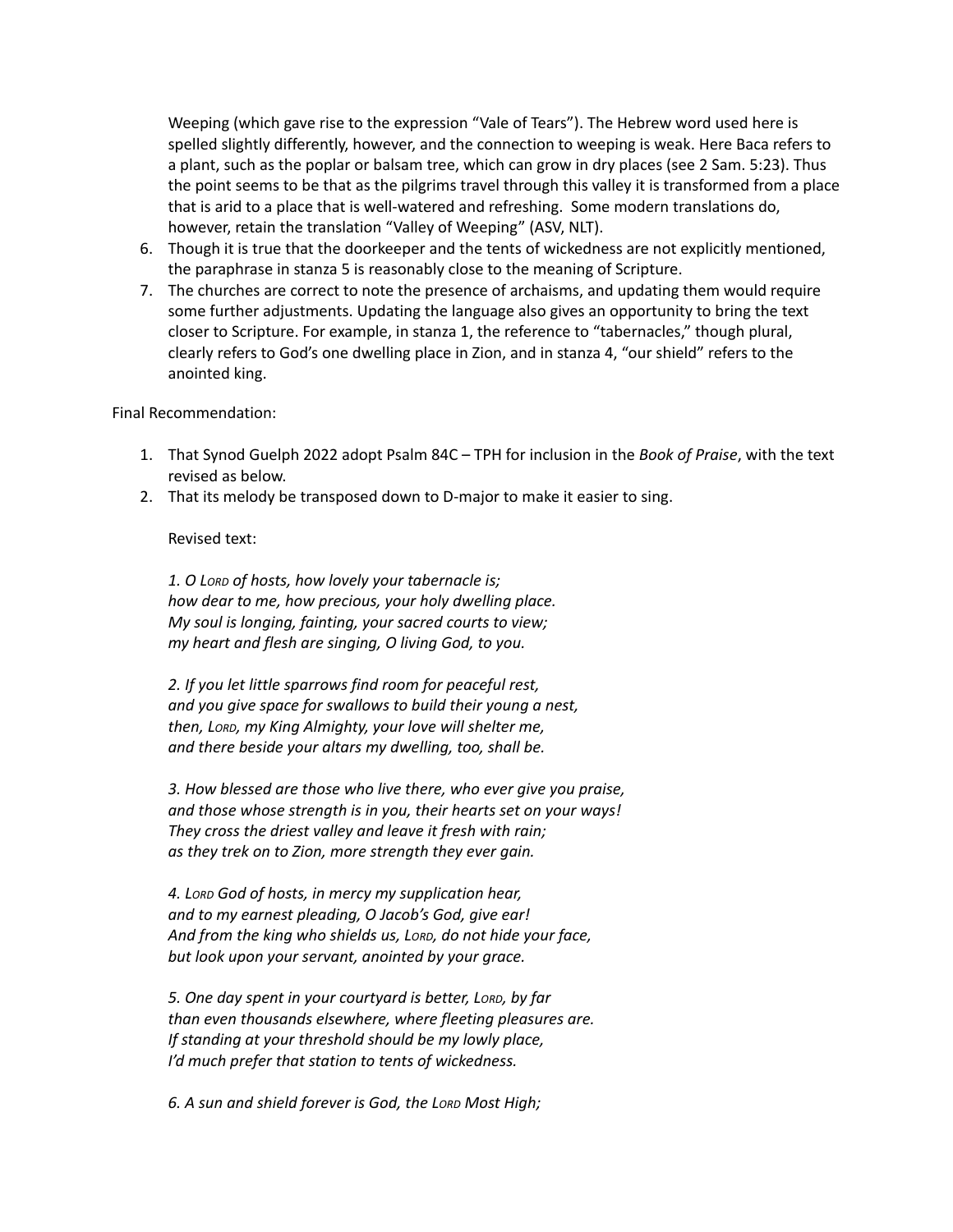*to those who walk uprightly no good will he deny. His lasting grace and favour on them will he bestow. O LORD of hosts, how bless-ed are those who trust in you!*

### *Psalm 90*

#### *Step 1: Initial Review*

Observations:

- *1.* The churches submitted 3 alternates.
- *2.* According to the data available to the Committee, the Genevan psalm is sung occasionally in the worship services, fewer times than average.

Considerations:

- *1.* Psalm 90A TPH is a beautiful rendition of the psalm and covers the whole text of the psalm.
- *2.* The melody is associated with the hymn "Faith of our Fathers," but the Committee does not feel that this association is a hindrance to its use.

Initial Recommendation:

1. To propose Psalm 90C - TPH to the churches.

### *Step 2: Post Feedback Review*

- 1. 35 churches provided feedback, with 21 accepting and 14 rejecting this alternate.
- 2. Positive feedback:
	- a. 15 churches commented on the melody, calling it familiar, easy to sing, well known and well loved from the hymn, "Faith of Our Fathers," and an improvement over the Genevan melody. One church questioned the wisdom of using a melody associated with another hymn.
	- b. Five churches commented on the text, calling it accurate, very good, and faithful to Scripture.
	- c. It should be noted that the feedback of one church was a mix of individual comments for and against, while another church simply endorsed all of the alternate psalms proposed.
- 3. Negative feedback:
	- a. Three churches commented that the choice of this melody ran counter to the Committee's guideline that melodies with a strong association to a well-known hymn should be avoided if possible.
	- b. Two churches found the lyrics awkward and difficult to sing. One of these churches provided a detailed list of awkward phrases and imperfect rhymes.
	- c. Three churches questioned the need for an alternate, since the Genevan version is well known, while one church simply expressed its view that no alternate psalms or hymns should be added to the *Book of Praise*.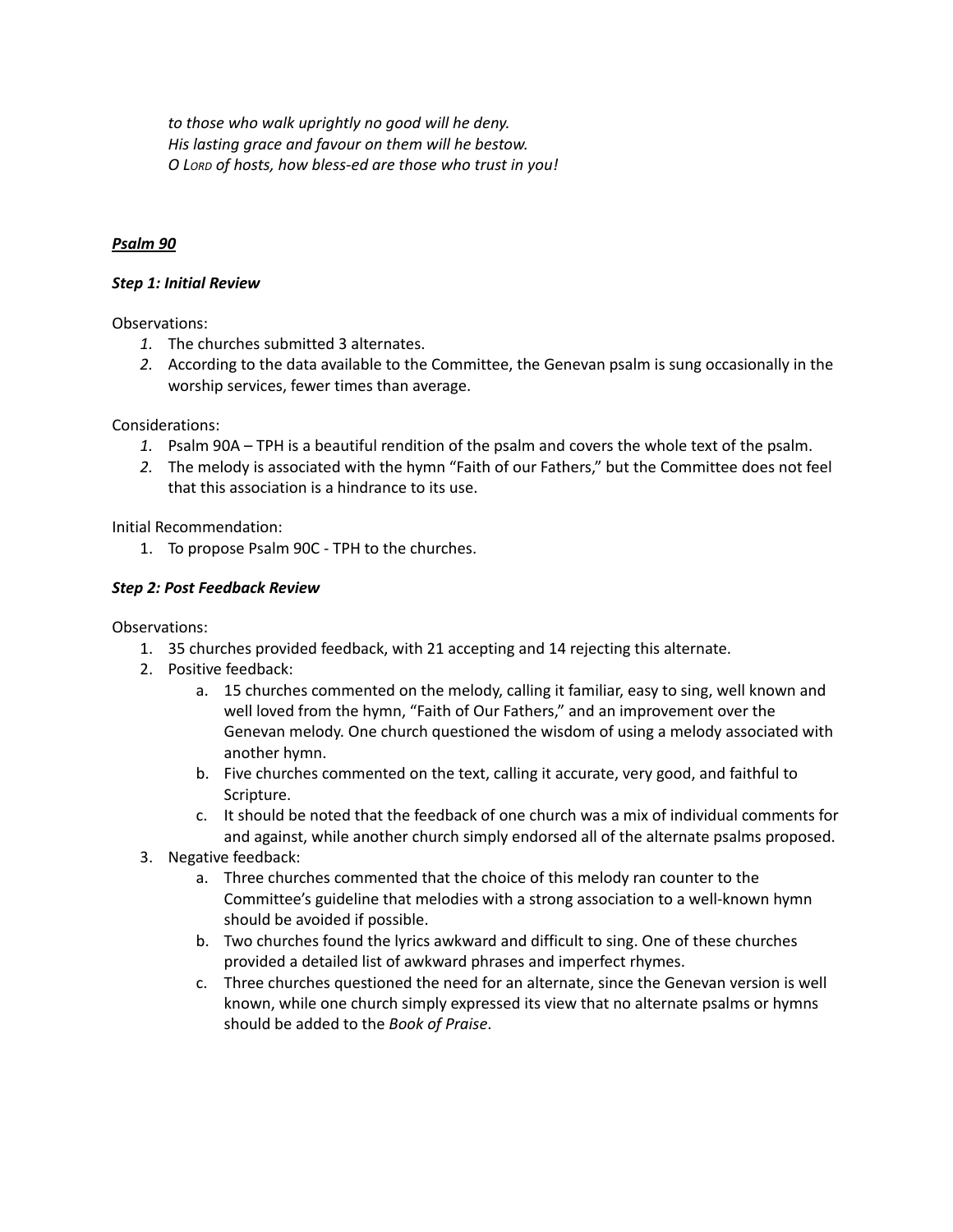- 1. The reason for proposing an additional rendition for this psalm is to provide some variety for a psalm that is regularly sung but shares its Genevan tune with another psalm (Psalm 78). The Committee considered three alternate versions and found TPH 90A to be the most suitable.
- 2. None of the churches that commented on the melody found it difficult to sing, and many found it pleasant and well suited to the lyrics. The main critique was its association with the hymn "Faith of Our Fathers."
- 3. The fact that so many churches recognized the melody from this hymn shows that the association is quite strong. Nevertheless, the purpose of the guideline is not to rule out the use of all melodies that are associated with another hymn. Our current *Book of Praise*, too, includes melodies well known from other hymns, such as Hymn 7 ("Angels from the Realms of Glory"), Hymn 67 ("Praise, My Soul, the King of Heaven"), and a number of repurposed Genevan melodies.
- 4. The text is the copyright (2017) of the Trinity Psalter Hymnal, and thus changes to the text should only be pursued if these are important for maintaining faithfulness to Scripture or clarity of meaning. While it is true that there are occasional instances of awkward grammar, overall the text of TPH 90A is both clear and close to Scripture.

Final Recommendation:

1. That Synod Guelph 2022 adopt Psalm 90A – TPH for inclusion in the *Book of Praise.*

### *Psalm 95*

### *Step 1: Initial Review*

Observations:

- 1. The churches submitted 4 alternates for this psalm.
- 2. This psalm is regularly sung in the churches.

Considerations:

- 1. Of the 4 alternatives, the Committee found that Psalm 95B TPH was to be preferred. It is a faithful rendition of the text of Scripture, and its melody fits well with the words.
- 2. The melody of Psalm 95B TPH is well-suited for congregational singing.

Initial Recommendation:

1. To propose Psalm 95B – TPH to the churches.

# *Step 2: Post Feedback Review*

- 1. 35 churches provided feedback, with 22 accepting and 13 rejecting this alternate.
- 2. Positive feedback:
	- a. 14 churches commented on the melody, calling it a welcome alternative to an oft-sung Genevan melody, easy to sing, familiar, joyful, and well suited to the text. Some preferred it to the Genevan version, while others found the Genevan version superior. Three churches wondered about the need for an alternate, given that the Genevan version is well known.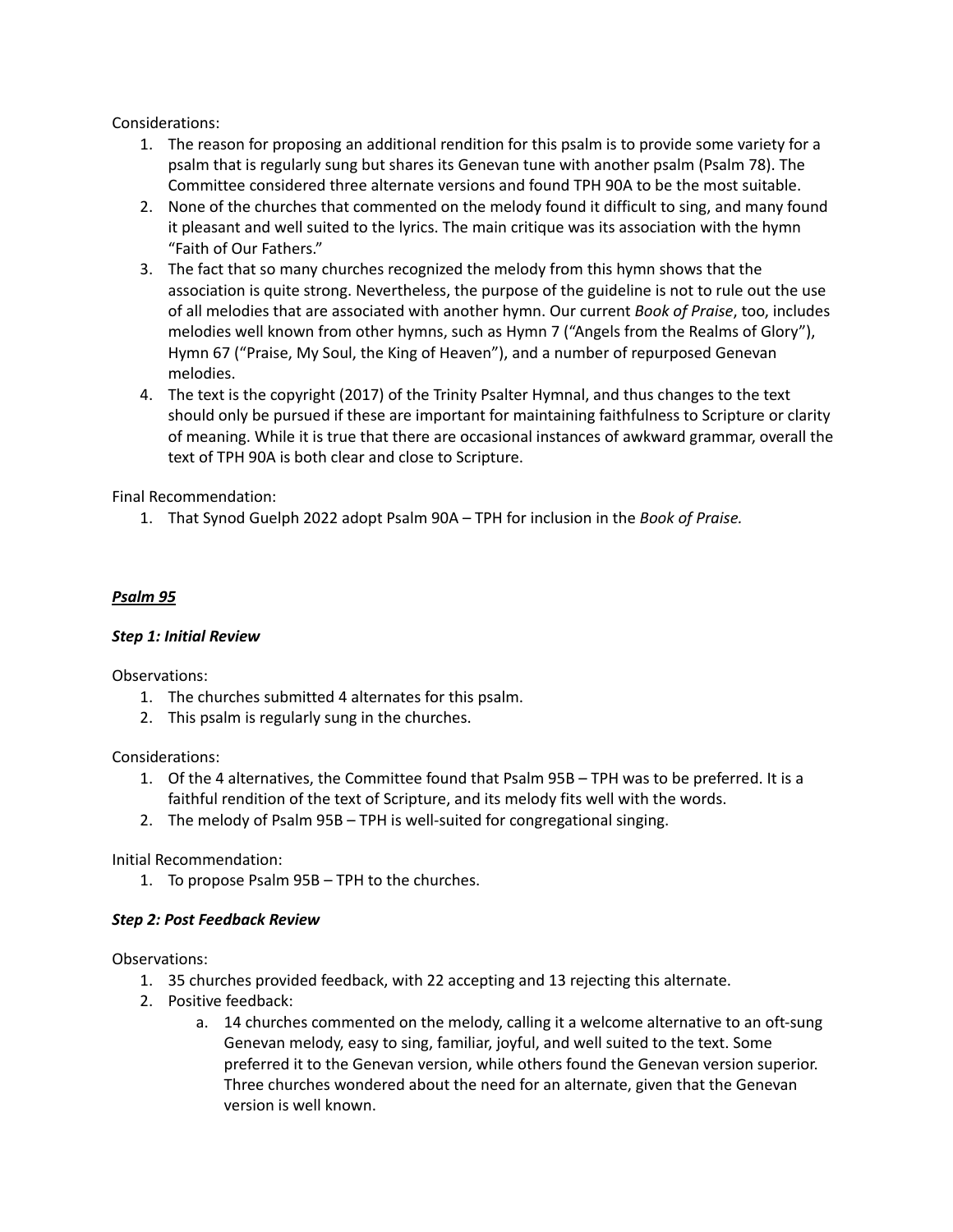- b. 5 churches commented on the text, finding it faithful to Scripture, though two churches found some small omissions from the Scriptural text.
- 3. Negative feedback:
	- a. Five churches commented on the melody, noting that the Genevan version is well known and thus an alternate is not necessary. One commented that it has large leaps but is otherwise familiar, while two churches commented that if an alternate version is needed, the proposed alternate would be a suitable choice.
	- b. One church commented that the choice of this melody ran counter to the Committee's guideline that melodies with a strong association to a well-known hymn should be avoided if possible.
	- c. Three churches commented briefly on the text. The first found its language archaic (without giving examples). The second found it faithful to Scripture. The third said that its copyright status prevented it from supporting this recommendation.

- 1. The reason for proposing an additional rendition for this psalm is to provide some variety for a psalm that is frequently sung and shares its Genevan tune with three other psalms (i.e., Psalms 24, 62, 111). The Committee considered four alternate versions and found Psalm 95B – TPH to be the most suitable.
- 2. Though the melody is known from the hymn, "O Worship the King," this need not rule out its use for Psalm 95, since the purpose of the guideline is not to rule out the use of all melodies that are associated with another hymn. Our current Book of Praise, too, includes melodies well known from other hymns, such as Hymn 7 ("Angels from the Realms of Glory"), Hymn 67 ("Praise, My Soul, the King of Heaven"), and a number of repurposed Genevan melodies.
- 3. The association with "O Worship the King" is appropriate here, since Psalm 95, too, is about the kingship of the Lord.
- 4. The text does not contain any obvious archaisms, and it is faithful to Scripture.
- 5. The text is the copyright (2016) of the *Trinity Psalter Hymnal*, but since it does not need to be changed, its copyright status is not an obstacle to including this song.

Final Recommendation:

1. That Synod Guelph 2022 adopt Psalm 95B – TPH for inclusion in the *Book of Praise.*

# *Psalm 98*

### *Step 1: Initial Review*

Observations:

- 1. The churches submitted 3 alternates for this psalm.
- 2. This psalm is regularly sung in the worship services.

### Considerations:

- 1. The version of Psalm 98 from the Seedbed Psalter was deemed to be faithful to Scripture.
- 2. The RICHMOND melody is a fitting melody that reflects the joyful tone of this psalm.

Initial Recommendation:

1. To propose Psalm 98 from the Seedbed Psalter, set to the RICHMOND melody, to the churches.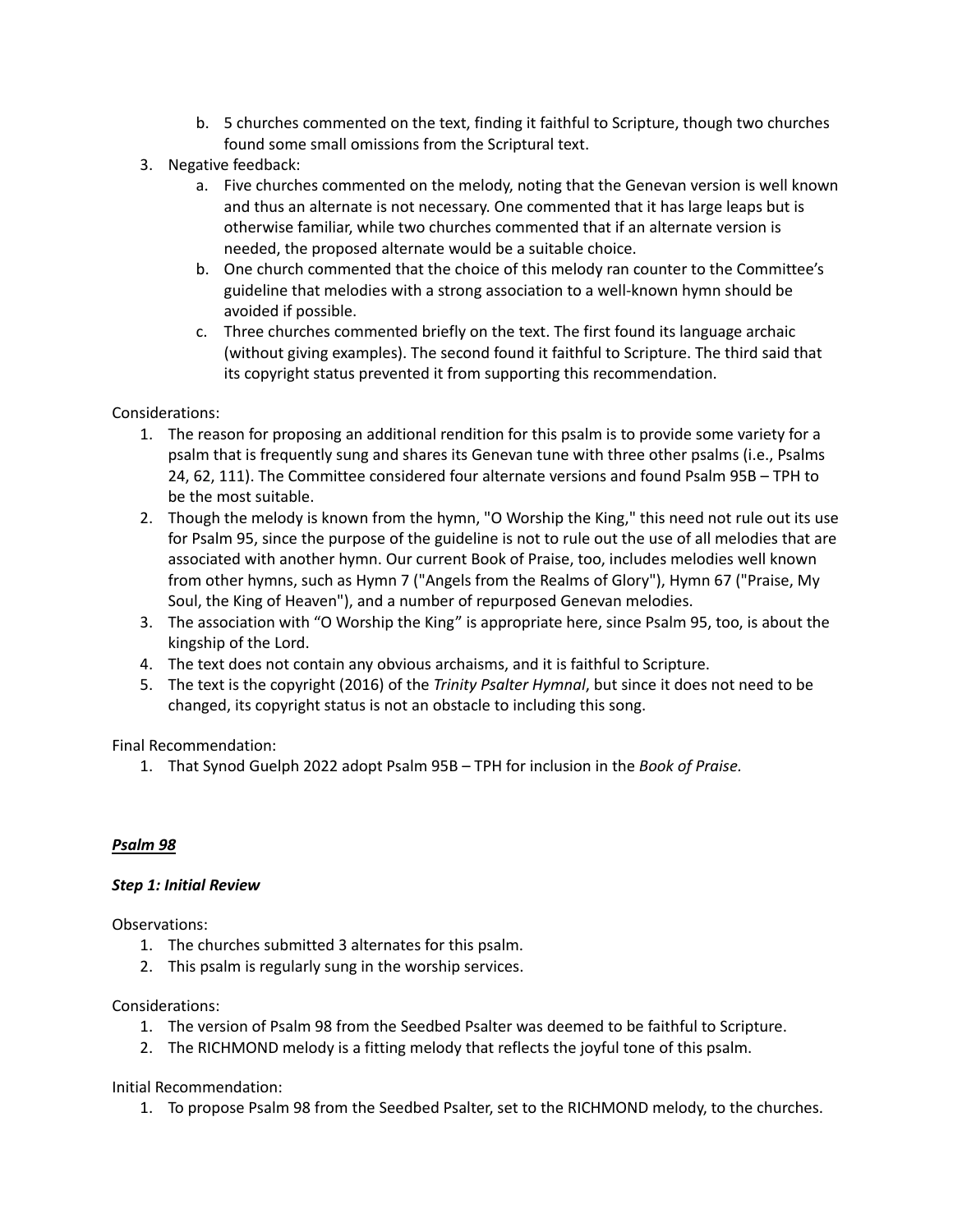### *Step 2: Post Feedback Review*

Observations:

- 1. 35 churches provided feedback, with 12 churches accepting and 23 churches rejecting this alternate.
- 2. Positive feedback:
	- a. 7 churches commented on the melody, calling it easy to learn, suited to the words, singable but not well known, and a grand melody for a grand psalm.
	- b. One church that favoured this alternate nevertheless noted that the wide intervallic leaps in the last few bars may be difficult to sing for some.
	- c. Three churches noted that while the Genevan melody is well known, the fact that it is often sung (also for other psalms) means that it is good to have an alternate melody.
	- d. Six churches expressed appreciation for the words, noting that it covers the whole psalm and is very close to Scripture.
- 3. Negative feedback:
	- a. 12 churches commented on the melody, observing that it has a number of large jumps between notes, that sometimes the lyrics fit awkwardly with the notes, that syllables are too often spread over multiple notes, that the melody is hard to sing, that it is too subdued for the contents of the psalm, and that it is not an improvement on the Genevan melody and therefore unnecessary to include.
	- b. Most churches which expressed concerns about the melody noted that the words were faithful to Scripture. Two churches commented on the use of "joyful song" in place of "new song" in stanza 1.
	- c. One church gave detailed criticism of the lyrics, noting, for instance, the somewhat unnatural grammar of "with harp" (rather than "with the harp") in stanza 4, and the unsuitability of the word "reply" in stanza 4 (since the singing is not responsive). This church also understood stanza 5, lines 1-2 to mean that "all peoples are exhorted to let the oceans roar."
	- d. One church which found the text faithful nevertheless did not support the inclusion of this song due to its copyright status.

# Considerations:

- 1. Regarding the lyrics, the Committee chose this rendition because its words closely follow the words of Scripture. Small discrepancies are almost impossible to avoid within the constraints of meter, rhythm, and melody.
- 2. In stanza 5, lines 1-2 ("Let oceans roar and all therein, / all peoples of the earth"), the phrase "all peoples of the earth" is not the subject of "let oceans roar" but a further explanation of "all therein," which follows the text of Scripture: "Let the sea roar, and all that fills it; the world and those who dwell in it" (Ps 98:7 ESV).
- 3. Since the lyrics have a copyright date of 2017, changes to the text should only be pursued if these are important for maintaining faithfulness to Scripture or clarity of meaning. While it is true that there are occasional instances of awkward grammar and small departures from Scripture (e.g., "joyful song" in place of "new song"), overall, the text is both clear and close to Scripture.
- 4. Regarding the melody, the Committee found that there are few melodies in this meter (8.6.8.6) that can well express the joyful tones of this psalm, and that the RICHMOND melody does so quite well. While it is true that syllables are sometimes drawn over successive notes, this is not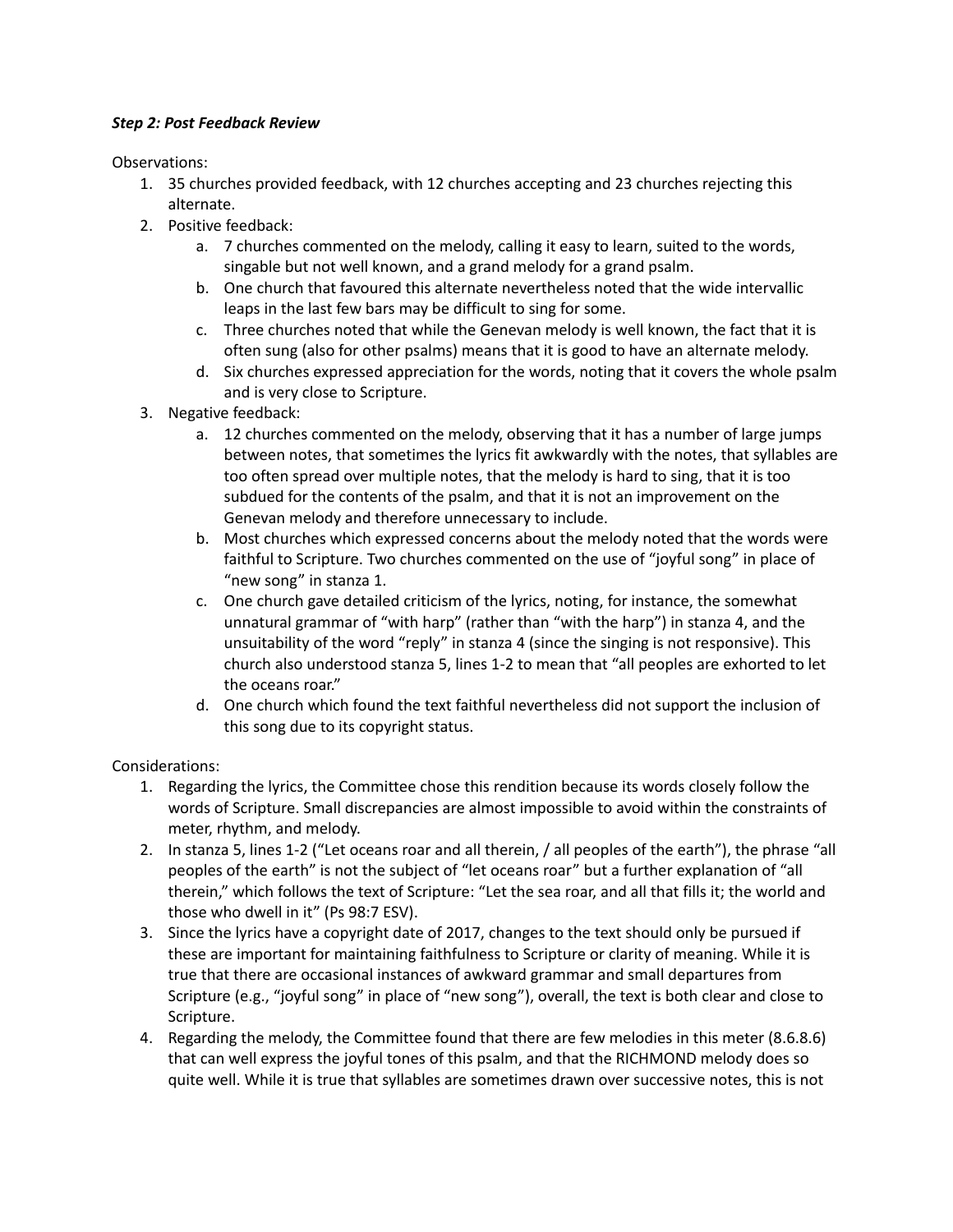in itself a reason to reject this melody, since several hymns in our current *Book of Praise* do this as well (see, e.g., Hymns 10, 16, 19, 23, 32, 38, 45, 73, 75, and 80).

5. The Committee proposed this alternate rendition to provide some melodic variety for a psalm which is frequently sung, and which shares its Genevan tune with three other songs in the *Book of Praise* (Psalms 66 and 118 and Hymn 71).

Final Recommendation:

1. That Synod Guelph 2022 adopt Psalm 98 as versified in the Seedbed Psalter, set to the RICHMOND melody, for inclusion in the *Book of Praise.*

### *Psalm 100*

### *Step 1: Initial Review*

Observations:

- 1. The churches submitted 4 alternates for this psalm.
- 2. According to the data available to the Committee, this psalm is sung more often than the average frequency.

Considerations:

- 1. Psalm 100A TPH was submitted by 4 churches. The Committee found that this version was a complete and faithful rendition of the Scripture passage.
- 2. This versification is set to the melody DIADEMATA, most commonly known for its use in "Crown Him with Many Crowns".

Initial Recommendation:

1. To propose Psalm 100A - TPH to the churches.

### *Step 2: Post Feedback Review*

- 1. 37 churches provided feedback, with 22 churches accepting and 15 churches rejecting this alternate.
- 2. Positive feedback:
	- a. 16 churches commented on the melody, describing it as very suitable, familiar, beautiful, easy to sing, joyful, majestic, and suited to congregational singing. Three churches which noted that the melody is that of "Crown Him with Many Crowns" found that it fits this psalm well.
	- b. 3 churches that approved of this melody questioned the need for an alternate, since the Genevan melody is well known; 2 churches found the Genevan version better, while 3 preferred the proposed alternate, and 3 expressed appreciation for the option of singing another melody besides the Genevan.
	- c. 5 churches commented that the text is faithful to Scripture, while one church noted that it contains only part of the psalm.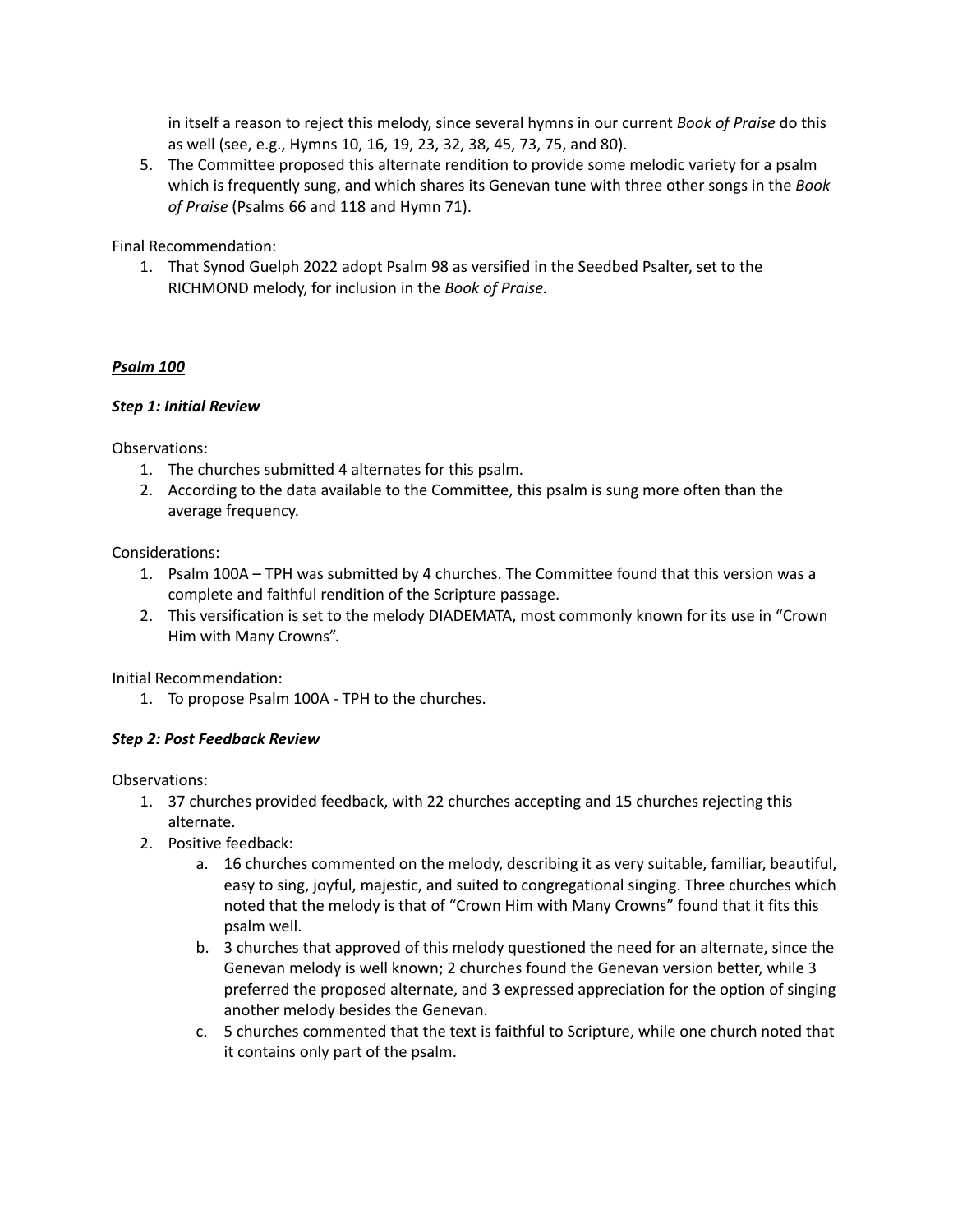- 3. Negative feedback:
	- a. 5 churches commented on the melody, finding that its association with the hymn, "Crown Him with Many Crowns," ran afoul of Guideline 6. Nevertheless, one of these churches also observed that the familiar tune made it "easy to sing with some vigour!"
	- b. 3 churches found the proposed alternate unnecessary, since the Genevan melody is well known, while 3 other churches noted that, if an alternate were deemed necessary, they would not object to this proposed rendition. One church expressed its preference for Psalm 100B – TPH rather than 100A.
	- c. One church stated that, while the proposed alternate has a faithful text and a tune that was appreciated by their musicians, its copyright status prevented them from supporting the recommendation.
	- d. 3 churches that rejected this alternate commented on the text: one called it a loose translation, while two others found it to be a faithful and close rendition of Scripture.

- 1. The churches are right to note that the Genevan version is well known. The proposed alternate was not intended to replace the Genevan version but to provide an alternate rendition for a psalm which is frequently sung and which shares its Genevan tune with two other psalms (131 and 142). The Committee considered four alternate versions and found Psalm 100A – TPH to be the most suitable, especially because of its faithfulness to the Biblical text.
- 2. Contrary to the observation of one church, Psalm 100A TPH is in fact a rendition of the entire psalm. While it is true that this song is the copyright of the Trinity Psalter Hymnal (2017), its copyright status is not an obstacle, since the text is faithful to Scripture.
- 3. The churches are right to question whether this choice violates Guideline 6, namely that melodies which have a strong association with a particular hymn should be avoided. The purpose of this guideline is not to rule out the use of all melodies that are associated with another hymn. Our current *Book of Praise*, too, includes melodies well known from other hymns, such as Hymn 7 ("Angels from the Realms of Glory"), Hymn 67 ("Praise, My Soul, the King of Heaven"), and a number of repurposed Genevan melodies. Yet it must be admitted that the association with the hymn, "Crown Him with Many Crowns," is quite strong. On the other hand, its jubilant tone is well suited to the festive character of this psalm, and its familiarity also makes it easy to sing. Thus, there are good reasons to consider an exception to the guideline in this instance.

Final Recommendation:

1. That Synod Guelph 2022 adopt Psalm 100A – TPH for inclusion in the *Book of Praise.*

### *Psalm 103*

#### *Step 1: Initial Review*

- 1. Psalm 103C TPH was recommended by a number of churches.
- 2. Two ministers provided feedback to the Committee concerning the Genevan melody.
- 3. This psalm is sung very frequently in the churches.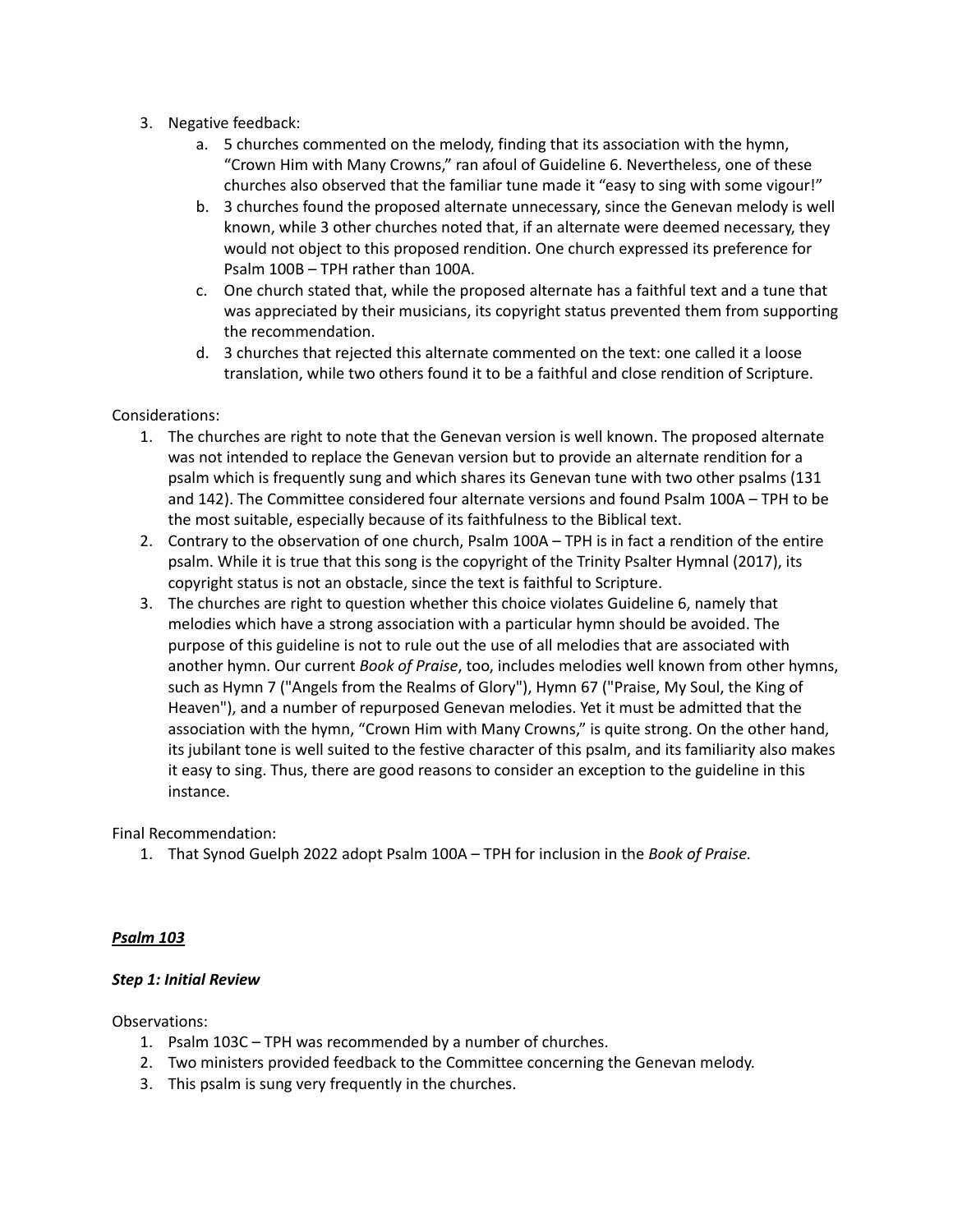1. Psalm 103C – TPH is a complete rendition of the Scriptural text. It has a singable melody that is within the range of an octave and thus well within the range for congregational singing.

Initial Recommendation:

1. To propose Psalm 103C – TPH to the churches.

### *Step 2: Post Feedback Review*

Observations:

- 1. 36 churches provided feedback, with 21 accepting and 15 rejecting this alternate.
- 2. Positive feedback:
	- a. 15 churches commented on the melody, calling it nice, singable, simple, flowing, fitting to the text, and suitable for worship.
	- b. 2 churches wondered whether an alternate is needed; 3 churches called it a nice alternative for a psalm that is often sung; 2 churches mentioned that the proposed alternate was a favourite in their congregations and preferable to the Genevan since it does not have as many high notes.
	- c. 4 churches commented on the text, noting that it is faithful to Scripture and follows the text of Scripture closely.
- 3. Negative feedback:
	- a. 6 churches commented on the melody, calling it unfamiliar, unsuitable for congregational singing, and inferior to Genevan 103.
	- b. One church sent a wide range of individual comments, ranging from boring, artificial, trendy, and "one of the worst proposed" on the one hand, to beautiful, interesting, and "my favourite" on the other. Two of these comments claimed that this alternate violates Guidelines 6-11 and Principle 2, saying that it is "modern and trendy, not timeless, not from the Reformed tradition, not suitable for congregational singing, lends itself to conjuring up artificial emotions and contexts other than reverent worship," and "forces an emotional climax in the chorus."
	- c. 6 churches commented that they saw no need for an alternate rendition of this psalm. Two of these indicated that they had no specific objections to the proposed alternate, while a third indicated that it would hate to lose the one we have.
	- d. One church gave a list of supposed deviations from Scripture and grammatical infelicities, while 2 churches indicated that the words were good and close to Scripture.
	- e. One church made the following comment: "Our reviewers appreciated the text. The tune received a very high rating. The copyright status of this song prevents us from supporting the recommendation."
	- f. 2 churches made general comments, one that this song could not be tested, and the other that no alternate renditions of psalms should be added to the *Book of Praise*.

# Considerations:

1. The proposed alternate is not intended to replace the Genevan version but to provide an alternate rendition for a psalm that is frequently sung. The lower singing range of this melody may make it a welcome alternative for some. Though it is unfamiliar and new to some churches, the melody is easily learned and does not present any obvious impediments for congregational singing.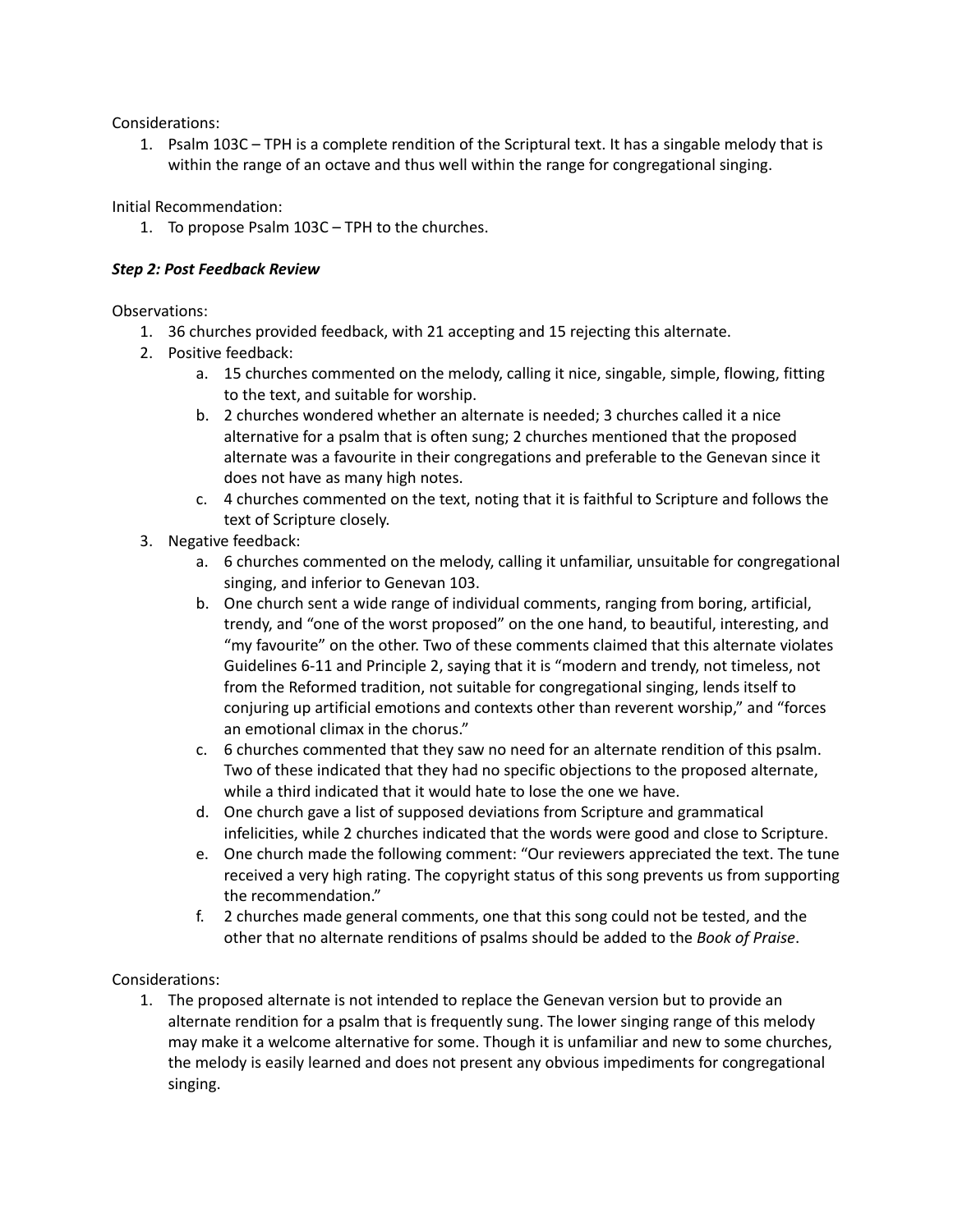- 2. Though its musical style is somewhat different from that of most songs in the *Book of Praise*, it does not thereby violate the Guidelines and Principles for selecting additional songs. While it is true that the melody comes to a climax in the third line, this feature of the music is not at odds with the words sung there. The wide-ranging feedback received from the churches gives evidence for variety in musical preference.
- 3. Overall, the text of the proposed alternate is a close rendition of the Scripture passage, and it covers the whole psalm. The suggestions made by one church to improve the accuracy of the text do not significantly improve its faithfulness and clarity.
- 4. Since no changes need to be made, the copyright status of this song is not an obstacle for adopting it for use in the churches.

Final Recommendation:

1. That Synod Guelph 2022 adopt Psalm 103C – TPH for inclusion in the *Book of Praise.*

# *Psalm 104*

# *Step 1: Initial Review*

Observations:

- 1. Three churches submitted Psalm 104B TPH as an alternate rendition.
- 2. The ministers' survey provided 6 comments concerning the Genevan melody of Psalm 104.
- 3. According to the data available to the Committee, this psalm is sung with average frequency in the churches.

Considerations:

- 1. Psalm 104b TPH is a complete rendition of the psalm text but is set to a shorter melody, resulting in 17 stanzas as compared to eight in Genevan 104.
- 2. Transposing the key of the melody to G major and removing the dotted-eighth notes at the end of the lines 2 and 4 would make the melody more conducive for congregational singing.

Initial Recommendation:

1. To propose Psalm 104B – TPH to the churches with the changes noted in Consideration 2.

# *Step 2: Post Feedback Review*

- 1. 37 churches provided feedback, with 27 accepting and 10 rejecting this alternate.
- 2. Positive feedback:
	- a. Churches noted that this tune is familiar because it shares its melody with Hymn 84 ("Ye servants of God"). Some noted that it was a little distracting because they had to mentally block the lyrics for Hymn 84, but they liked the ease of singing this psalm to a well-known melody. Several churches stated that it suited the words and was easy for congregational singing. Two churches observed that the Genevan version in the *Book of Praise* is well known and has more of a sense of majesty and awe. Some churches stated that the TPH version has a pleasant melody and is an improvement. Some churches prefer not to have psalm tunes that are similar to hymns.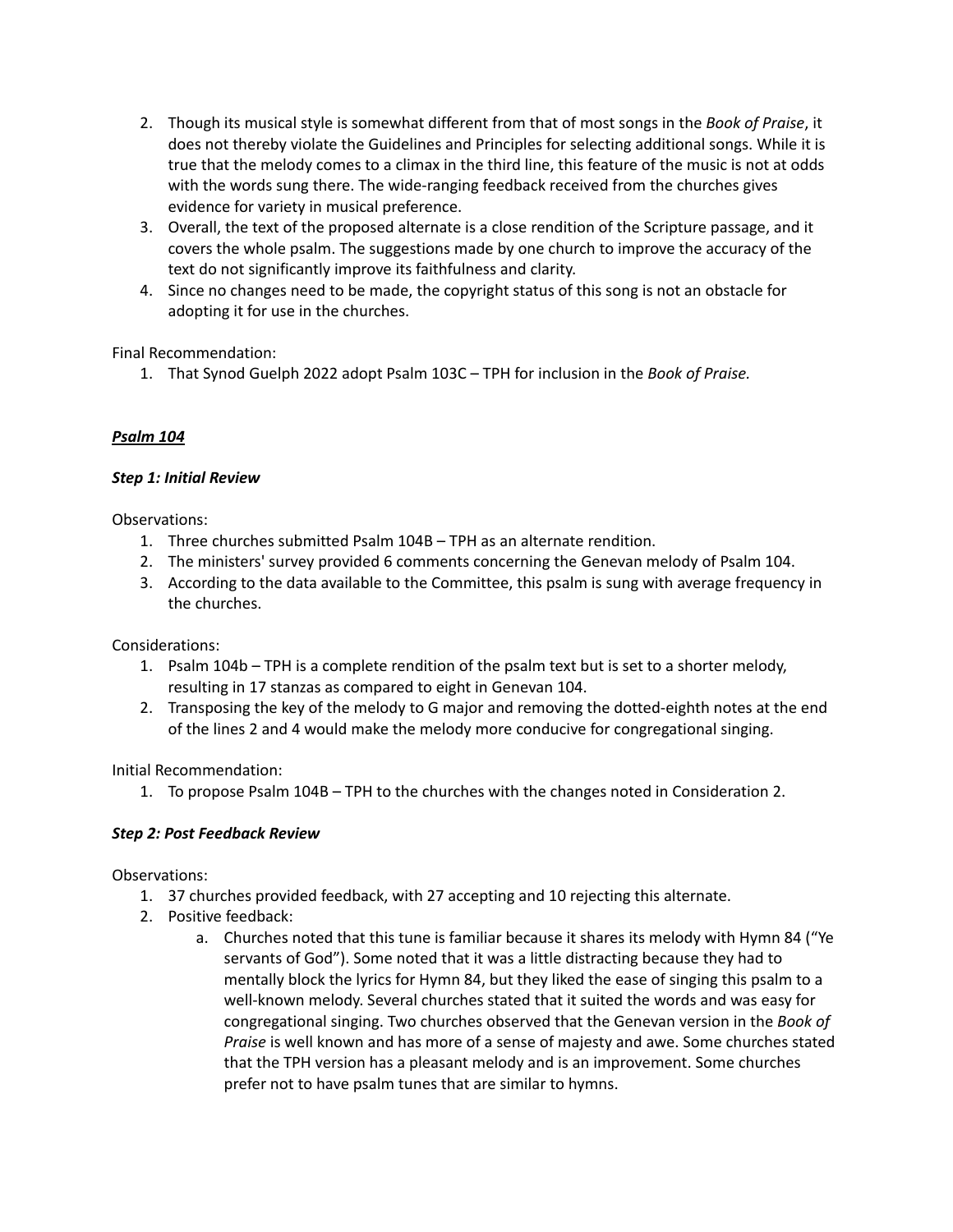- b. Most churches stated that the text of this psalm was a good rendition and faithful to the biblical text.
- 3. Negative feedback:
	- a. A few churches considered the melody of the alternate to violate Guideline 6, and some churches did not consider this melody to be an improvement over the Genevan melody in the *Book of Praise*.
	- b. One church noted that the words do not flow smoothly at the beginning of stanzas 3 and 15, and it suggested that this be changed. One other church made some minor suggestions for changes to the text.
- 4. Other feedback:
	- a. Several churches gave general comments, that they did not see the need for any alternate renditions of the Psalms, or that they were not able to test this alternate.

- 1. The proposed alternate was not intended to replace the Genevan version but to provide an alternate rendition to psalm that is often sung.
- 2. The changes to the text proposed by one church were of a minor nature and did not significantly improve its faithfulness to Scripture.
- 3. Though the melody calls to mind Hymn 84, this association need not rule out its use for Psalm 104, since the purpose of the guideline is not to rule out the use of all melodies that are associated with another hymn. Our current *Book of Praise*, too, includes melodies well known from other hymns, such as Hymn 7 ("Angels from the Realms of Glory"), Hymn 67 ("Praise, My Soul, the King of Heaven"), and a number of repurposed Genevan melodies.

Final Recommendation:

1. That Synod Guelph 2022 adopt Psalm 104B – TPH, with the melody LYONS as proposed to the churches, for inclusion in the *Book of Praise.*

### *Psalm 106*

### *Step 1: Initial Review*

Observations:

- 1. The churches submitted 2 alternates for this psalm.
- 2. The ministers' survey included one comment about the melody of Genevan 106 and another minister noted that some verses were rarely used due to the text.
- 3. According to the data available to the Committee, this psalm is sung with regular frequency in the churches.

Considerations:

1. Psalm 106B – TPH is a partial rendition that includes verses 1-15, 21 – 27 and 40 -41 of the Psalm 106. The portions of Scripture that have been included are faithful to the biblical text.

Initial Recommendation:

1. To propose Psalm 106B – TPH to the churches.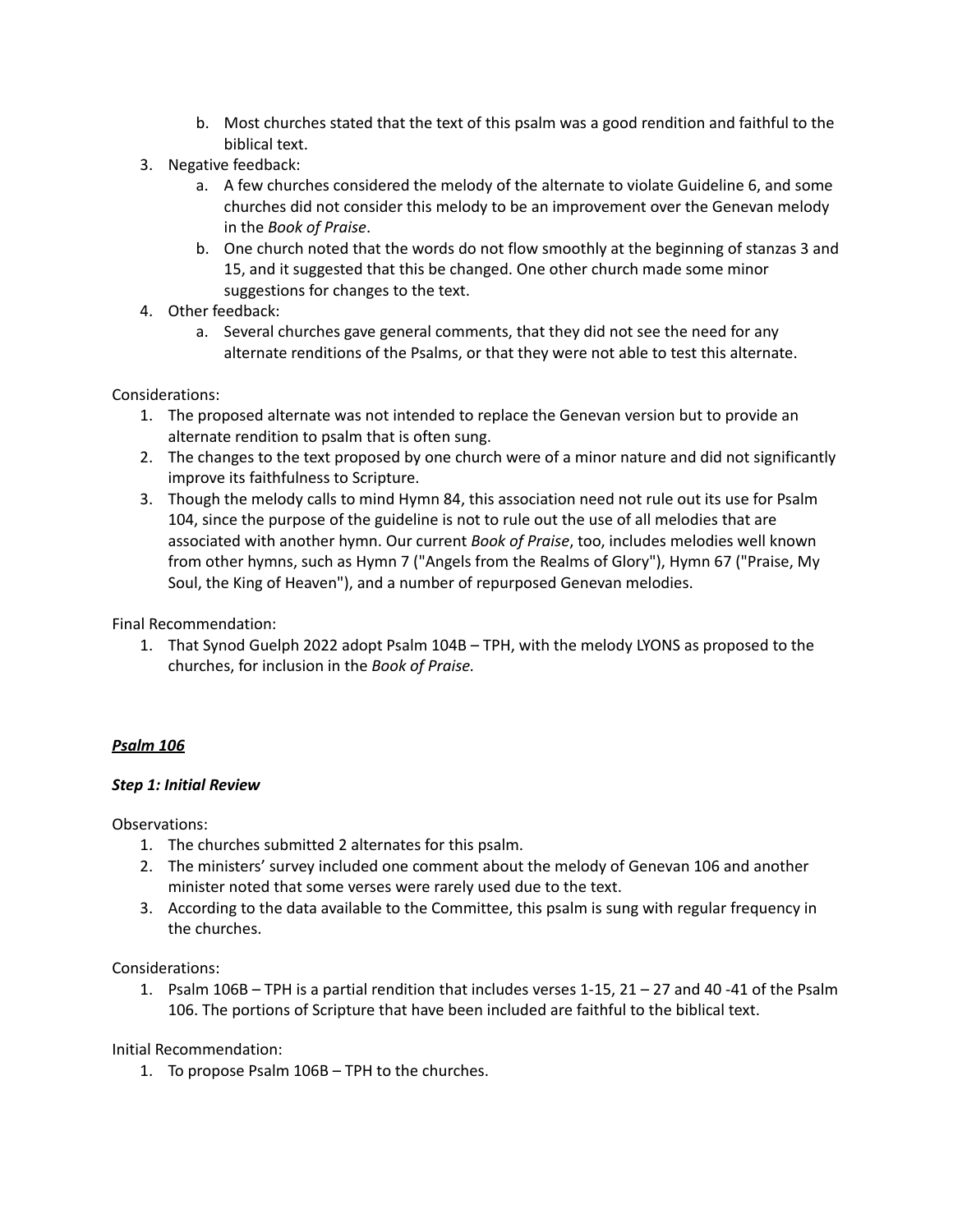### *Step 2: Post Feedback Review*

Observations:

- 1. 36 churches provided feedback, with 11 accepting and 25 rejecting this alternate.
- 2. Positive feedback:
	- a. The churches accepting this alternate considered it to be singable and pleasant. One church noted that it was a "good melodic alternative to this long psalm, where some verses might be better suited to using this tune." Another church appreciated that the melody was not set as high as the Genevan melody.
	- b. Several churches which accepted this alternate noted that it was, however, not a complete rendition of Psalm 106.
- 3. Negative feedback:
	- a. Many churches referred to the melody as poor, repetitive, too short, uninspiring, feeling unfinished, boring, or disappointing. One church suggested considering the ST. FLAVIAN melody instead (used for Hymn 43 in the *Book of Praise*), and another church suggested that Psalm 106A – TPH would have been a better choice.
	- b. Most comments were about the incomplete/partial rendition of the psalm. Many churches considered it to be "too condensed and disjointed." Several churches noted that much of the historical storyline of Israel is missing in this rendition.
	- c. One church listed many omissions and condensed sections in the text that led them to consider this rendition unacceptable.
- 4. Other feedback:
	- a. 3 churches made general observations that they did not have opportunity to test it, or do not support any alternate renditions of the Psalms.

Considerations:

- 1. Many churches pointed out that this rendition was a very condensed version of Psalm 106. Even some congregations that approved it referred to this fact. Though it is true that it is a partial rendition, the parts that it does include are faithful to Scripture. The length of this psalm is such that it would seldom be sung in its entirety in the worship service.
- 2. The proposed alternate was not intended to replace the Genevan version but to provide an alternate rendition. Since the *Book of Praise* already has a complete rendition that allows congregations to sing the Psalm in its entirety, an alternate that allows for selective singing is worth considering for inclusion.
- 3. After considering both Psalms 106A TPH and 106B TPH, the Committee found Psalm 106B TPH easier to sing and the parts that it versifies to be faithful to Scripture.
- 4. The proposed alternate has a melodic range that makes it easier to sing in comparison with the Genevan melody.

Final Recommendation:

1. That Synod Guelph 2022 adopt Psalm 106B – TPH for inclusion in the *Book of Praise.*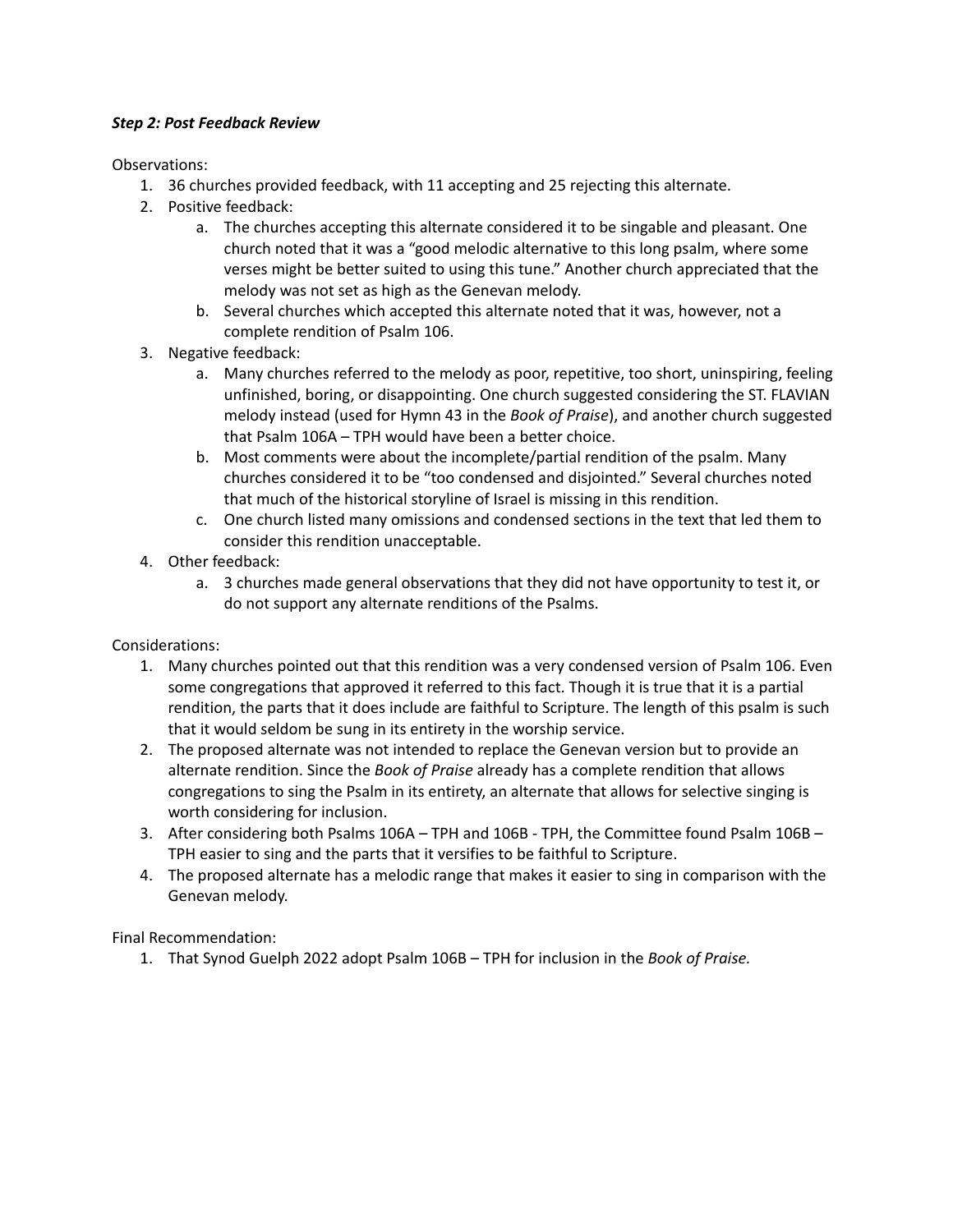### *Psalm 110*

#### *Step 1: Initial Review*

Observations:

- 1. The churches proposed one alternate, namely, Psalm 110B TPH.
- 2. According to the data available to the Committee, this psalm is sung with average frequency in the churches.
- 3. The ministers' survey included two comments about the words of this psalm.

Considerations:

- 1. The Genevan version in the *Book of Praise* is sung with average frequency, and thus the addition of Psalm 110B – TPH would add melodic variety for singing this psalm. It is a complete and faithful rendition of Scripture.
- 2. Since Psalm 110 is often cited in the New Testament, there is good reason to encourage more frequent singing of this psalm.

Initial Recommendation:

1. To propose Psalm 110B – TPH to the churches.

### *Step 2: Post Feedback Review*

- 1. 34 churches provided feedback, with 13 accepting and 21 rejecting this alternate.
- 2. Positive feedback:
	- *a.* 8 churches provided positive feedback related to the melody, noting that this version was better than that of the *Book of Praise*, well written and easy to sing, that the melody has a good range and a nice shape, and that the lyrics and melody fit each other well. Some churches gave both positive and negative feedback but remained in favour of adding this alternate selection.
	- b. 4 churches gave positive feedback related to the text, observing that it is well written, a good versification, suited to the melody, and faithful to Scripture.
	- c. It should be noted that some churches which provided positive feedback also had concerns about the melody, as noted below.
- 3. Negative feedback:
	- a. Specific concerns about the melody included the high E-flat in the first line, the descending pattern of the third line with its frequently repeated notes, and its complicated rhythm. One church felt that the proposed song is not a good alternative to the beautiful melody of Genevan 110, and that it sounds like music from non-church contexts. Another congregation called the melody "unsingable" and a third called it "uninspiring."
	- b. Regarding the text, churches noted that the words "Of th'order of" in the last line of stanza 2 are awkward to sing, and that the words "in vict'ry lift the head" in stanza 3 could be changed to "in vict'ry lift his head." One church submitted proposed adjustments to the wording of stanza 2 and 3, suggesting that the current wording is "insufficient", "rather weak", and "distorts the meaning".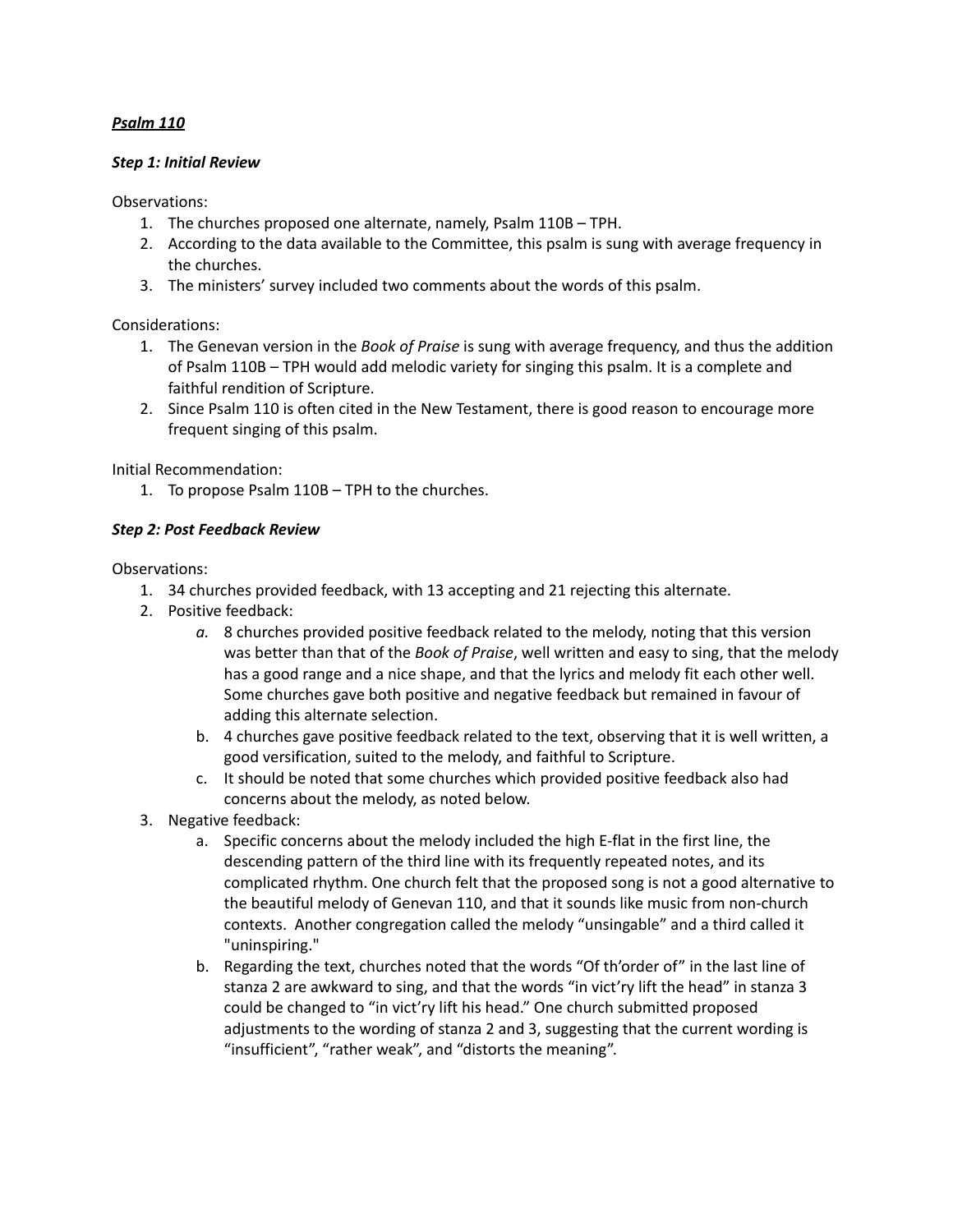- 1. Psalm 110 is sung with average frequency in the churches. Since Psalm 110 is often cited in the New Testament, there is good reason to encourage more frequent singing of this psalm. The proposed alternate will be appealing for those who are less familiar with Genevan melodies.
- 2. Post testing feedback on the melody included a wide range of comments, ranging from "unsingable" to "better than that of the *Book of Praise*." Despite the broad range of feedback, the proposed melody is not difficult to learn.
- 3. The majority of the post testing feedback regarding the text agrees that it is faithful to Scripture. Since this song has a recent copyright date (2009), changes to the text should only be pursued if necessary for faithfulness and clarity. The Committee considers the text to be faithful to Scripture.

Final Recommendation:

1. That Synod Guelph 2022 adopt Psalm 110B - TPH for inclusion in the *Book of Praise.*

# *Psalm 111*

### *Step 1: Initial Review*

Observations:

- 1. The churches submitted two alternates for this psalm.
- 2. According to the data available to the Committee, this psalm is sung with above average frequency in the churches.

Considerations:

- 1. The Committee found that Psalm 111B TPH is faithful to Scripture and that it would add melodic variety for a psalm that is sung frequently and shares its Genevan melody with three other psalms (24, 62, 95).
- 2. The melody is structured in a stepwise manner and is conducive to congregational singing. Although there are some large melodic leaps, these fit the tune well.

Initial Recommendation:

1. To propose Psalm 111B – TPH to the churches.

# *Step 2: Post Feedback Review*

- 1. 33 churches provided feedback, with 18 accepting and 15 rejecting this alternate.
- 2. Positive feedback:
	- a. 16 churches commented on the melody, calling it easy to sing, beautiful, fitting, wonderful, nice, and easy to learn. Five churches mentioned that the Genevan melody for Psalm 111 is used for three other psalms as well (24, 62, 95) and that an alternate melody would therefore be desirable.
	- b. One church mentioned that the rhyming and tune make it easy to sing.
	- c. One church that approved of this alternate nevertheless cautioned that the melodic contours in measures 11-16 could result in the congregation taking breaths in the middle of words, interrupting the flow of the song.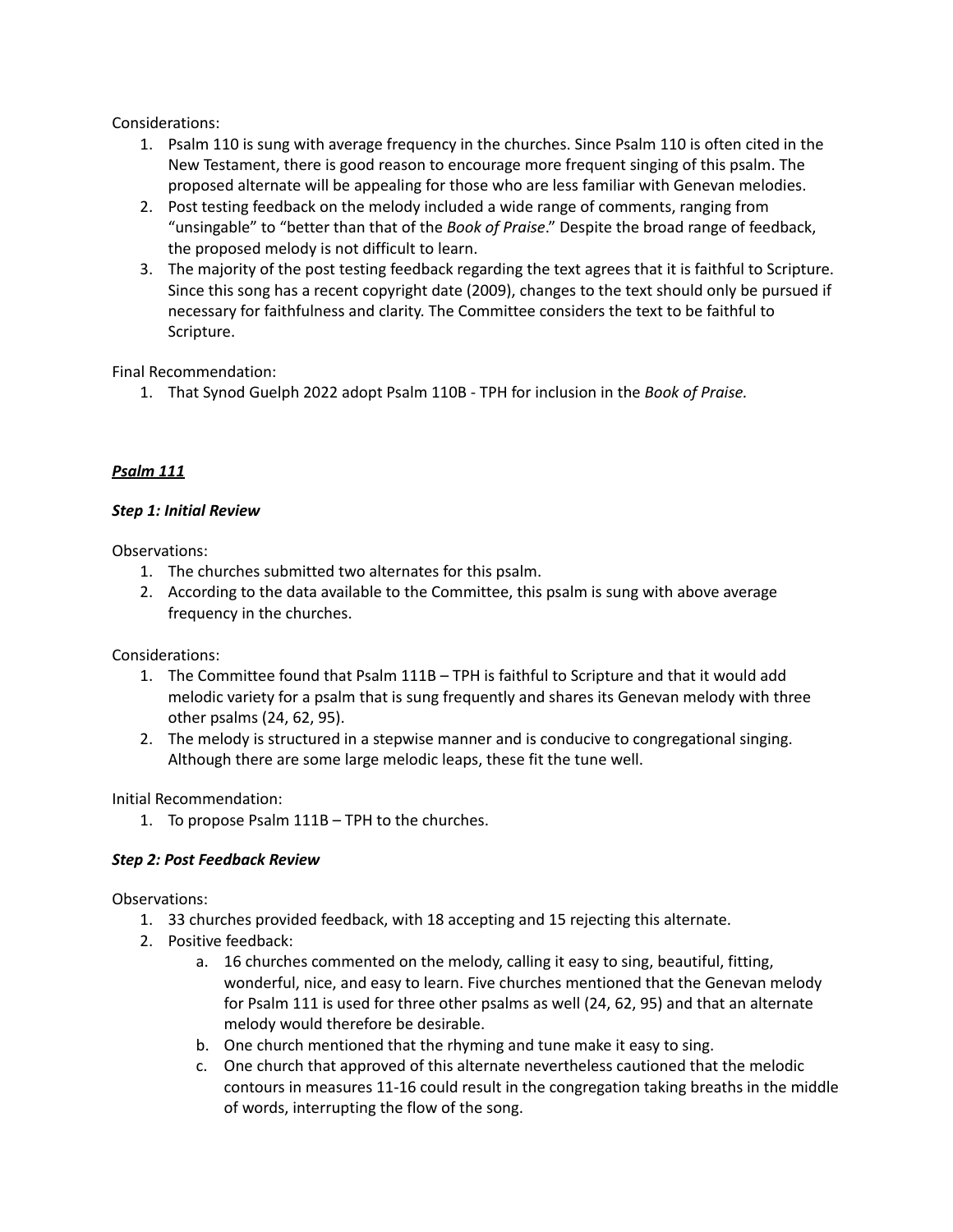- d. 6 churches commented on the text, calling it faithful to Scripture, "of a Reformed perspective," and a complete and balanced representation of the Biblical text. One of these found the text of this alternate to be closer to Scripture than the Anglo-Genevan rendition.
- 3. Negative feedback:
	- *a.* 4 churches commented on the melody, commenting that it is not an improvement, that there is no need for an alternate since the Genevan is well known and better, and that the tune of the alternate is fair but somewhat awkward to sing and play. One church that rejected this alternate noted that it actually received five responses in favour, five against, and one undecided.
	- b. Of the six churches which rejected this alternate for reasons of text, four churches provided specific concerns about the inversion of phrases within the text, and two of these suggested that it is insufficiently literal and shifts the focus from God to our response.
	- c. Two churches rejected this alternate for general reasons, one citing inability to test it, and the other expressing its opposition to all alternate renditions of the psalms.

- 1. The alternate is not intended to replace the Genevan setting but to provide melodic variety for a psalm that shares its Genevan tune with three other psalms (24, 62, 95).
- 2. It is true that there is no break between lines 3 and 4 of the melody, which can leave the congregation a bit "breathless" at the end. This challenge can be addressed by ensuring that the song is not sung too slowly. Further, the joining of these lines is natural for the climax of the melody, and it also fits the text well, since the last two lines usually cover a single sentence.
- 3. The churches are correct to note that the words and phrases of the text of this alternate are not always in exactly the same order as in the text of Scripture. Yet the resulting text does not distort the meaning of the passage and remains faithful to Scripture. For example:
	- a. In stanza 1, the words, "with all his people," adequately express the meaning of the words, "in the company of the upright, in the congregation."
	- b. In stanza 2, the words, "His saints delight to search and trace his mighty works and wondrous ways," adequately express the meaning of the words, "Great are the works of the LORD, studied by all who delight in them."
	- c. In stanza 3, the words, "God's wondrous deeds of faithfulness his people ever keep in mind," adequately express the meaning of the words, "He has caused his wondrous works to be remembered; the LORD is gracious and merciful."
	- d. In stanza 4, the words, "God's promise shall forever stand; he cares for those who trust his word" capture the essence of the words, "He provides food for those who fear him; he remembers his covenant forever."
- 4. Adjustments such as those listed above are unavoidable within the constraints of poetry and melody, and similar allowances have been made in the Anglo-Genevan Psalter as well, within the bounds of clarity and faithfulness to Scripture.

Final Recommendation:

1. That Synod Guelph 2022 adopt Psalm 111B - TPH for inclusion in the *Book of Praise.*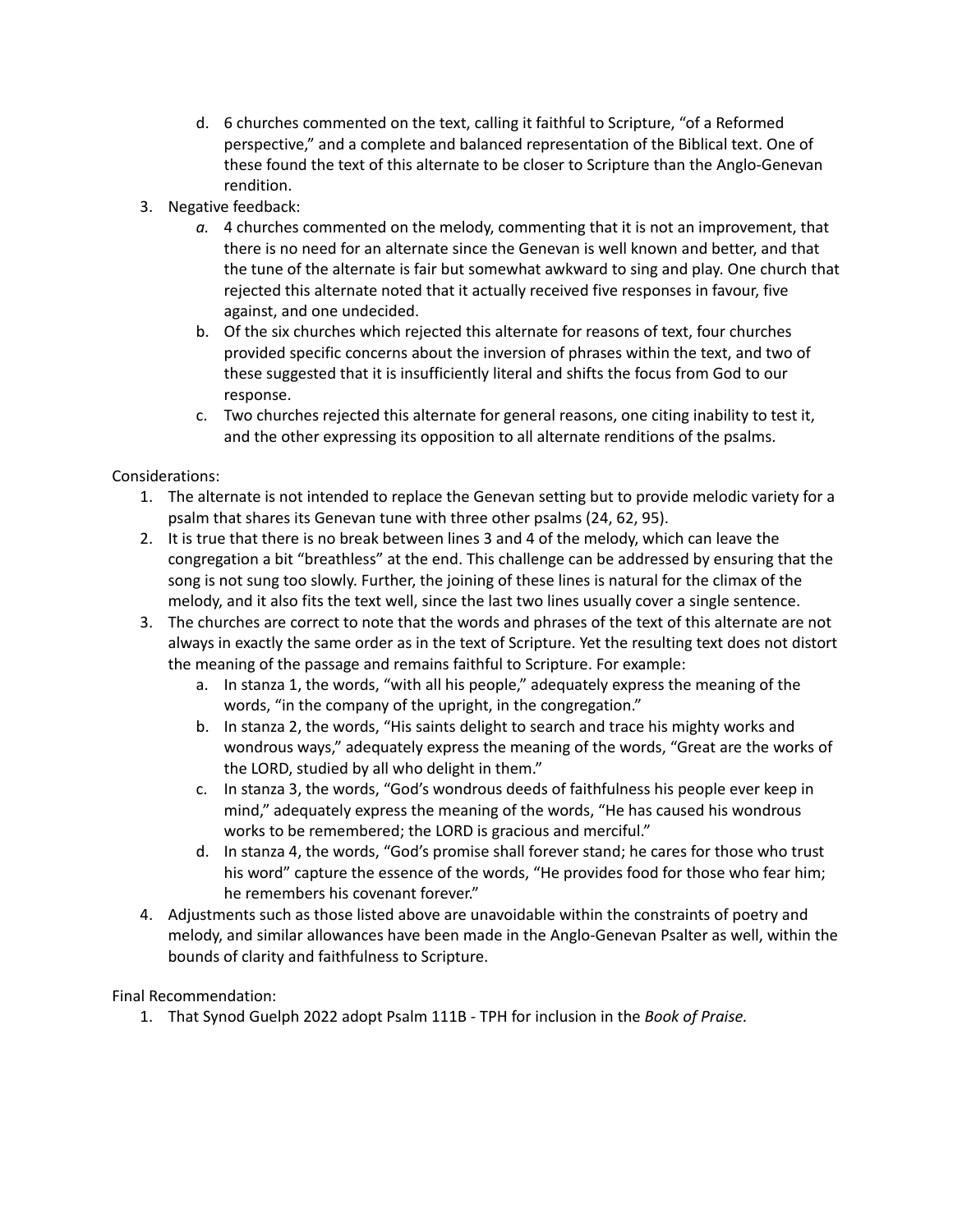## *Psalm 112*

#### *Step 1: Initial Review*

Observations:

- 1. A number of churches proposed that Psalm 112 TPH be added to the *Book of Praise*.
- 2. According to the data available to the Committee, this psalm is sung very infrequently in the churches.
- 3. Two ministers provided feedback concerning the Genevan melody of this psalm.

Considerations:

- 1. Comments received via the ministers' survey suggest that Psalm 112 is infrequently chosen for worship because its Genevan melody is unfamiliar.
- 2. There is a broad range of support from the churches for Psalm 112 TPH. Its text is faithful to Scripture, and its melody is suitable for congregational singing.

Initial Recommendation:

1. To propose Psalm 112 – TPH to the churches.

### *Step 2: Post Feedback Review*

Observations:

- 1. 34 churches provided feedback, with 19 accepting and 15 rejecting this alternate.
- 2. Positive feedback:
	- a. 12 churches gave positive feedback on the melody, commenting that the melody is easy to sing and suits the lyrics, the rhyming and melody are well done, cheery and lively, bright and joyful, that it is a nicer melody than what we have, and its joyous tone fits the text very well.
	- b. 7 churches gave positive feedback on the text, observing that the rhyming is well done, that they liked the tune and the words, and that the text is well versified, accurate, and faithful to Scripture.
- 3. Negative feedback:
	- a. 7 churches expressed concerns about the melody, noting that there were strange runs in the melody, that the last line is too difficult for congregational singing, and that the alternate is "more suitable to a brass band," uninspiring, and not an improvement.
	- b. 4 churches had concerns about the text, noting small flaws of versification, unnatural wording, and ineffective word choice.

Considerations:

- 1. A number of churches had recommended Psalm 112 TPH, and post testing feedback has confirmed support for this recommendation.
- 2. The proposed alternate has a robust and joyful melody that suits the text and is thus well worth the effort to learn.
- 3. The churches that rejected this song did not support this with substantive concerns about the melody or the text.
- 4. Since this song has a recent copyright date (2009), changes to the text should only be pursued if necessary for faithfulness and clarity. The Committee considers the text to be faithful to scripture.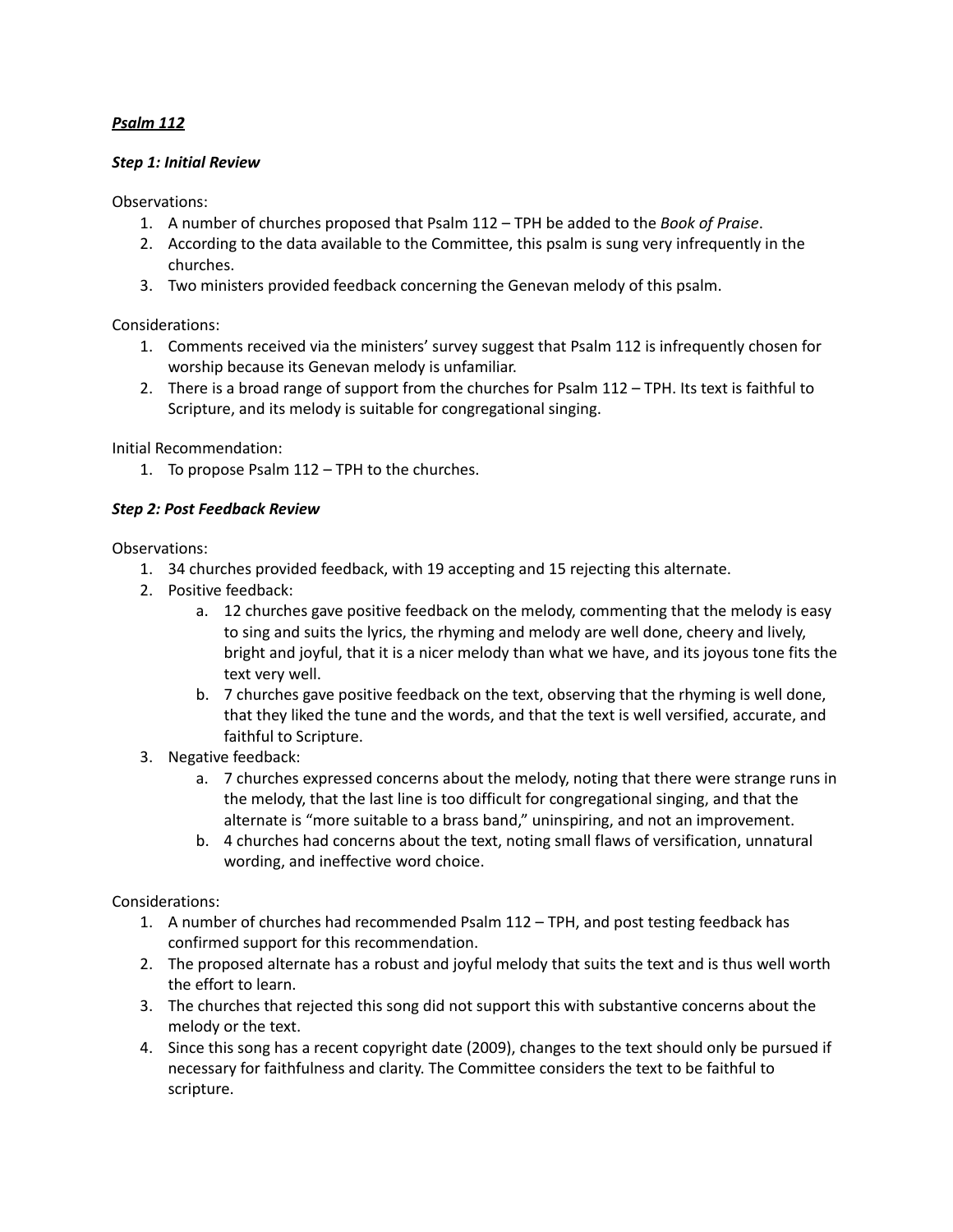Final Recommendation:

1. That Synod Guelph 2022 adopt Psalm 112 - TPH for inclusion in the *Book of Praise.*

# *Psalm 113*

### *Step 1: Initial Review*

Observations:

- 1. The churches submitted three alternates for this psalm.
- 2. The ministers' survey included one comment recommending that an alternate be found.
- 3. The accompanists' survey included a suggestion to start the Genevan melody of Psalm 113 on the "G" rather than the "A" to make it easier to sing.
- 4. According to the data available to the Committee, this psalm is sung with less than average frequency in the churches.

### Considerations:

1. After review of the three alternates submitted by the churches, the Committee considered Psalm 113B – TPH to be the most suitable. It is a faithful rendition of Scripture, and its melody is easy to learn.

Initial Recommendation:

1. To propose Psalm 113B – TPH to the churches.

# *Step 2: Post Feedback Review*

- 1. 35 churches provided feedback, with 16 churches accepting and 19 rejecting this alternate.
- 2. Positive feedback:
	- a. 9 churches provided positive feedback on the melody, observing that it is easy to sing and that the melody fits the words well.
	- b. 5 churches responded favorably to the text, noting that it is faithful to Scripture and represents the whole psalm. Two churches expressed appreciation for the repetition of the last line in each stanza, while one church wondered if this repetition puts unwarranted emphasis on that line.
	- c. One church questioned the use of the word "sons" in stanza 5, noting that the corresponding Scripture passage speaks of "children".
- 3. Negative feedback:
	- a. 6 churches commented on the melody, noting that it is repetitive, not exciting, lacks depth, and is not better than the current melody. Two churches also noted the absence of rests between the lines, thus making it hard for congregations to sing.
	- b. Two churches commented on the word "condescend" in stanza 3, suggesting that it might not be an appropriate word in this context.
	- c. A number of churches indicated that the current Genevan version is fine and that no alternate is needed.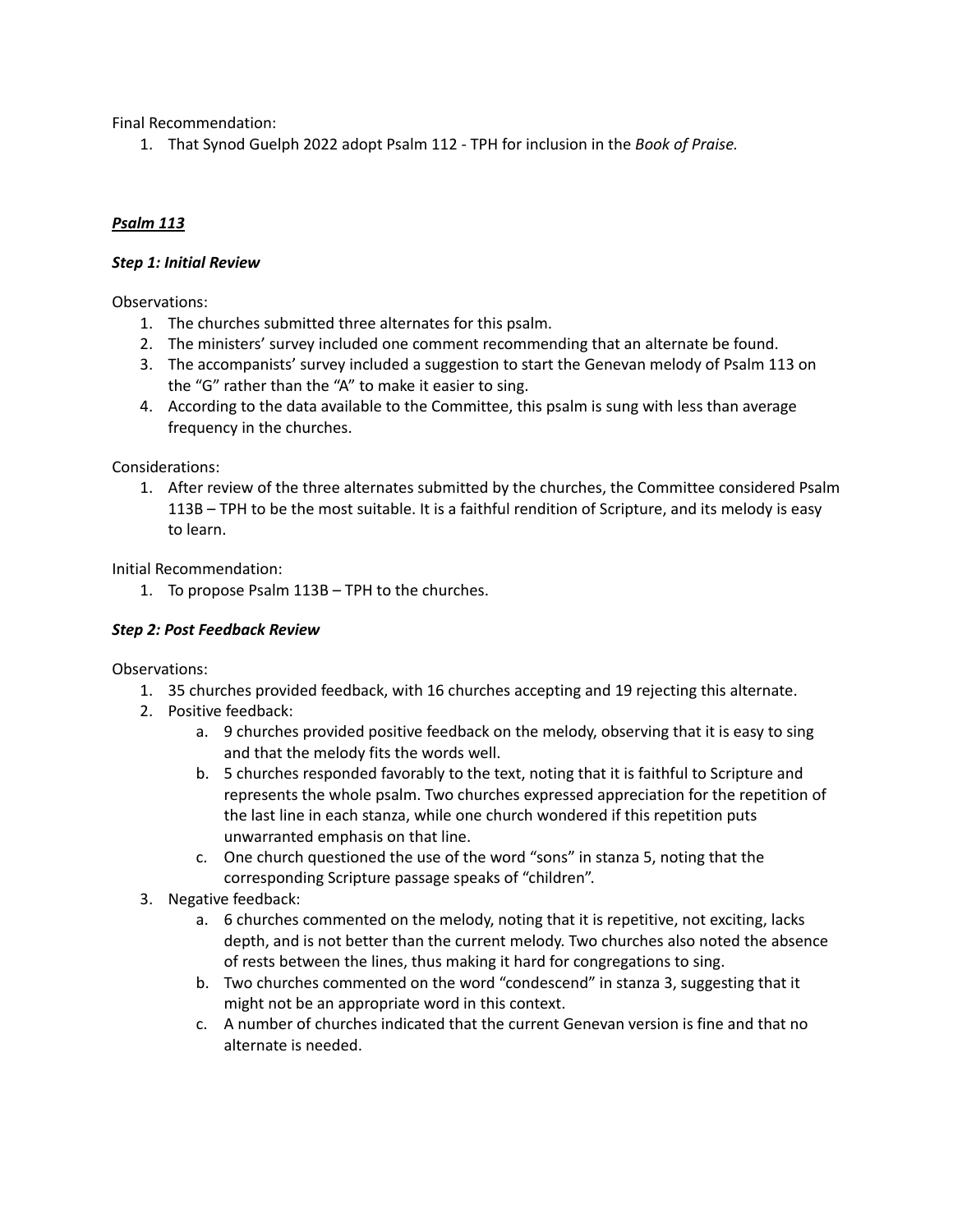- 1. The Committee considered three alternate renditions and concluded that this alternate was to be preferred, since the melody suits the words, and the words are faithful to Scripture.
- 2. This version is not intended to replace the existing Genevan version but to provide an alternate melody and versification to encourage increased use of this psalm.
- 3. The repetition at the end of each line does not detract from the faithfulness of these words to the original text. In fact, the repetition at the end of stanza 4 matches the repetition of "princes" in the psalm (verse 8), and at the end of stanza 5 it forms a fitting close to the psalm.
- 4. The word 'condescend' in this context does not mean 'patronizing' or 'in a haughty manner" but means to 'lower oneself' or 'come down'. It is common in theology to speak of God's "condescension." Yet it is true that condescension can have negative connotations in common parlance, and thus it could create misunderstanding here. The NIV captures the intent quite well by using the verb "stoops down."
- 5. Stanza 5 contains the phrase "and blesses them with holy sons." The Hebrew word can mean either "sons" or "children." Since the point here is motherhood for the barren, "children" is the more likely intent. Further, the word "holy" is not found in the Scripture verse.
- 6. Revising the text gives the opportunity to update the language and improve its clarity and accuracy, thereby addressing some of the concerns with the text.

Final Recommendation:

1. That Synod Guelph 2022 adopt Psalm 113B - TPH for inclusion in the *Book of Praise*, with the text revised as below.

*1. Praise God, O servants of the LORD! Praise, praise his name with one accord. O bless the LORD, his name adore from this time forth forevermore, from this time forth forevermore.*

*2. From sunrise until setting sun God's name be praised by everyone. He rules all nations by his might above the skies in glory bright, above the skies in glory bright.*

*3. Who is like God the LORD Most High, exalted far above the sky, and who in tender care stoops low to look on heaven and earth below, to look on heaven and earth below?*

*4. Those sunk in helpless poverty he lifts from dust to dignity. He seats them by his mighty hand among the princes of the land, among the princes of the land.*

*5. God gives the childless one a home*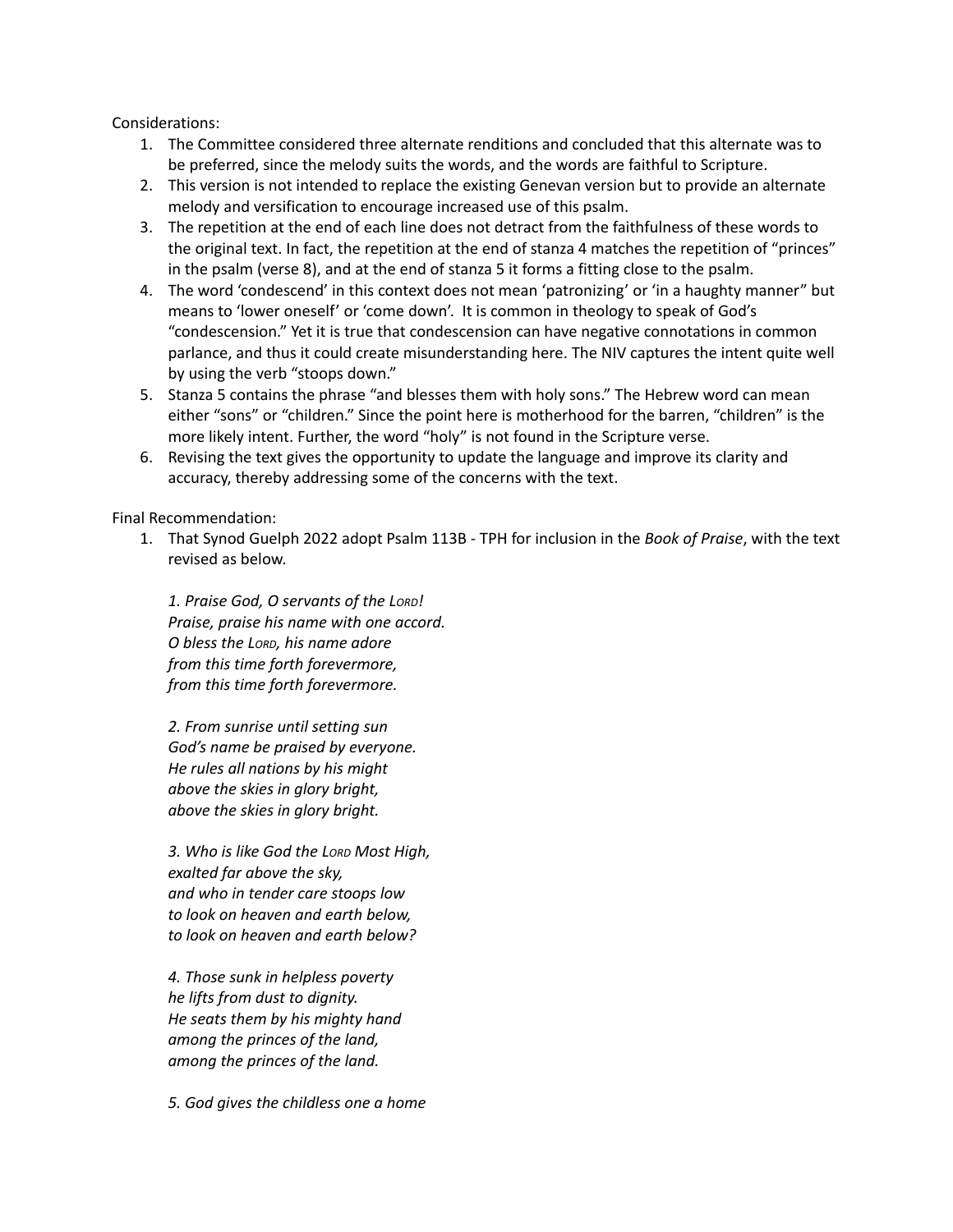*to raise a family of her own. He gives the joy of motherhood. Sing hallelujah! God is good! Sing hallelujah! God is good!*

# *Psalm 117*

### *Step 1: Initial Review*

Observations:

- 1. The churches submitted 4 alternates for this psalm.
- 2. According to the data available to the Committee, this psalm is sung with less-than-average frequency in the churches.

Considerations:

- 1. Psalm 117 GPH is a faithful rendition of the text. Its melody provides variety of choice.
- 2. While it has the same melody as Psalm 117A TPH, the text of Psalm 117 GPH avoids the use of "Jehovah" and the use of archaic language (e.g., endureth).

Initial Recommendation:

1. To propose Psalm 117 – GPH to the churches.

### *Step 2: Post Feedback Review*

- 1. 35 churches provided feedback, with 18 accepting and 17 rejecting this alternate.
- 2. Positive feedback:
	- a. 10 churches commented positively on the melody, noting that it is joyful and fitting to the words, that the melody is fitting for a psalm of praise, and that it had a nice range and shape. Two churches added that they felt that the current version in the *Book of Praise* is good too.
	- b. Two churches which accepted this alternate provided some feedback on the words, noting that it was longer than the biblical text and that it did not need to be so long. One church felt that the words were faithful to Scripture.
	- c. Two churches that accepted this alternate expressed concern about the tune credit at the bottom of the page (which one church loosely translated as "Old and new Dutch farmer songs and square dancing".)
- 3. Negative feedback:
	- a. 6 churches did not like this melody. Two called it boring and repetitive, and others noted that it was hard to sing (and difficult to play) and that the rhythm was complicated and not conducive to congregational singing.
	- b. 6 churches provided commentary on the text, most observing that it is a loose rendition that deviated too much from Scripture by expanding on it.
	- c. One church noted that the omission of the phrase "steadfast love toward us" (v. 2) robs this song of its covenantal joy and focus.
	- d. One church indicated it was satisfied with the Genevan version and that no alternate was necessary, and another church noted that this alternate violated Principle 3 and Guidelines 6 through 11.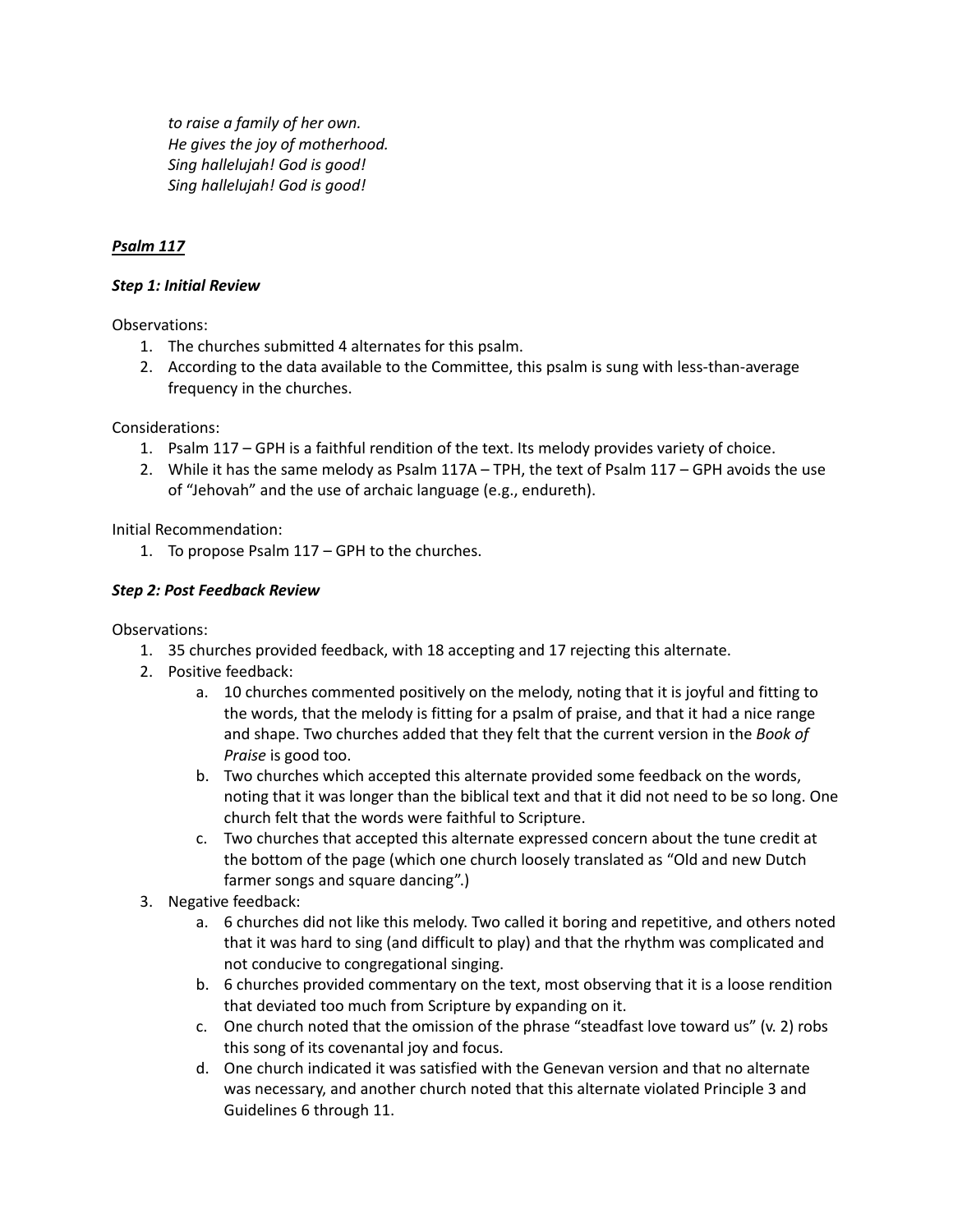- 1. While it is true that this melody contains more eighth notes than is common in most of the psalms and hymns in the *Book of Praise*, our churches have nevertheless learned to sing such melodies (e.g. Hymn 32 "Christ the Lord is Risen Today" and Hymn 38 "Since our Great High Priest, Christ Jesus").
- 2. The melodic repetition is not uncommon in other psalm and hymn melodies. For example, in Psalms 36/68 the first three lines are repeated twice, and lines 7 and 8 are repetitions. Further, in Psalm 150, the first two lines are repeated and lines 6 and 7 are repetitions.
- 3. The phrase "steadfast love toward us" has not been left out in this alternate but is expressed with the words "God's grace and lovingkindness."
- 4. The proposed alternate provides a unique melody for a psalm which shares its Genevan melody with another psalm (127).
- 5. The Committee reviewed 4 submissions from the churches and found this alternate to be the most suitable. It is not intended to replace the current version but to provide an alternate to encourage more frequent singing of this psalm.
- 6. The church that expressed concerns about violation of the Principles and Guidelines did not provide any other explanation than to say that it is a short psalm and "doesn't need to be bloated.'"
- 7. Despite the note that this melody comes from "Oude en Nieuwe Hollandtse Boerenlites en Contradansen," any such cultural association has been lost over time. The melody itself is appropriate for congregational singing.

Final Recommendation:

1. That Synod Guelph 2022 adopt Psalm 117 - GPH for inclusion in the *Book of Praise.*

# *Psalm 120*

### *Step 1: Initial Review*

Observations:

- 1. The churches submitted 3 alternates for this psalm.
- 2. In the ministers' survey, four respondents cited the Genevan melody and 11 respondents cited the psalm's content as the reason why this song is not sung very often.
- 3. 6 accompanists also provided feedback concerning the Genevan melody.
- 4. According to the data available to the Committee, this psalm is one of the least frequently sung of all the psalms.

Considerations:

1. Psalm 120 – TPH was submitted by a considerable number of churches. Its versification was written by the OPC/ URCNA Trinity Psalter Hymnal Committee and is a faithful rendition of Scripture.

Initial Recommendation:

1. To propose Psalm 120 – TPH to the churches.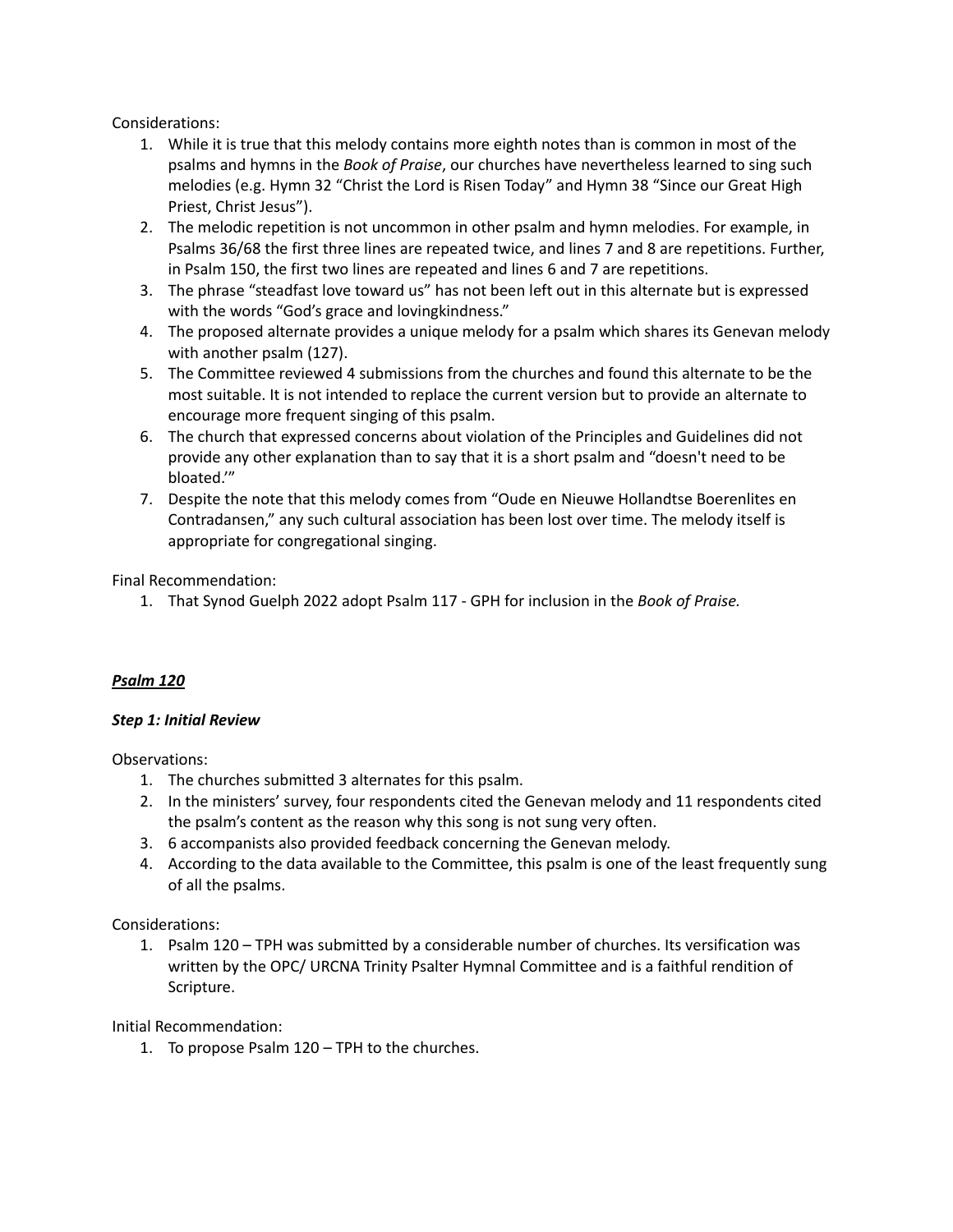### *Step 2: Post Feedback Review*

Observations:

- 1. 34 churches provided feedback, with 17 accepting and 17 rejecting this alternate.
- 2. Positive feedback:
	- a. 4 churches commented on the simplicity of the melody and found that its plaintive tone was well suited to the words. Two churches felt that the melody was easy to learn, while a few other churches found that it was not so easy. However, some of those that found it hard also noted that the current melody in the *Book of Praise* is also difficult and expressed a preference for the proposed alternate.
	- b. One church noted the melody was modal and that it sang well.
	- c. One church noted that its wording is "slightly more literal and accurate" than the Anglo-Genevan version, and 2 other churches said the words were faithful to the text.
- 3. Negative feedback:
	- a. Six churches noted the tune was unfamiliar or hard to learn. One noted that the melody was better than the version in the *Book of Praise*, while another felt it was not an improvement over the version in the *Book of Praise*.
	- b. One church noted that since it was modal, like the Genevan melodies, there was no advantage to this version.
	- c. 2 churches that rejected this alternate gave some general feedback on the words, observing they were faithful to the Biblical text and included the content of the whole psalm.
	- d. One church provided some feedback on the words, providing some examples of what they felt were unacceptable word choices. This church also proposed an alternate version of the text based on the version in *Sing Psalms*, the song book of the Free Church of Scotland, but it also made some slight alterations to that version.
	- e. One church noted that the text was faithful to Scripture and that the tune was very good, suited to the words, but that its copyright status prevented it from supporting this recommendation.

# Considerations:

- 1. The proposed melody is appropriate for the words of this Psalm. The melody is written in the Dorian mode, which is suitable for its plaintive text. The churches are accustomed to singing melodies in the Dorian mode, and thus its modal character is not an obstacle to adopting it.
- 2. Regarding the alternate lyrics proposed by one church, since the text of these alternate lyrics is the copyright of the Free Church of Scotland (2003), it is not clear that we would have permission to make the alterations proposed to stanzas 2 and 3. It is further of interest that while the Trinity Psalter Hymnal took the melody from the Sing Psalms collection of the FCS, the TPH has its own version of the lyrics. In some instances, the lyrics of the FCS are slightly closer to Scripture, while in other instances those of the TPH are slightly closer to Scripture. The Committee believes that the TPH version is faithful to Scripture, and that the differences between the two versions are not significant enough to change course.

# Final Recommendation:

1. That Synod Guelph 2022 adopt Psalm 120 - TPH for inclusion in the Book of Praise.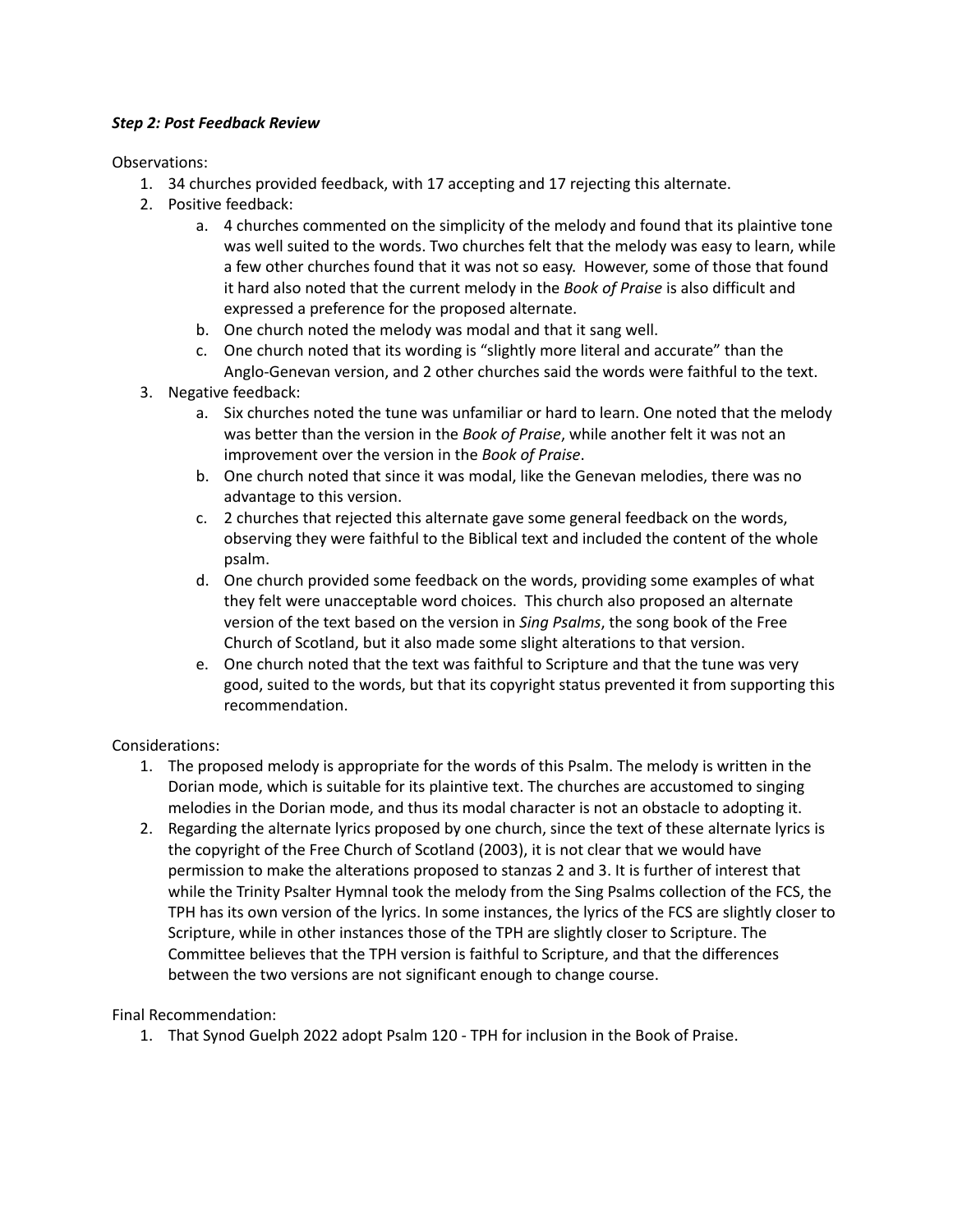### *Psalm 130*

#### *Step 1: Initial Review*

Observations:

- 1. The churches submitted 4 alternates for this psalm.
- 2. In the ministers' survey, one minister commented on the mismatch of the words and Genevan tune.
- 3. According to the data available to the Committee, this psalm is sung more frequently than average.

Considerations:

- 1. Psalm 130B TPH is set to a familiar melody, one which suits the text.
- 2. The text is faithful to Scripture.

Initial Recommendation:

1. To propose Psalm 130B – TPH to the churches.

### *Step 2: Post Feedback Review*

- 1. 35 churches provided feedback, with 18 accepting and 17 rejecting this alternate.
- 2. Positive feedback:
	- a. 14 churches commented positively on the melody, noting that it was (somewhat) familiar and easy to learn.
	- b. A number of respondents noted that the melody was particularly suited to the words, describing it as "expressive," "haunting," and "melancholy," and observing that it "reflects tone of the words well", "supporting both the despair at the beginning of the psalm and the hope at the end."
	- c. Most of the feedback reported that the words were faithful to the text, but one church noted that phrase "I love you, Lord" (stanza 1, line 2) is not found in the original text of the psalm, while another noted that it would have preferred the first words in stanza 1 to say, "Out of the depths" (e.g. as in GPH 256) rather than "From out the depths".
- 3. Negative feedback:
	- a. One church noted that the melody was in a major key not suitable to the tenor of the psalm. None of the other churches provided specific negative comments about the melody but a number stated that they preferred the Genevan melody.
	- b. A number of churches that rejected the alternate noted that the words were faithful to the biblical text but that some phrases were awkward:
		- i. Stanza 1: 1st line: "From out the depths" is awkward; better to have "Out of the depths";
		- ii. Stanza 1: end of 1st phrase does not rhyme with end of 3rd phrase.
		- iii. Stanza 1 has the words, "I love you, Lord," and "forgiving all," not found in Scripture.
		- iv. Stanza 2 has the words, "I look for him to drive away my night," not found in Scripture. Also, looking "till light arise" is less direct and sounds less poetic than waiting "for the morning."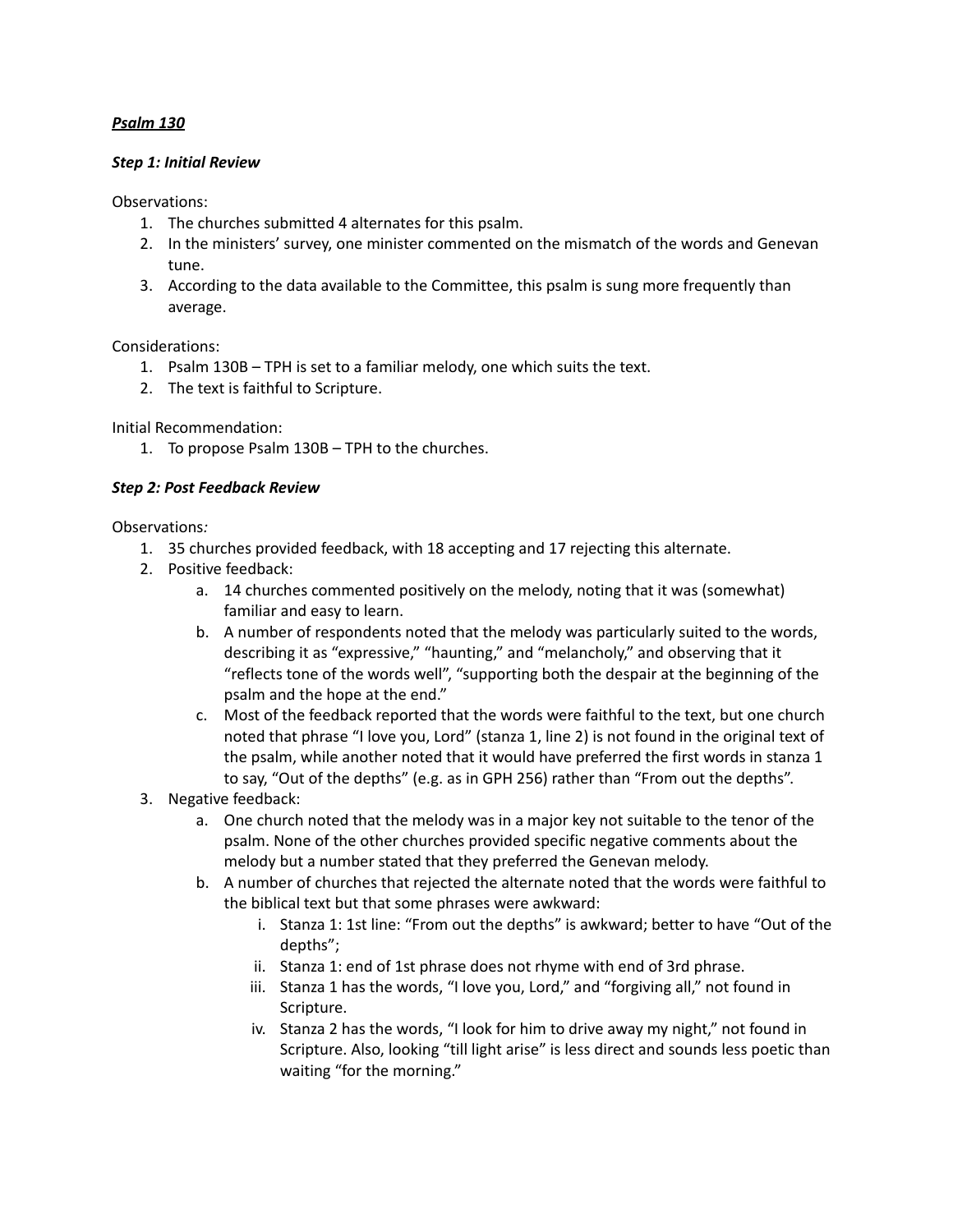- v. Stanza 3: 1st line, "you waiting saints" should rather be "O Israel." Also, "he will well provide" sounds awkward.
- vi. Stanza 3: The reference to God's "almighty arm" in the last line is misplaced. At this point the focus is on merciful forgiveness.
- vii. Stanza 3: line 2, "mercy and redemption" are mentioned, however "steadfast love" is in current translation.
- c. A number of churches gave general reasons for rejecting this alternate, noting that they had not had time to test it, or that alternate Psalm renditions were not needed.

- 1. As expressed in the feedback received by the churches, the melody is well suited to express both the lament and the praise portions of this psalm.
- 2. This proposed alternate is taken from *The Psalter*, 1912, so the proposal to change the opening words of stanza 1 to "Out of the depths" is not restricted by copyright.
- 3. Small differences from Scripture such as those listed above are unavoidable within the constraints of poetry and melody, and similar allowances have been made in the Anglo-Genevan Psalter as well, within the bounds of clarity and faithfulness to Scripture. For example, to describe Israel as "waiting saints," while not literal, is a fitting description within the context. Likewise, to say, "I wait for him to drive away my night," fits the tenor of the psalm which speaks not only of literal night but also of darkness of spirit.

Final Recommendation:

1. That Synod Guelph 2022 adopt Psalm 130B - TPH for inclusion in the *Book of Praise*, with the following change to stanza 1, line 1, namely, to change "From out the depths" to "Out of the depths."

# *Psalm 145*

### *Step 1: Initial Review*

Observations:

- 1. The churches submitted 4 alternates for this psalm, and the Committee reviewed two additional alternates.
- 2. In the ministers' survey, one minister commented on the Genevan melody of this psalm.
- 3. According to the data available to the Committee, this psalm is sung with above average frequency in the churches.

Considerations:

- 1. Upon reviewing all 6 alternates, the Committee preferred Psalm 145A TPH for the following reasons:
	- a. Despite a large melodic range, the frequent stepwise motion, combined with well-placed melodic leaps makes this an easy melody for congregational singing.
	- b. The melody suits the text.
	- c. The text is a faithful rendition of Scripture.

Initial Recommendation:

1. To propose Psalm 145A -TPH to the churches.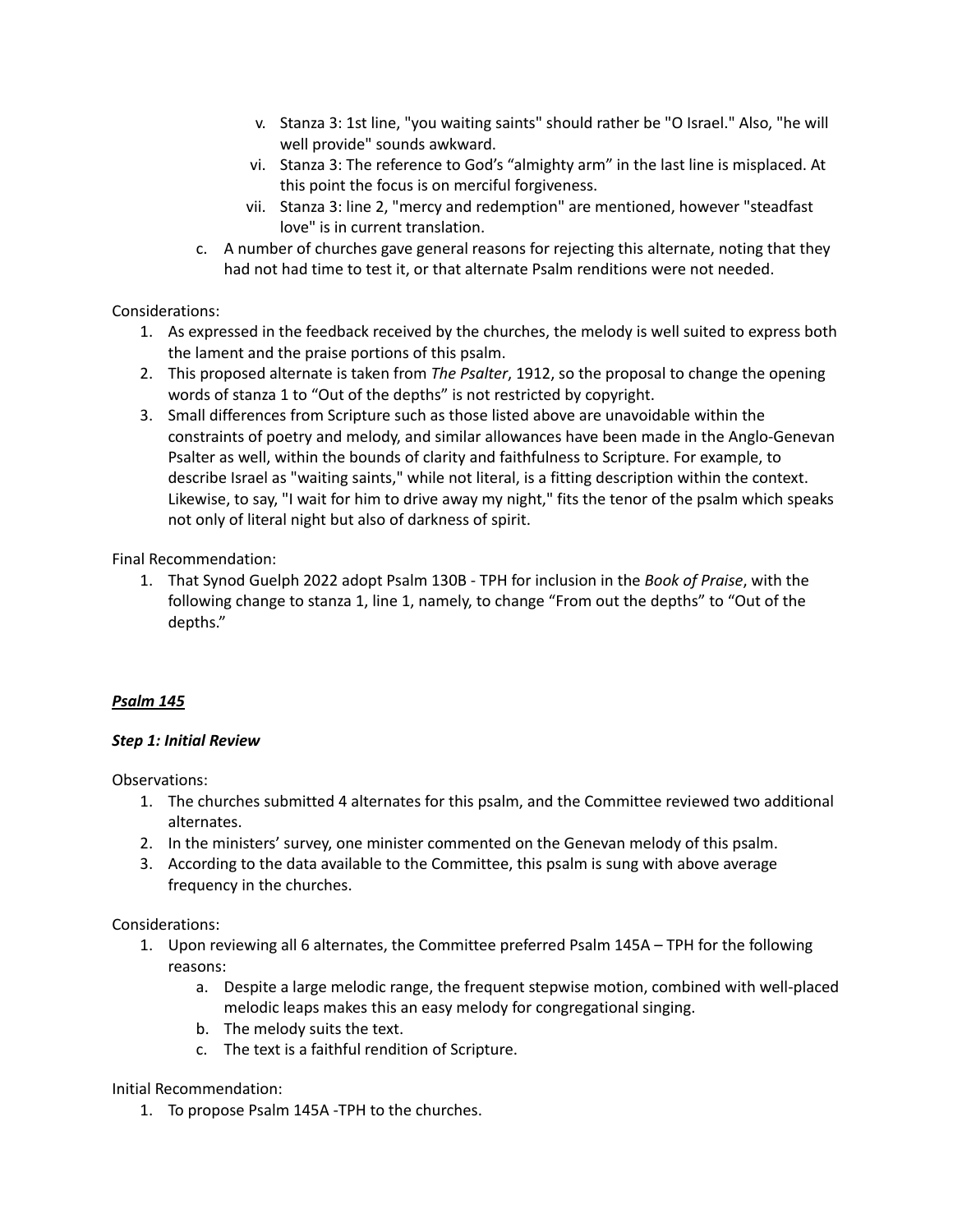### *Step 2: Post Feedback Review*

Observations:

- 1. 37 churches provided feedback, with 15 accepting and 22 rejecting this alternate.
- 2. Positive feedback:
	- a. Positive feedback regarding the melody included words such as "easy to sing", "familiar", "easy to learn", and fitting. Two churches, however, noted that melody has a wide range, and the high notes (high e) may be hard to reach for some.
	- b. 7 churches commented positively on the words, describing them as faithful to the Biblical text and covering the whole Psalm. One church noted that this version is "written more like we speak."
	- c. Two churches that accepted this alternate indicated that they still preferred the current version of Ps 145 in the *Book of Praise*.
- 3. Negative feedback:
	- a. 8 churches commented that the melody was not an improvement over the current version, with 9 churches noting that its wide range (from 'C' to high 'E') made it challenging for congregational singing.
	- b. One church provided the following commentary on the proposed text:
		- i. In Stanza 2: Line 1 is missing an important element. The Psalmist refers to what is passed on from one generation to the next. (v. 4: "One generation shall commend your works to another.")
		- ii. In Stanza 3: Line 1 is incorrect in stating that men will pour forth God's goodness. It is the fame of his goodness, not the goodness itself, that they will pour forth. (v. 7, ESV).
		- iii. In Stanza 4: In v. 9 the Psalmist states that the LORD is "good to all," which is not quite the same as "good to all created things" in Line 1.
		- iv. In Stanza 6: In v. 16 the Psalmist says: "You open your hand; you satisfy the desire of every living thing." "Every living thing" is not quite the same as "all that breathe" in line 5 and "all who live" in line 6. In the expression "satisfy the wants" in line 6 the noun "wants" is not as good a choice as "desire," which is the word used in v. 16 in practically all Bible translations.
		- v. Stanza 7: Line 4 ("all those who call on him in truth for aid') is weakened considerably by the awkward filler "for aid."
		- vi. The church summarized its comments by noting that many more examples could be given to demonstrate that this is a mediocre versification.
	- c. A number of churches indicated that the Anglo-Genevan version in the *Book of Praise* is much superior in both melody and text.

Considerations:

- 1. Each of the individual textual criticisms is not weighty enough on its own to warrant rejection of this alternate. For example:
	- a. The comment on stanza 4 above does not acknowledge that the latter half of v.9 includes the phrase "he has compassion on all he has made," which makes the phrase "good to all created things" an acceptable rendering of the parallelism in the Biblical text.
	- b. The comment on stanza 7 above notes that the Biblical text of verse 18 is weakened by the addition of the words "for aid". However, in the context of the preceding verses (13b to 17) the Psalmist states that "The eyes of all look to you, and you give them their food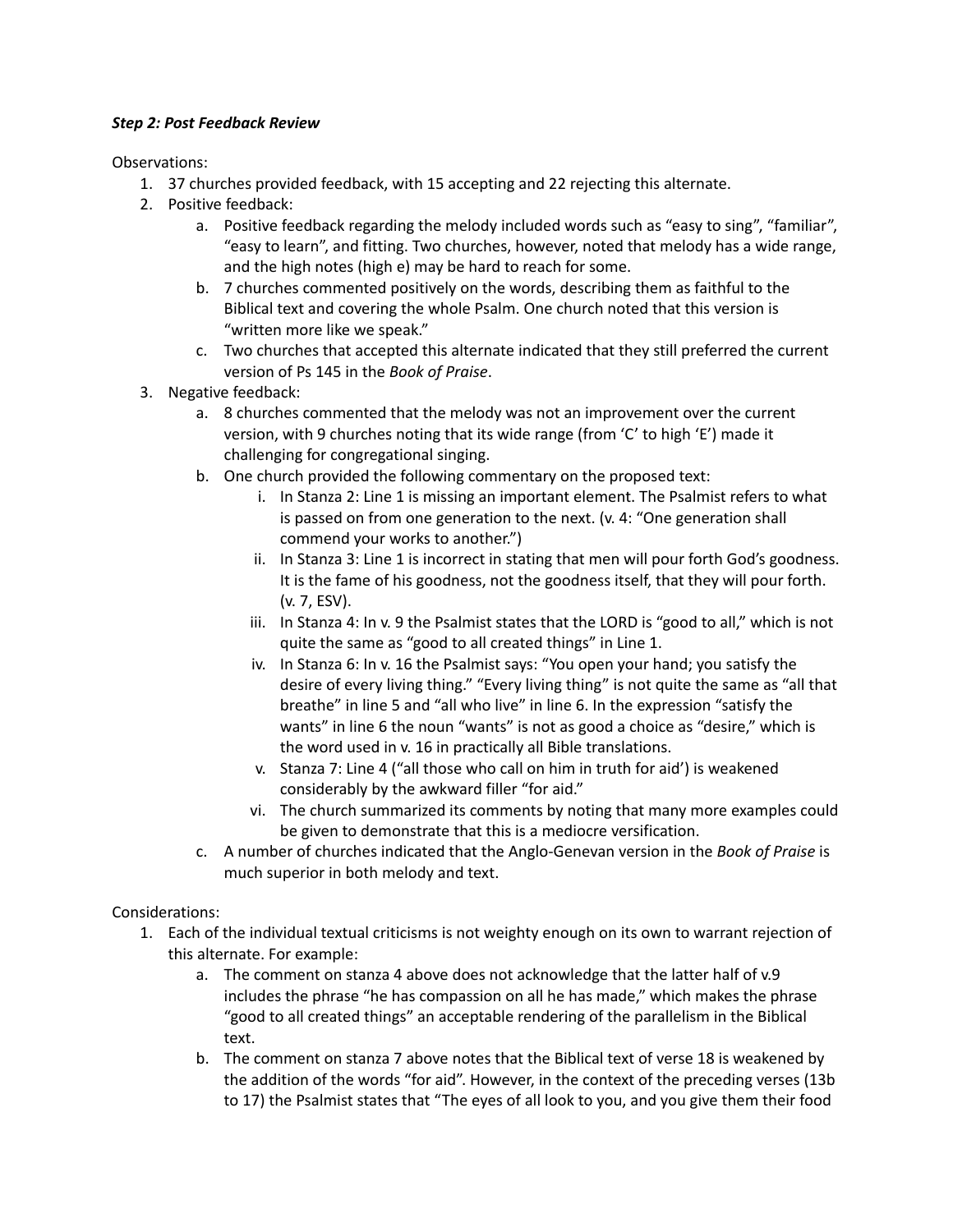at the proper time. You open your hand and satisfy the desires of every living thing." Thus, the phrase "all who call on him in truth for aid" is not inconsistent with what the Psalmist expresses.

- 2. The range of the melody (middle 'c' to high 'e') is such that it would be difficult to transpose down, since it already starts at the low end of the scale.
- 3. It is true that the rhyme scheme is irregular and varies from stanza to stanza (e.g., stanza 1: A,B,C,D,E,D; stanza 2: A,B,C,D,A,D, and stanza 3: A,B,C,D,E,F). Further, the lyrics do not flow well: evidently the attempt to follow the text of Scripture closely resulted in awkward phrasings.
- 4. The totality of the feedback, on both text and melody, suggests that this alternate does not have the support of the churches.

Final Recommendation:

1. To remove Psalm 145A – TPH from the list of alternates proposed for addition to the *Book of Praise*.

# *Psalm 149*

### *Step 1: Initial Review*

Observations:

- 1. The churches submitted 3 alternates for this psalm.
- 2. In the ministers' survey 3 respondents felt there was a mismatch between the words and the melody.
- 3. One accompanist noted that the melody is unfamiliar due to infrequent use, but that it is singable.
- 4. According to the data available to the Committee, this psalm is sung slightly less often than the average in the churches.

Considerations:

- 1. Psalm 149A TPH was found to be a faithful rendition of the text and preferable to the other alternates submitted by the churches.
- 2. The melody of Psalm 149B TPH (HANOVER) is fitting to this psalm. It is stronger in shape and contour than LAUDATE DOMINUM (used for Psalm 149A- TPH) and is easier for the congregation to sing.

Initial Recommendation:

1. To propose Psalm 149A – TPH, set to the melody HANOVER, to the churches.

# *Step 2: Post Feedback Review*

- 1. 35 churches provided feedback, with 22 accepting and 13 rejecting this alternate.
- 2. Positive feedback:
	- a. Most of the churches accepting this alternate commented positively on this melody, observing that it was a familiar melody and that it was easy to learn.
	- b. Two churches specifically mentioned that this melody was preferable to the Genevan melody in the *Book of Praise*, with one church drawing attention to the difficulty of lines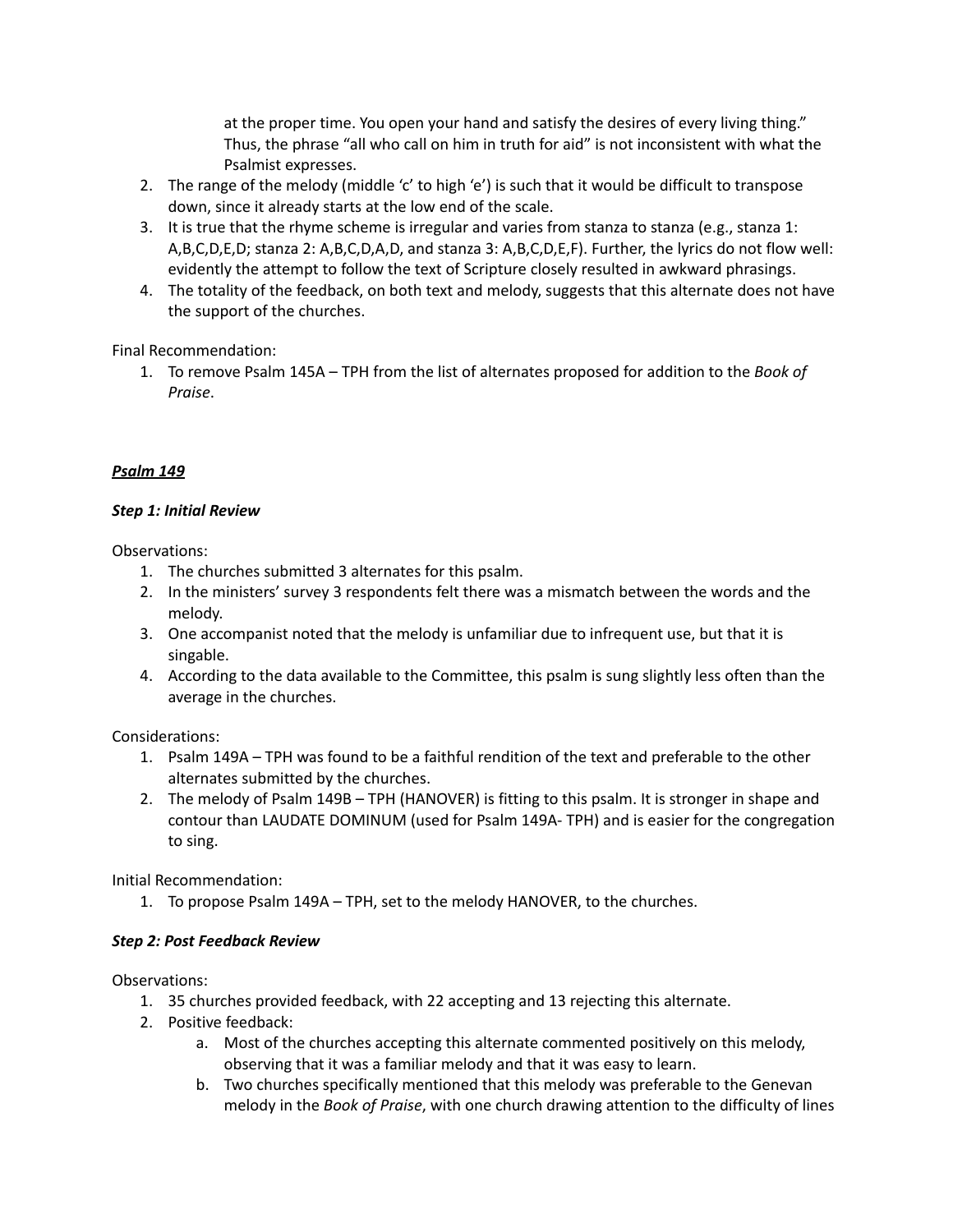5 & 6 of the Genevan melody. One church that accepted this alternate noted, however, that this melody "pales in comparison to the original" (i.e. the Genevan).

- c. One church observed that this melody is also proposed for the alternate for Psalm 95.
- d. 5 churches commented that the words were a faithful rendition of Scripture.
- 3. Negative feedback:
	- a. One church felt that the use of this melody was a violation of the Guidelines, citing "overkill on this tune - 2x in Psalm selections - 104."
	- b. One church provided feedback on the lyrics:
		- i. In stanza 1, line 3 the use of "his" in "Let Israel rejoice in his Maker" while found in the KJV and ESV, should be replaced with "their".
		- ii. Stanza 4 includes the expression "nations and lands," which serves no purpose other than to fill out the line and is stylistically flawed; the noun "bands" is not a particularly fitting substitute for "fetters"; the phrase "this judgment will fall" is not easily understood; and line 3 seems to state: "It is written that the judgment will fall," which is not quite what the Psalmist is saying in v. 9 (and "fall" does not rhyme with "LORD."
	- c. One church rejected this alternate due to the "copyright status" but otherwise noted that the words were a very close rendition of the Biblical text and that the melody reminded them of the hymn "Ye Servants of God", which it found fitting since the theme of that hymn is consistent with the theme of Psalm 149.

# Considerations:

- 1. The use of the same melody for multiple psalms is not a violation of Guideline 6. The current *Book of Praise* has 20 instances where a melody is used more than once. While one church cites the alternate Psalm 104 as the duplicate, it is the proposed Psalm 95 which also uses this melody (HANOVER) and its use for both psalms is appropriate considering they are both expressions of praise.
- 2. The criticisms of the text by one church are minor in nature and the version proposed cannot be said to be unfaithful to the Biblical text. For example:
	- a. In stanza 1, since "Israel" is a collective proper noun, it can be represented by either a singular or a plural pronoun (note the parallel line: "children of Zion rejoice in their king);
	- b. In stanza 4, "lands" is a synonym of "nations" and thus true to the Biblical text, and "bands" is a synonym of fetters, as is clear from the preceding phrase, "to bind kings with chains."
	- c. In stanza 4, the line "for so it is written, this judgment will fall" adequately expresses the meaning of Ps 149:9: "to execute on them the judgment written" (ESV).
- 3. Since this song has a recent copyright date (1991), changes to the text should only be pursued if necessary for faithfulness and clarity. The Committee considers the text of the proposed alternate to be faithful to Scripture.

Final Recommendation:

1. That Synod Guelph 2022 adopt Psalm 149A – TPH, set to the melody HANOVER, for inclusion in the *Book of Praise*.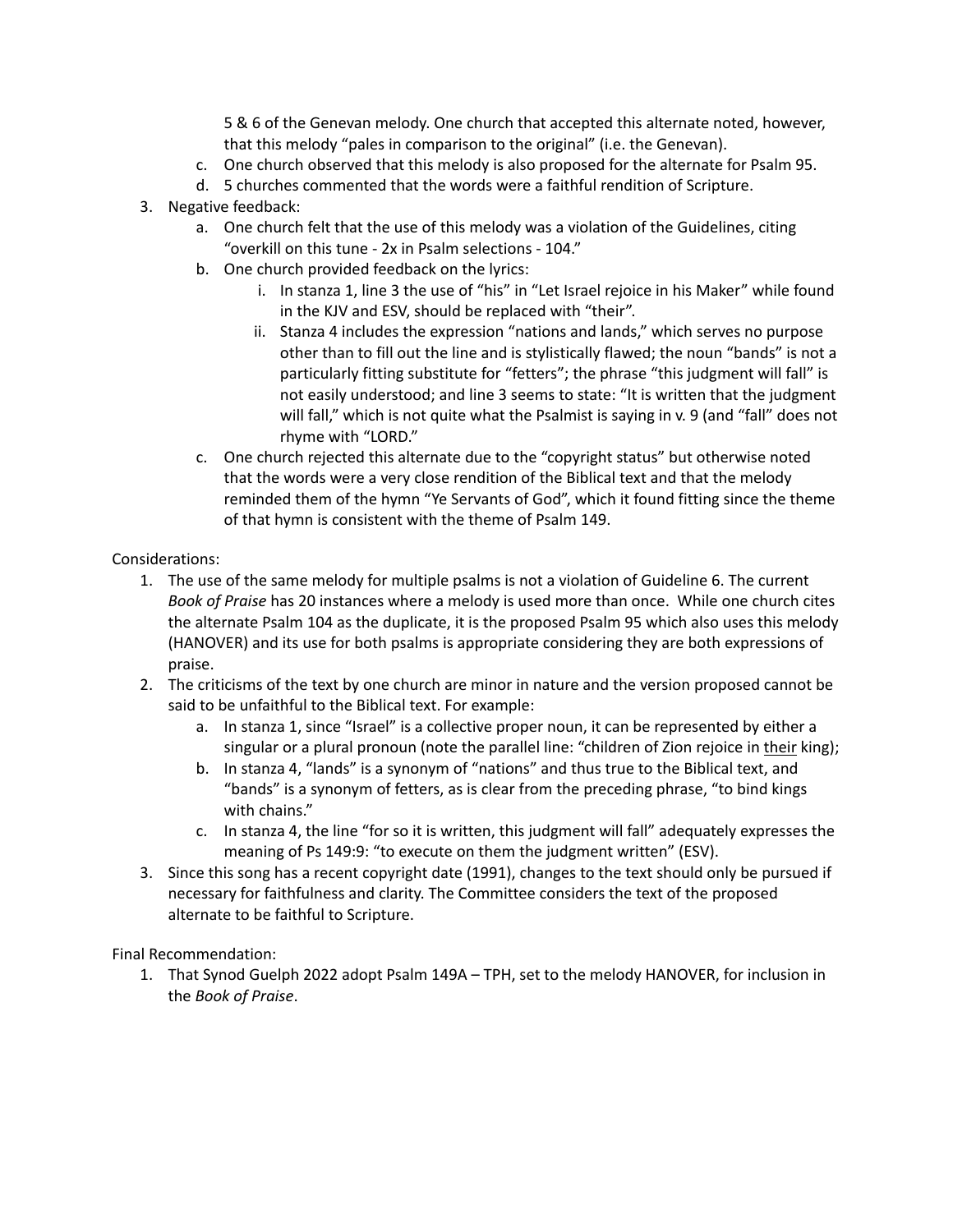### *Psalm 150*

#### *Step 1: Initial Review*

Observations:

- 1. The churches submitted 4 alternates for this psalm.
- 2. The ministers' survey included one comment about the words and one comment about infrequent use of this psalm in the worship service.
- 3. According to the data available to the Committee, this psalm is sung with average frequency in the churches.

Considerations:

- 1. Of the 4 alternates submitted, the Committee selected Psalm 150C TPH. It is a faithful rendition of the Scripture passage.
- 2. The tune is familiar from the hymn "All Creatures of Our God and King," and it is well suited to the text.

Initial Recommendation:

1. To propose Psalm 150C – TPH to the churches.

### *Step 2: Post Feedback Review*

- 1. 35 churches provided feedback, with 20 accepting and 15 rejecting this alternate.
- 2. Positive feedback:
	- a. Many churches noted the melody is familiar and that it fits well with the text. One church noted that this melody is a better option for congregational singing, since it removes some of the current challenges with Genevan 150 (e.g. its unclear rhythm due to the lack of a rest after lines 1 and 3, and the G notes in lines 1, 2, 6, and 7 which tend to be sung as G#). One church that supported this melody nevertheless felt that the Genevan version is superior.
	- b. A number of churches indicated that this alternate should be added to the *Book of Praise* but that the Genevan version should also be retained.
	- c. Two churches suggested that the penultimate (second-last) note of the melody should be shortened.
	- d. The churches that accepted this alternate called its text "faithful to Scripture" and "a balanced representation of what the Bible speaks".
	- e. Two churches noted that, though they liked the melody, it is also used for a proposed hymn. One church wondered if the proposed alternate should be included in the hymn section since some of the words of the Biblical text are missing (but it provided no examples).
- 3. Negative feedback:
	- a. One church noted that the use of the melody of "All Creatures of Our God and King" constituted a violation of Guideline 6.
	- b. One church provided input on the text, recommending changes to stanza 2, lines 4 and 5 to make these lines rhyme ("Praise God with harp and strings and lute, with dance and tambourine and flute"), and to stanza 3, line 4, correcting "all that breathes" to "all that breathe."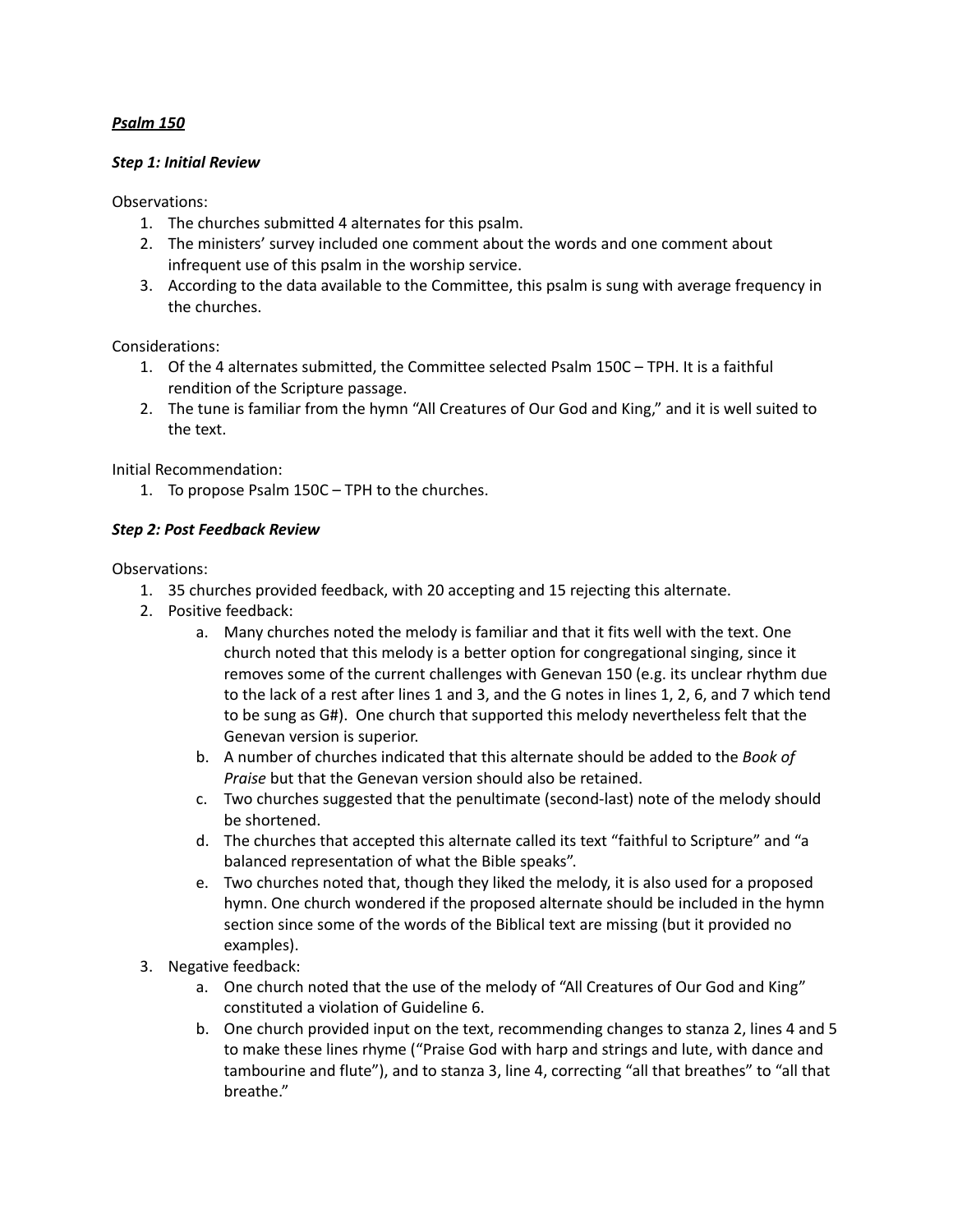- c. A number of churches noted the frequent use of the word Hallelujah, with one church adding that it is not advisable to have "psalms with refrains unless the psalm is written that way (e.g., Psalm 136)."
- d. Many of the churches who rejected this alternate did so based on their preference for the current version, noting that the Genevan version is "well loved" and "very singable".

- 1. This alternate is intended to be an addition to the *Book of Praise* and is not meant to replace the current version.
- 2. The use of the melody of the Hymn "All Creatures of Our God and King" is not a violation of the Guidelines. The Guideline recommends that melodies with a strong association to a particular hymn be avoided. In this case, though the association is no doubt present, the use of this melody also underscores the themes that the two songs share and fits the grandiose content of Psalm 150 particularly well.
- 3. The change to stanza 2, lines 4-5 proposed by one church do indeed enhance the rhyme, but the text as it stands is faithful to Scripture. The churches are right to note that "all that breathe" is grammatically more correct than "all that breathes." The Committee has requested permission from the Trinity Psalter Hymnal Committee to make this change.
- 4. The words of this alternate are faithful to Scripture and while it is shorter than the current version, it does not leave out any elements. It is noted that the comparative length of the Anglo-Genevan version of the Psalm 150 in the *Book of Praise* is due to its inclusion of parallel phrases not explicitly found in the biblical text.
- 5. The use of a refrain is not inconsistent with the biblical text, which starts with the words "Praise the Lord" in verse 1 and ends with the words "Praise the Lord" in verse 6. Further, the repeated Hallelujahs are fitting here when one considers Psalm 150's role as a closing crescendo to the book of Psalms.
- 6. Adapting the penultimate note would require adjusting both the meter/timing of the melody and the supporting harmony. Rather than generating a unique *Book of Praise* setting of the hymn, it would be wiser, for the sake of commonality with hymn books of other denominations (e.g., URC), to adopt the present Williams setting of the hymn. The Williams setting with the dotted whole note of the penultimate measure has become a classic arrangement in its own right. A desire to change the penultimate note length does not seem to be living in the churches, and the temptation to shorten this note can be addressed via sage accompaniment.

Final Recommendation:

1. That Synod Guelph 2022 adopt Psalm 150C - TPH for inclusion in the *Book of Praise*, changing the words "all that breathes" to "all that breathe" in stanza 3.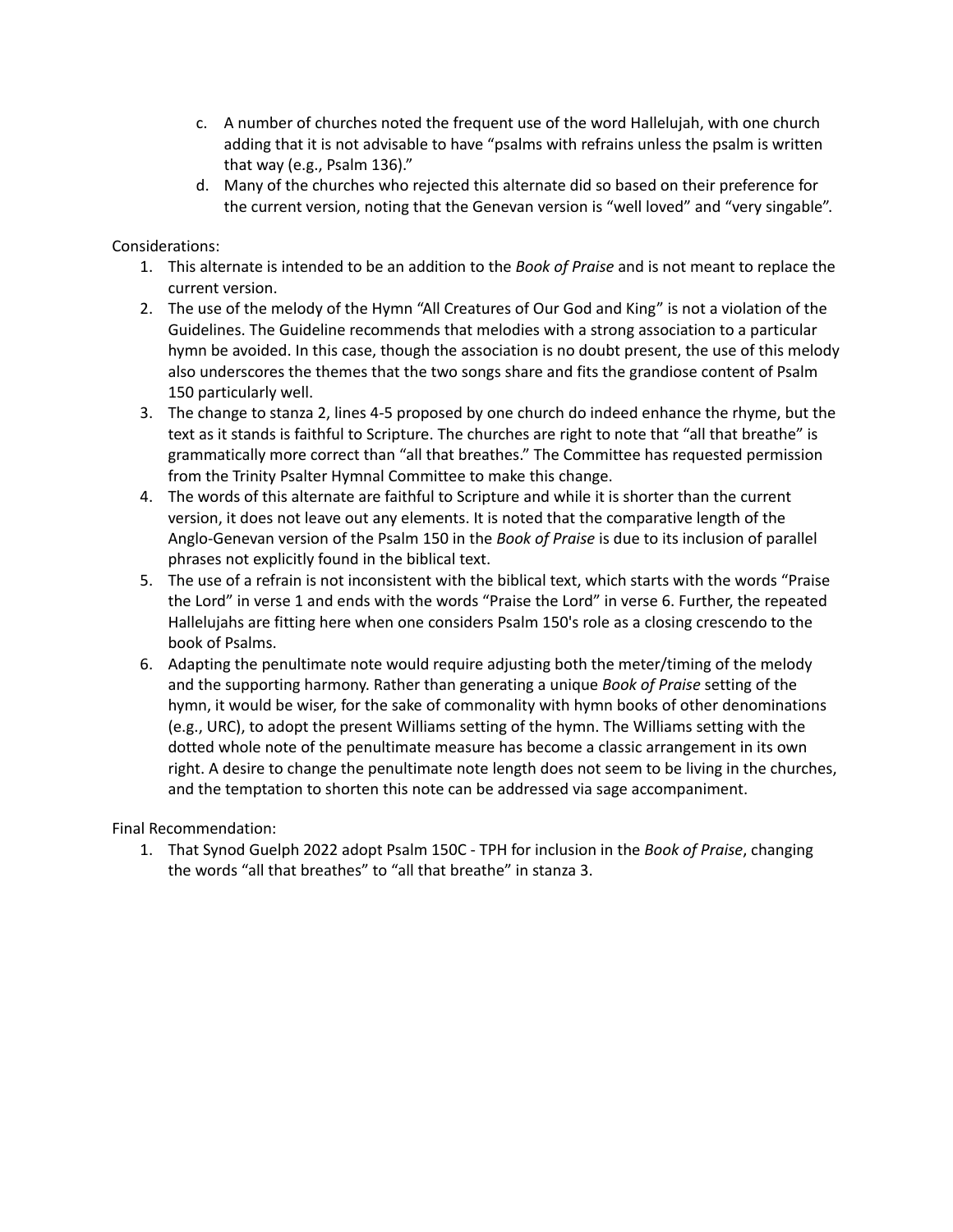## *PROPOSED HYMNS*

#### *COME, YOU FAITHFUL, RAISE THE STRAIN*

#### *Step 1: Initial Review*

TPH 356 Lyrics: Ancient hymn by John of Damascus 8th century Tune: *St. Kevin* by Arthur Sullivan Copyright: Public Domain

#### Observations:

- 1. Various forms of this hymn are included in 353 hymnals, according to hymnary.org.
- 2. It was recommended by 2 churches.
- 3. TPH includes it in the section, "Resurrection of Christ."
- 4. There are different versions in the blue and grey Psalter Hymnals: the latter has more modern language than the former.
- 5. Its tune is well known and suitable for congregational singing.

### Considerations:

- 1. Verse 3: The meaning of "now the queen of seasons" is not clear. Does it refer to the spring season? The Easter season?
- 2. Grey Psalter (1987 CRC Psalter Hymnal GPH) #389 has the phrase, "'Tis the spring of life" in verse 2, which is better than the TPH phrase "'Tis the spring of souls."
- 3. GPH has three stanzas instead of five, eliminating the stanza with the words "queen of seasons."
- 4. The hymn section "Christ has risen" in the *Book of Praise* includes four hymns on this topic, but two of them have been recommended for removal by multiple churches, and a third by a smaller number of churches. TPH 356 could be a replacement.

Initial Recommendation:

1. To propose GPH 389 **Come, You Faithful, Raise the Strain** to the churches.

### *Step 2: Post-Feedback Review*

Churches: 35 Accepted: 8 Rejected: 27 (4)

Rejected because of text: 12 Rejected because of melody: 17 Rejected for other reasons: 10

#### Observations:

1. Positive feedback included that it was a joyful Easter hymn, that melody and text were okay or even mediocre, and that the "melody needs to be learnt."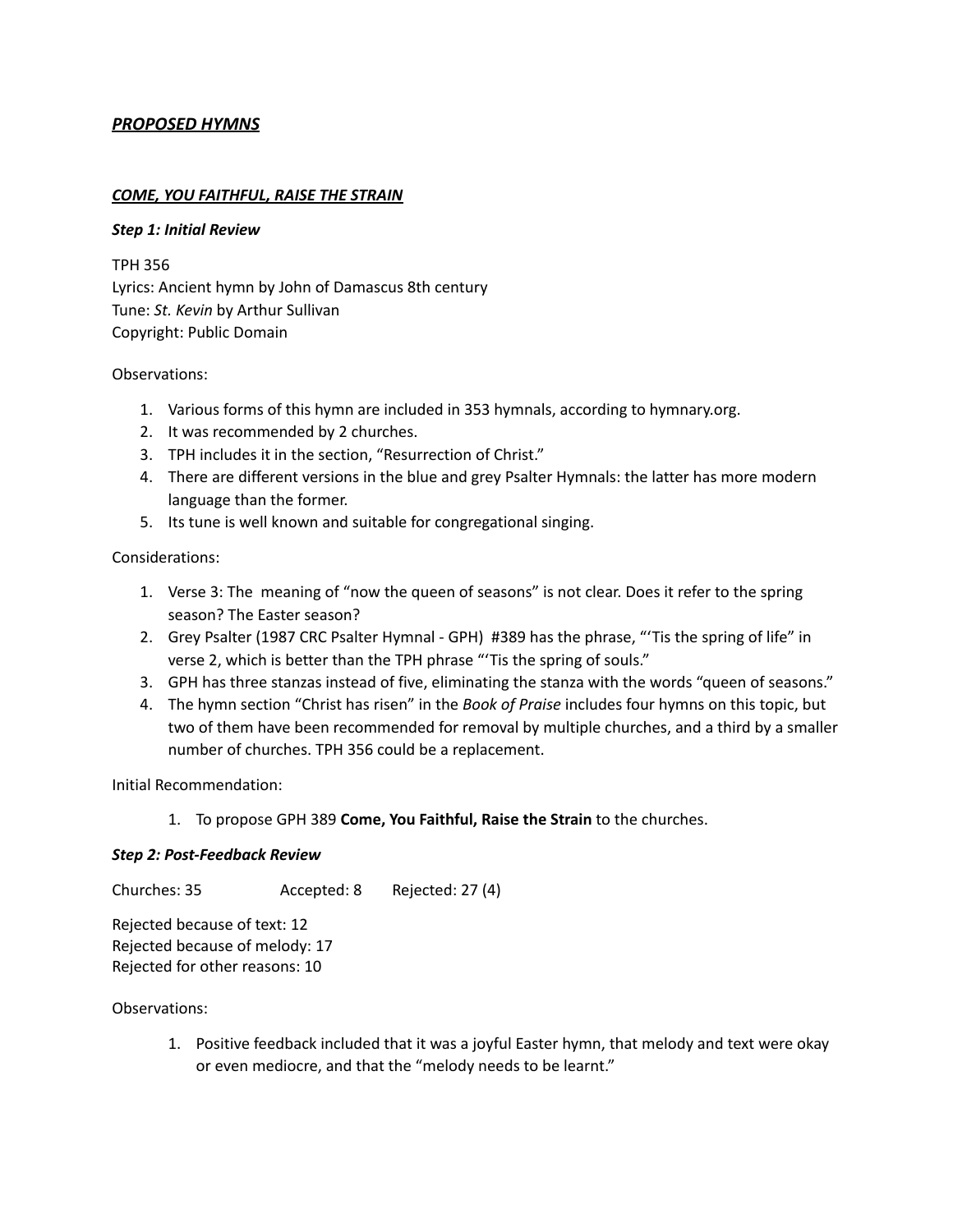- 2. Critics of the tune noted that it was difficult to sing which, as noted by another congregation, may be caused by the "unpredictability of the melody" and particularly the "strange drops in line 3."
- 3. In terms of text, critics not only found the text to be archaic, but also raised a number of concerns with particular phrases:
	- a. "all the winter of our sins, long and dark, is flying" can suggest that sin is no longer a concern for believers, and "flying" is an archaism that has a different meaning today;
	- b. "raise the strain" is archaic language, obscures the intended meaning, and is not the nicest choice to describe singing;
	- c. "this the spring of life today" is confusing, and there are concerns about the hymn being written in the historical present;
	- d. "affection" has connotations that do not fit the context of this hymn;
	- e. the phrases "and from three days' sleep in death" and "burst the bars of the tomb's dark portal" were considered to be "old" and laborious.
- 4. Additional text critique found that the words did not seem to directly reference specific passages of scripture and that the words would not add anything to the *Book of Praise* and, as noted by other churches, it would not add melodic or textual substance to our existing Easter hymn section

- 1. The SCBP recognized in their initial considerations that this hymn did include some challenging phraseology (eg. "queen of seasons") and so decided to reduce it from five to three stanzas, avoiding the above-mentioned phrase.
- 2. Some churches still expressed concerns with the archaisms and obscurity of text in the remaining three stanzas.
- 3. Even though the remaining three stanzas include examples of language from an earlier time period, none of it is obscure.
	- a. Eg. In stanza 2, "winter of our sins" is a phrase that seeks to express that the spiritual darkness of sin is removed in Christ, even though we still need to contend with our sins.
- 4. The remaining stanzas exemplify a poetic freshness of text.
- 5. The practice of singing about past events as if they are occurring today is a device characterized as "the historic present", and is considered legitimate as such.
- 6. Although melodic challenges were noted by some congregations, the melody does exhibit qualities suitable to congregational singing:
	- a. its melodic range is just over an octave (a ninth);
	- b. its has a largely stepwise motion;
	- c. its melodic leaps are mostly well positioned.
- 7. With some repetition and practice, the melody is very singable for a congregation.

# Final Recommendation:

That Synod Guelph 2022 adopt GPH 389 **Come, You Faithful, Raise the Strain** as an additional hymn for inclusion in the *Book of Praise*.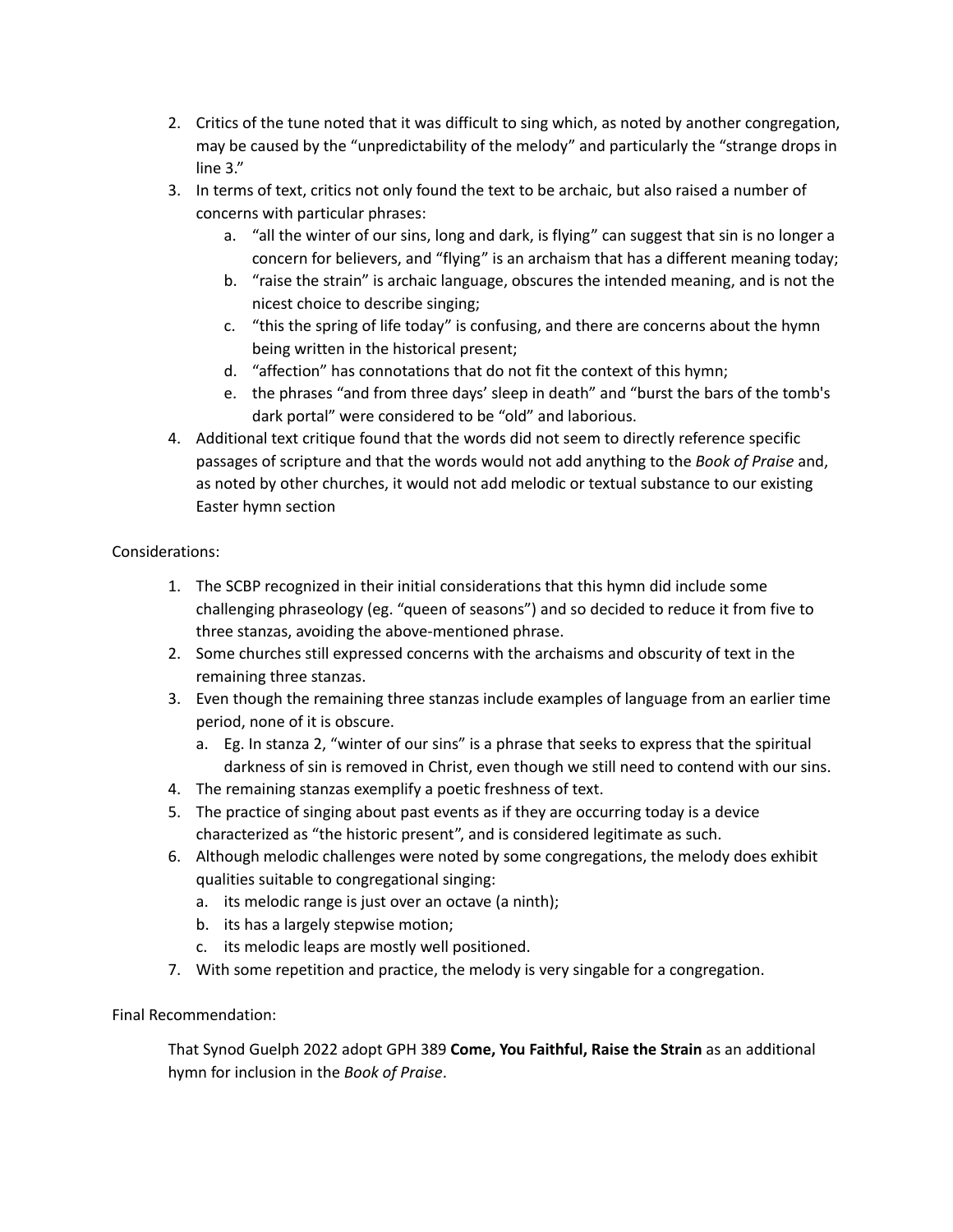### *CROWN HIM WITH MANY CROWNS*

### **Step 1: Initial Review**

TPH 380 Lyrics: Matthew Bridges 1851 Tune: Diademata Copyright: Public Domain

### Observations:

- 1. It is included in 711 hymnals, according to hymnary.org.
- 2. It was recommended by 20 churches.
- 3. The TPH includes it in the section, "The Exaltation of Christ."
- 4. It has a familiar tune.
- 5. It has a strong text in some stanzas.
- 6. It does have some archaisms.
- 7. There is some imaginary material in stanzas 3 and 4 (no angels can bear to look at Christ's wounds in heaven; flowers of paradise surround Christ's feet).
- 8. It was the third most recommended hymn by the churches, together with "Come Thou Fount of Every Blessing."

### Considerations:

- 1. If we omit verses, might we appear to be passing judgement on the URC and OPC, which have included these? No, many hymnals present different verses of various hymns. We are tasked with recommending hymns that are suitable for the *Book of Praise*.
- 2. Stanzas 1, 2 and 5 appropriately exalt Christ, and the hymn has a strong tune.
- 3. This hymn is comparable to Hymns 32, 41, 44, and 46 of the *Book of Praise.*
- 4. The high support for this hymn from the churches carries some weight.

Initial Recommendation:

1. To propose the revised stanzas of TPH 380 **Crown Him with Many Crowns** to the churches.

### **Step 2: Post-Feedback Report**

Churches: 36 Accepted: 28 Rejected: 8 (3)

Rejected because of text: 4 Rejected because of melody: 1 Rejected for other reasons: 4

- 1. Positive feedback noted that this hymn was classic, well-known and loved.
- 2. Its melody was considered to be singable, strong, powerful, familiar, having weight and majesty, triumphant, and having a good melodic range.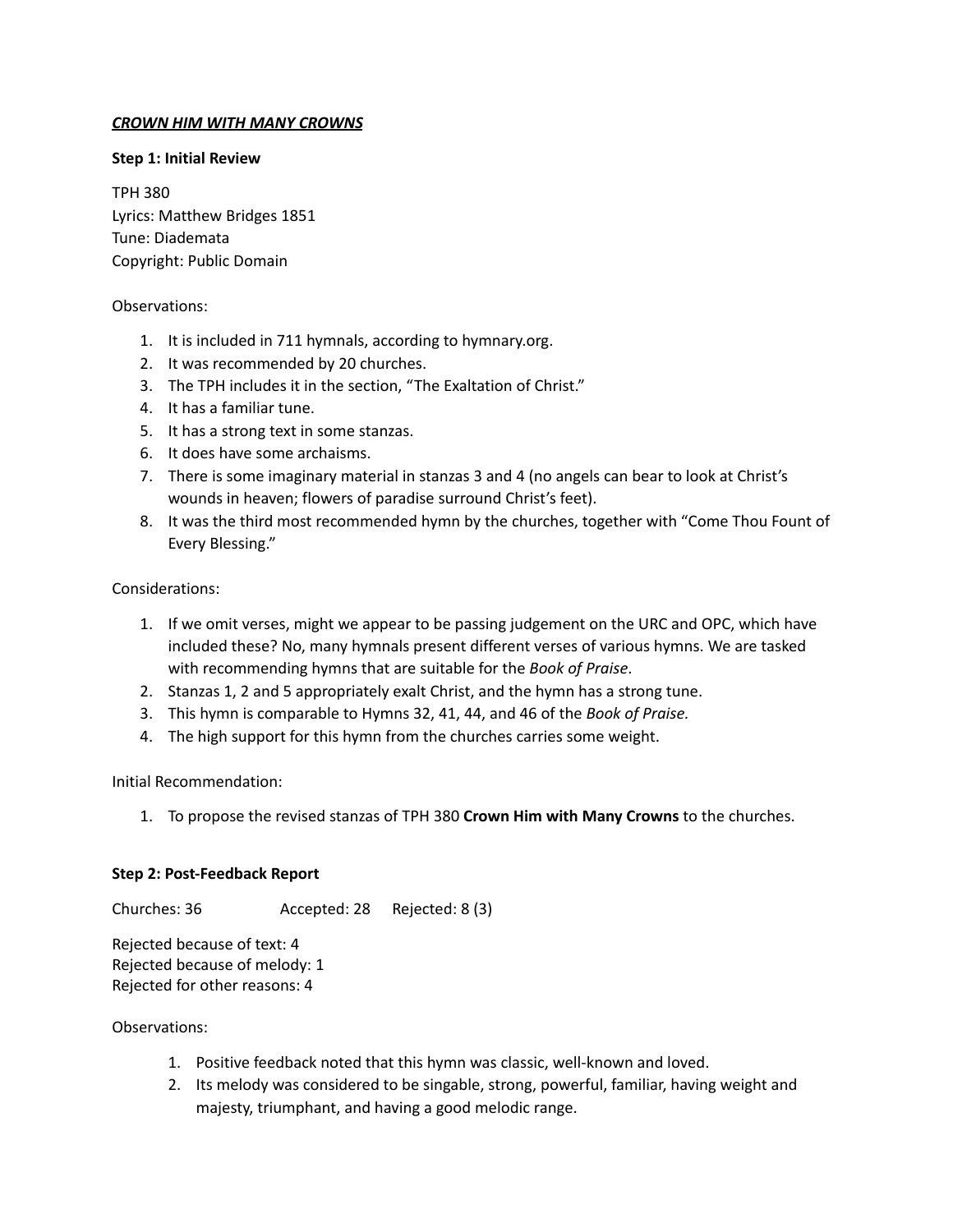- 3. Its text was found to be scriptural, expressing beautiful formulations of scriptural truths, and also echoing elements of Revelation 19. It was also noted that "it is a much better version of the hymn than found elsewhere," and the "wording is good."
	- a. Churches that gave positive comments did suggest to change "rich wounds" in stanza 3 (end of line 1)
		- i. One suggestion was to revise it to "those wounds."
	- b. The syllables in the phrase, "the in-car-nate word," are aligned under the melody in a way that suggests that "in-" goes with the G sharp (resulting in an unnatural emphasis). It is natural to sing "th'in-car-nate word" with "car-" on the G sharp and a melisma for "-nate."
	- c. The words "your praise shall never, never fail" could be changed to follow the formula of other hymnals "your praise and glory shall not fail."
- 4. Those who criticized the text wondered who did the crowning (believers, angels etc.), some even suggesting that its theology is Roman Catholic. More significant was the following observation: "Nowhere in Scripture are believers exhorted to crown him who is their King and Lord. One who is already crowned does not need to be crowned again, especially not by his subjects. The opening words of each stanza are therefore totally unacceptable." The sequence of events described in this hymn were also questioned. Other respondents criticized specific lines in various stanzas as ornate (stanza 1: the phrase "drowning music" is a "too ornate embellishment"), ambiguous (stanza 3, lines 1 and 2), obscure (stanza 5, line 1), or awkwardly expressed (stanza 5, line 2).
- 5. Additional concerns regarding the text of this hymn include: 1) Singular and plural first-person forms are used inconsistently: "awake, MY soul," "now WE sing," "died for ME," "for US he died"; 2) in stanza 1, line 3, "to be" as substitute for the original "for thee' may fit grammatically but, considering its meaning, makes for a weak line ending that receives undue emphasis when it is sung; 3) the "Hail . . . hail" in stanza 3 is far removed from the way we speak today (i.e., it is an archaism); 4) in the description of what saints and angels do in the "realms of light," the reference to "night" in stanza 4, line 4, is "out of place."

- 1. The melody of this hymn was clearly appreciated by the churches.
- 2. The revised text was also appreciated by the churches
- 3. The words, "Crown him with many crowns," are taken from Revelation 19: 12 (NIV): "His eyes are like blazing fire, and on his head are many crowns." This line should not be understood as a command given to believers to place many crowns on Jesus' head, but rather as a poetic way of ascribing honour to him, of attributing high honour to him and rejoicing in his victory.
- 4. By rewriting the phrase "the in-car-nate Word" (stanza 4) as "th'in-car-nate Word", and realigning it to match the other stanzas (with the syllable "-nate" held over two eighth-notes), would enhance the singability of text and melody.

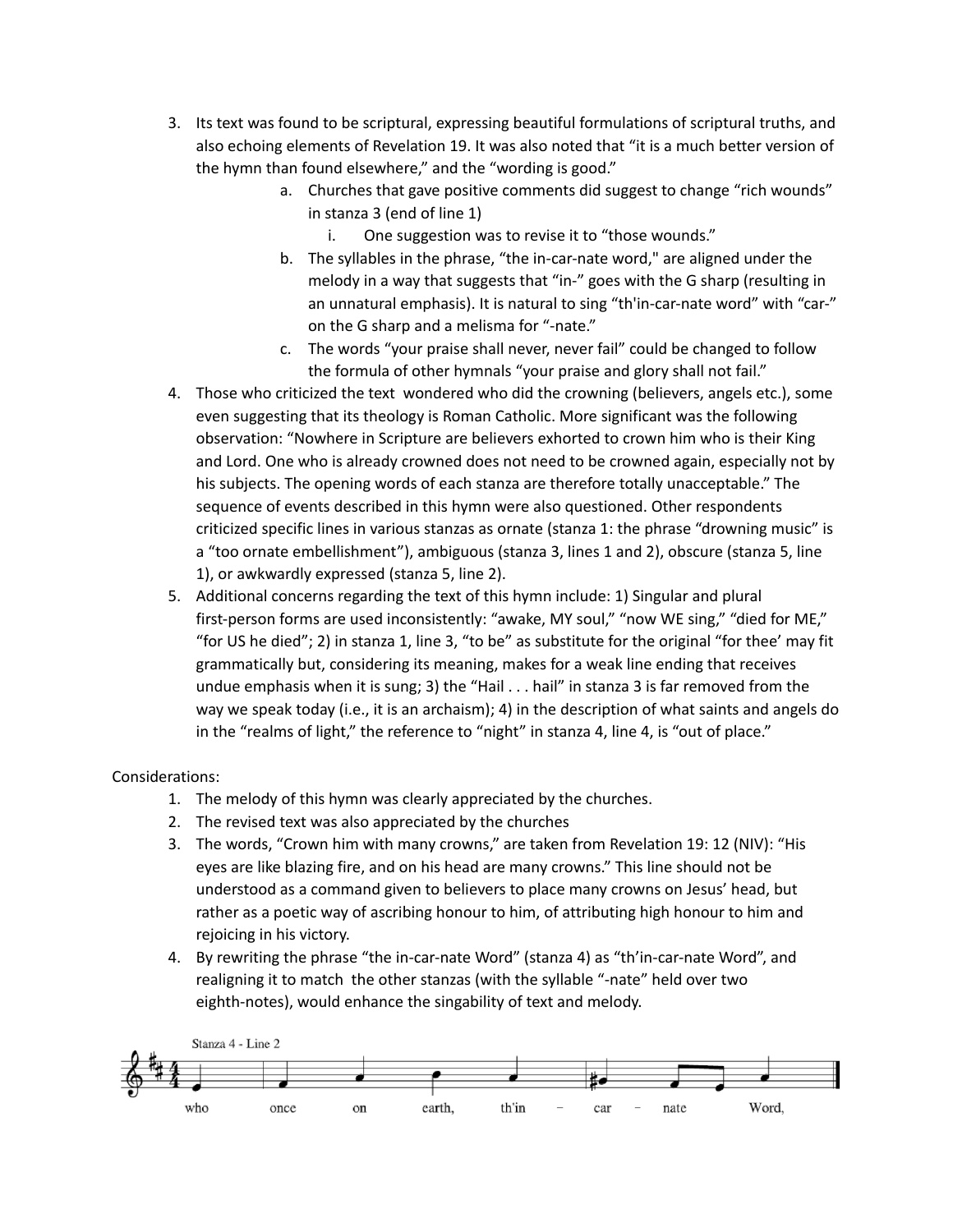- 5. The process of versification allows for a measured use of poetic license. In this case, the ordering of events does not oppose the scriptural account, but simply sets forth a summary of such events.
- 6. The visually descriptive language of stanza 3 is not out of step with the scriptures:
	- a. Revelation 5:6 refers to the Lamb which looked "as though it had been slain."
	- b. In John 20: 27, Jesus tells Thomas to see and to touch his wounds.
- 7. The interchange of singular and plural pronouns reflects the activity of singing, which is done both corporately as congregation and individually within the congregation.

Final recommendation:

That Synod Guelph 2022 adopt TPH 380 **Crown Him with Many Crowns** for inclusion in the *Book of Praise*, including the contraction and realignment of the phrase "th-in-car-nate Word" (Stanza 4).

### *FOR YOUR GIFT OF GOD THE SPIRIT*

### *Step 1: Initial Review*

TPH 399 Text: Margaret Clarkson 1960 Tune: *Blaenwern* by William Rowlands 1905 Copyright: Hope Publishing, 1960 CCLI License Cover: Yes

### Observations:

- 1. It is included in 9 hymnals, according to hymnary.org.
- 2. It was recommended by 1 church.
- 3. The TPH includes it in its section on the Holy Spirit.
- 4. Its author also wrote "We Come O Christ to You" (Hymn 79, *Book of Praise*).
- 5. Its text is a rich description of the work of the Spirit.
- 6. First line of stanza 3 suggests the sacred word is not alive unless the Spirit awakens it.

### Considerations:

- 1. It has a beautiful tune.
- 2. The first line of stanza 3 can be read as "wakes *in us* the sacred Word"; such a reading is more in keeping with the meaning/intent of the rest of the hymn.
- 3. It is a solid scriptural hymn.

Initial Recommendation:

1. To propose TPH 399 **For Your Gift of God the Spirit** to the churches.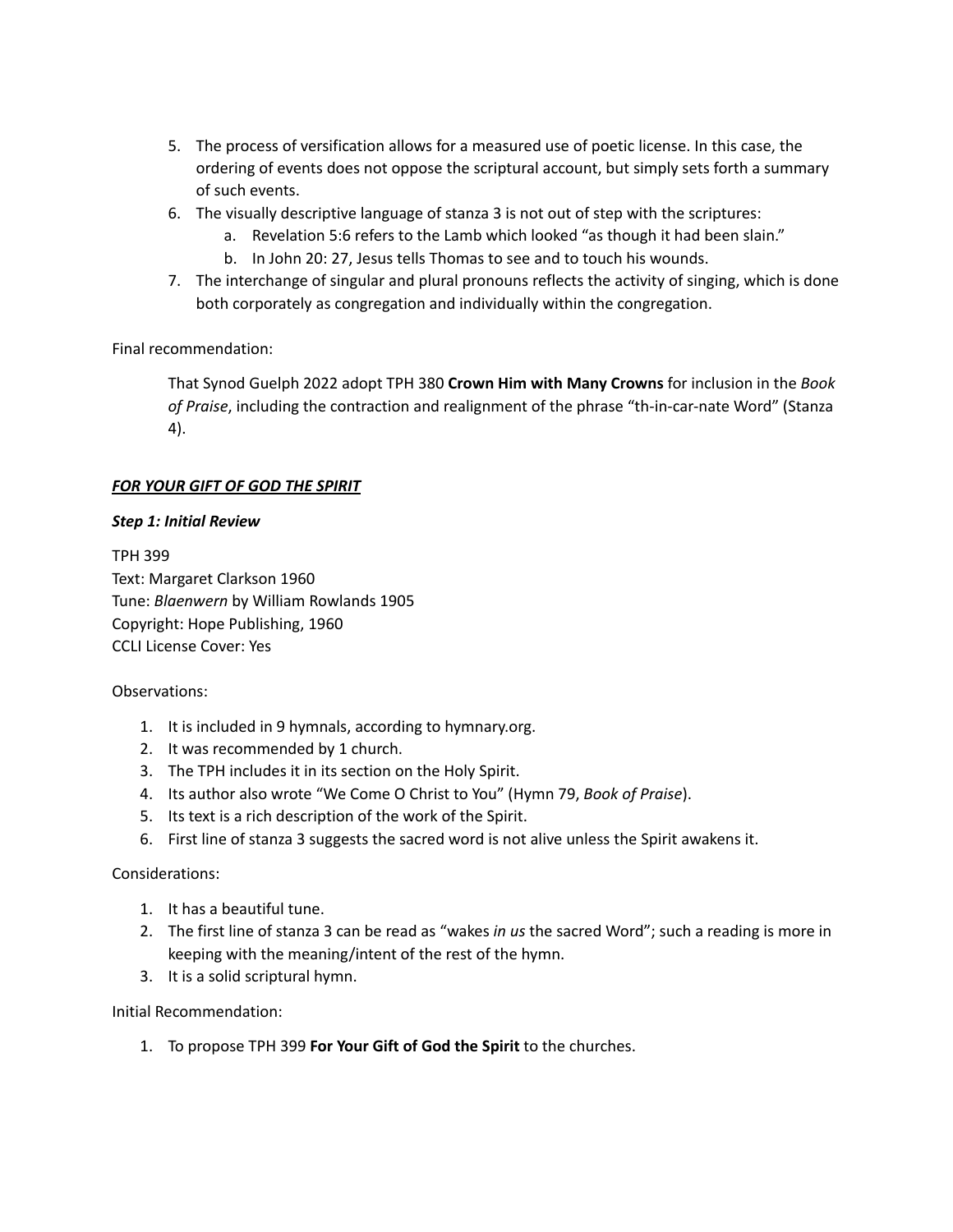### *Step 2: Post-Feedback Review*

Churches: 36 Accepted: 15 Rejected: 21 (3)

Rejected because of text: 11 Rejected because of melody: 10 Rejected for other reasons: 5

- 1. Positive Text Comments
	- a. It supplements the other four hymns which deal with the Holy Spirit (especially the Spirit's work of creation). Feedback included a request to update archaisms, e.g., in stanza 2 to change "brooded" to the more modern "hovered".
	- b. There are currently four hymns about the Holy Spirit in the *Book of Praise*, but none of these thank God for giving us his Spirit, as this hymn does. This hymn also more clearly prays that God will continue to give us the Spirit, as taught in Luke 11:13 "If you then, who are evil, know how to give good gifts to your children, how much more will the heavenly Father give the Holy Spirit to those who ask him!". It also includes the warning not to grieve or quench the Spirit within us, repeating the warnings of I Thessalonians 5:19 and Ephesians 4: 30.
- 2. Negative Text Comments
	- a. The text of this hymn goes against Guidelines 4, 5, and 6.
		- i. It attributes names to, and uses language of, the Holy Spirit which Scripture and the Reformed Confessions do not generally use, which may confuse singers (especially newcomers).
	- b. The feedback received repeatedly mentions that the text is hard to understand and even theologically questionable.
	- c. Its text has archaic expressions, e.g., "brooded on the lifeless deep."
	- d. Specific concerns
		- i. Stanza 1
			- 1. Line 2 does not make sense.
			- 2. Line 3: Christ ascended to heaven, not to the throne.
			- 3. Line 4: How do we make Christ's life our own? Christ paid for our sins and we are made alive by the Holy Spirit, so these words don't make sense.
		- ii. Stanza 2
			- 1. Questions were raised concerning the proper use of "Advocate" and the meaning of the phrase "thrust us thro'."
		- iii. Stanza 3
			- 1. The intent of this stanza is difficult to understand.
		- iv. Stanza 5
			- 1. Line 3: The regular order of the trinity has been altered for the sake of rhyme scheme: "God the Father, Spirit, Son."
	- e. The *Book of Praise* already has four hymns about the Holy Spirit.
	- f. The hymn does not refer directly to Scripture.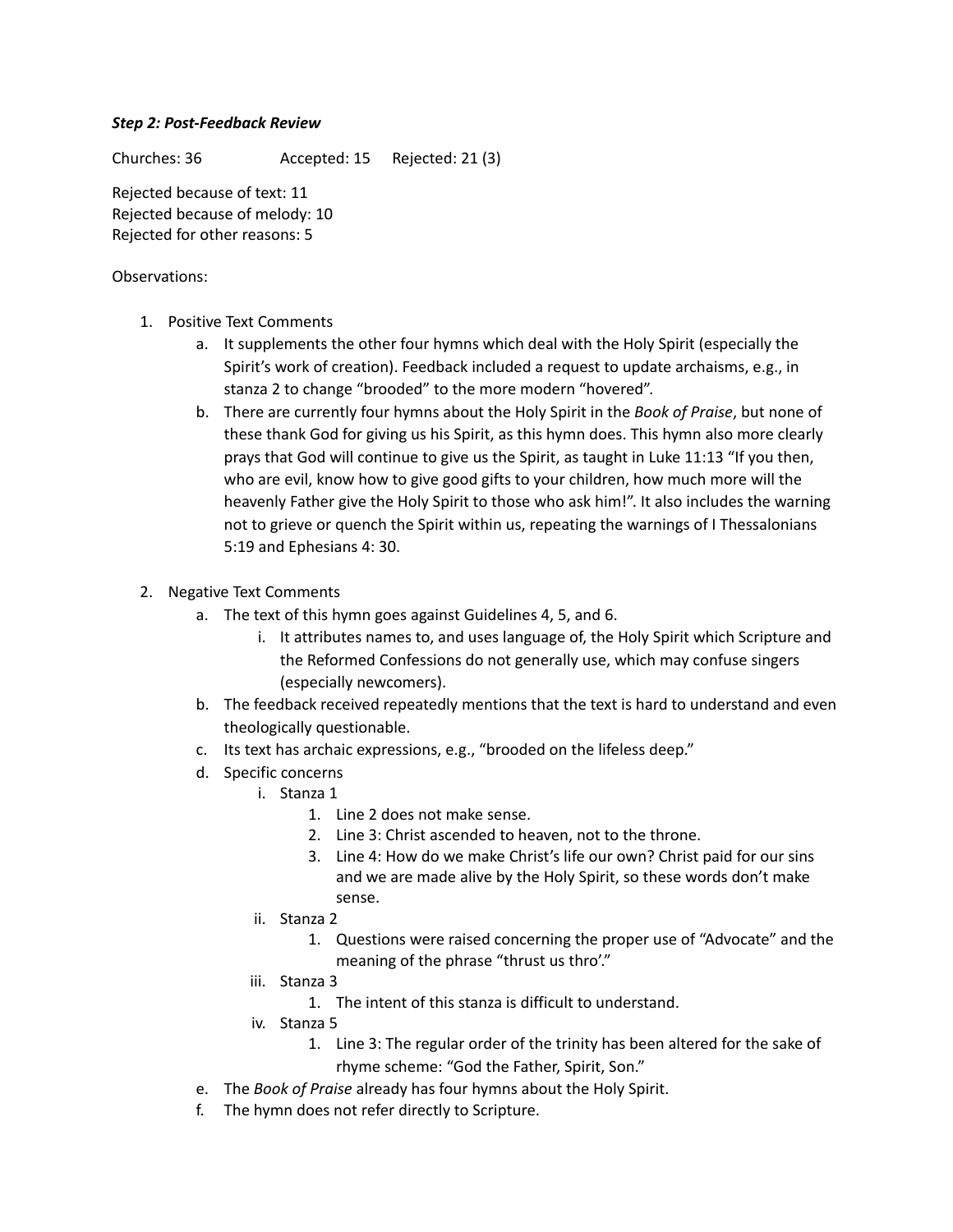- 3. Melody
	- a. Feedback included a mix of appreciation and concern for the tune.
	- b. This tune is best known from the hymn, "Love Divine, All Loves Excelling".

- 1. The initial rationale for recommending this hymn was its description of the work of the Spirit. This was also recognized by a few churches. As such, it could enhance our present collection of 4 hymns. At the same time, its content overlaps somewhat with Hymn 47.
- 2. In this hymn, worship is first directed to Christ, who gives the Spirit (stanza 1). The hymn then goes on to describe the work of the Holy Spirit. The final stanza is most clearly Trinitarian.
- 3. The meaning of particular phrases can be understood when read in context.
- 4. The word "brooded" evokes Gen 1: 2 which uses the image of a mother bird brooding over her young (see also Deut 32: 11).
- 5. Interactions with text concerns
	- a. Stanza 1, lines 1 and 2 read as follows: "Saviour, we would worship you for your gift of God the Spirit, power to make our lives anew, pledge of life and hope of glory." Reading the phrase in its logical order, it means that the Saviour is worshipped because of the gift of God the Spirit, who is the power that generates new life, and who is a promise of life and hope of glory.
	- b. In stanza 1, line 3, the hymn does not deny that Christ ascended into heaven. Rather, it expresses the Biblical teaching that he sends his Spirit from the position of his heavenly throne (see Acts 2: 29-36).
	- c. Stanza 1, line 4 reflects the teaching of Romans 8: 9-10: Since the Spirit of God dwells in us, we can even say that Christ is in us.
	- d. Regarding the use of "Advocate" in stanza 2: The intercessory work of the Spirit is clearly taught in Scripture (see Romans 8:26-27).
	- e. Stanza 3: Regarding the phrase, "living author": II Peter 1:21 (cf. BC Art. 3) indicates "No prophecy was ever produced by the will of man, but men spoke from God as they were carried along by the Holy Spirit." For the meaning of the phrase, "teaching rebel hearts to pray," see Romans 8: 15 and Galatians 4:6: it is the Spirit who makes us cry: "Abba, Father."
	- f. In stanza 5, it is indeed true that the Spirit is mentioned before the Son in order to maintain the rhyme scheme of the hymn.
- 6. While it is true that the *Book of Praise* already has four hymns on the Holy Spirit, the importance of including such hymns is clear from Romans 8:10 and Lord's Day 20 of the Heidelberg Catechism.
- 7. This hymn includes numerous allusions to Scripture, even though these are not specifically referred to in the heading or subtitle. Examples include Ephesians 2: 4-10 and Romans 8: 27.
- 8. Melodic association with "Love Divine, All Loves Excelling" does not undermine this hymn; it may even help to increase the familiarity of the melody.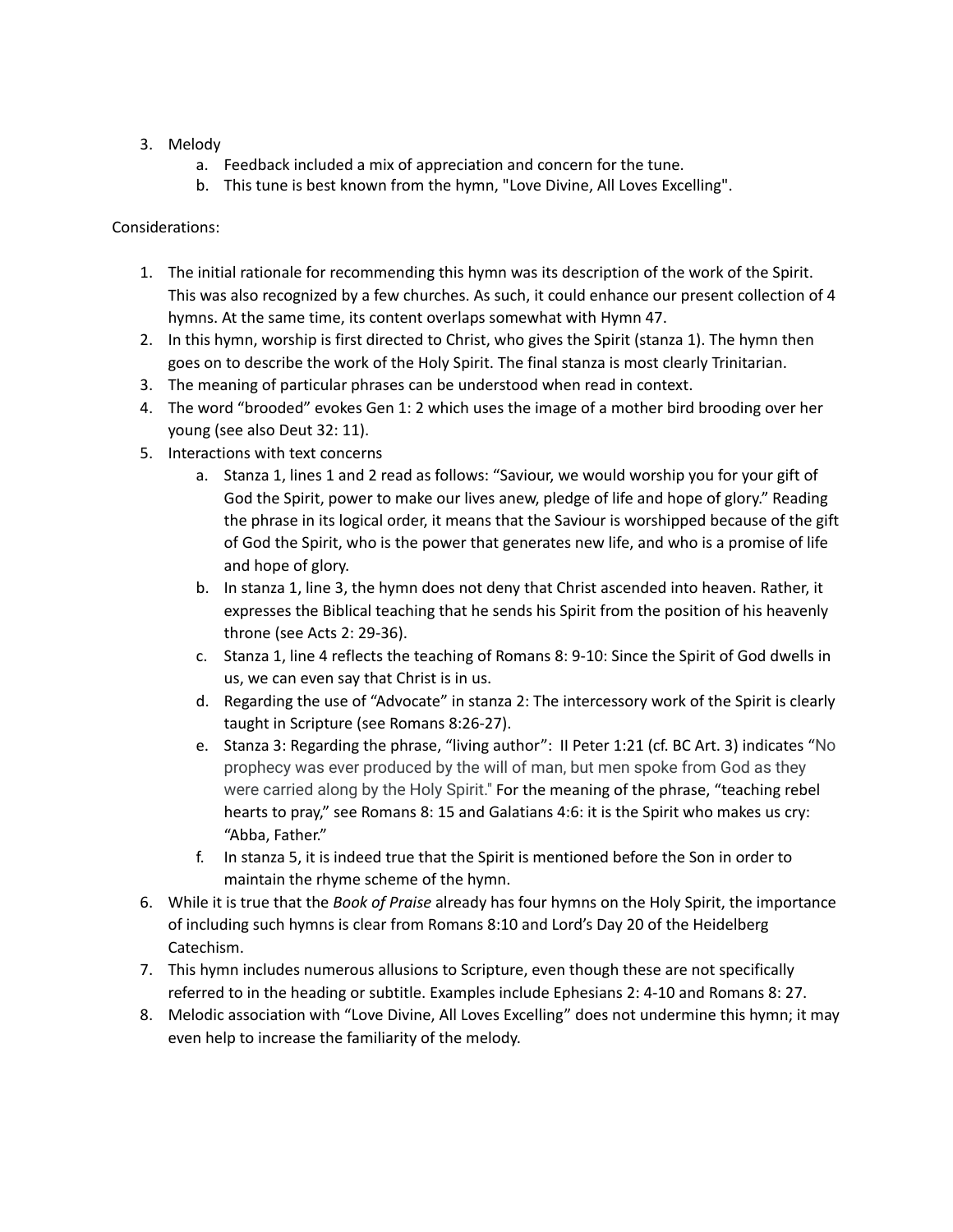Final Recommendation:

1. That Synod Guelph 2022 adopt GPH 399 **For Your Gift of God the Spirit** as an additional hymn for inclusion in the *Book of Praise*.

#### *GOD HIMSELF IS WITH US*

#### *Step 1: Initial Review*

TPH 164 Text: Gerhard Tersteegen 1729 Tune: *Wunderbarer König* Copyright: Public domain

#### Observations:

- 1. It is included in 53 hymnals, according to hymnary.org.
- 2. It was recommended by 13 churches.
- 3. The TPH includes it in the section, "The Opening of Worship"
- 4. It can be used in the liturgy as a call to worship.
- 5. It has a familiar text and tune, though it is somewhat repetitive.
- 6. Its text uses straightforward language.
- 7. It has some archaic language.
- 8. There is an updated version with additional verse, copyrighted by Morningstar.

### Considerations:

- 1. Stanza 2 raises a question: Can we actually hear the heavenly harps resounding while we're still on earth? Metaphorically, through revelation, yes, we can, in the same way that we can "see the crowds the throne surrounding," in the mind's eye and ear.
- 2. The words and melody are well-balanced for congregational singing.
- 3. This hymn would serve well in the liturgy.
- 4. The *Book of Praise* has no comparable 'call to worship' hymn, though there are of course plenty of psalms that could be used for this purpose.

Initial Recommendation:

1. To propose TPH 164 **God Himself is With Us** to the churches.

### *Step 2: Post-Feedback Review*

Churches: 34 Accepted: 14 Rejected: 20 (3)

Rejected because of text: 11 Rejected because of melody: 7 Rejected for other reasons: 8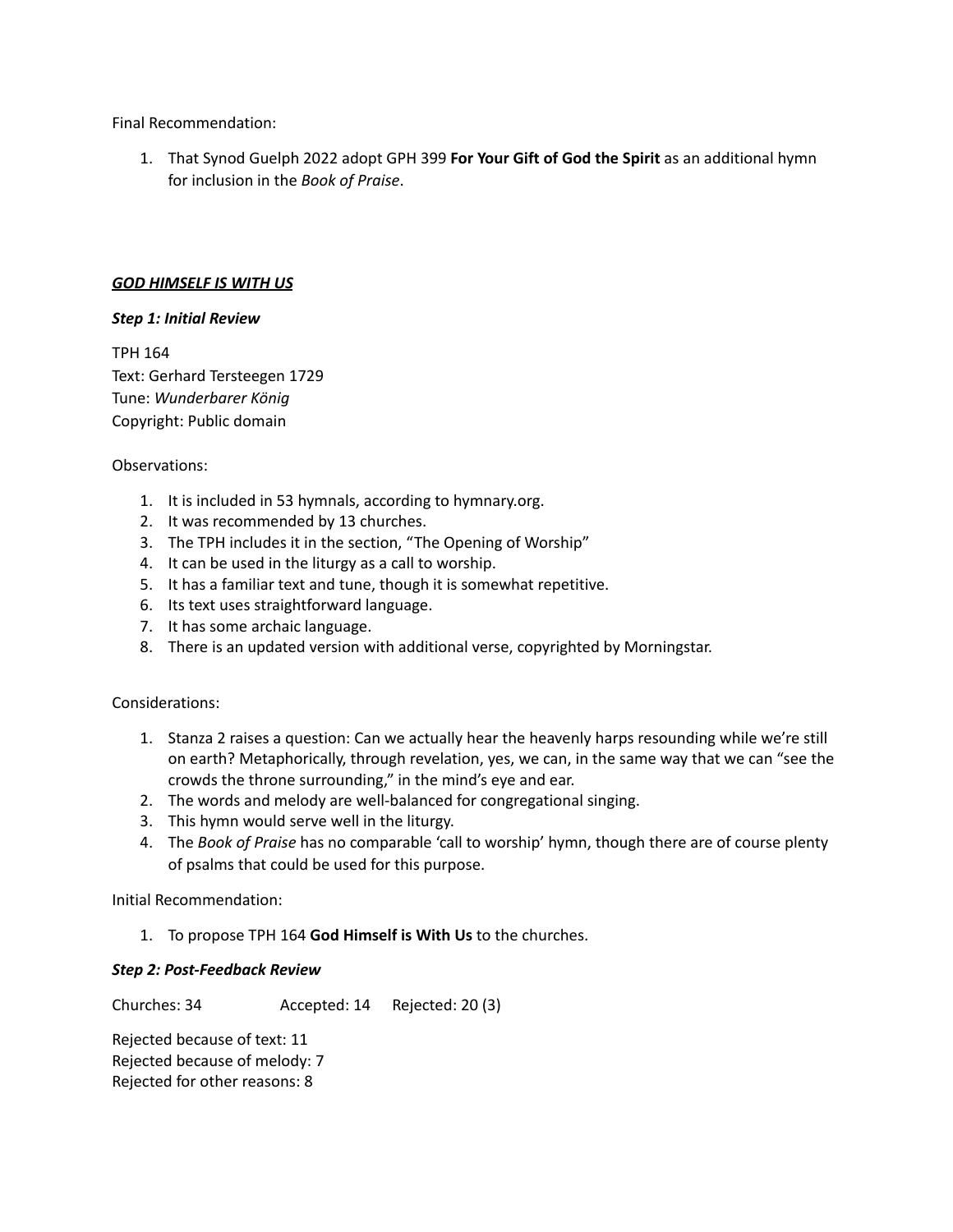## Observations:

- 1. One comment about the text is that this hymn does not focus on any specific situation but simply glorifies God.
- 2. Seven churches commented on the phrase, "God we own," in stanza 1. Though the verb "to own" can mean "to acknowledge," the churches noted that the phrase "God we own" is neither scriptural nor confessional, but is sentimental and man-centered language that seeks to bring God down to our level. God is indeed our God (as we can sing from Psalms 23, 42, 43, 55, 73, 118), but we don't own him. Rather, we are God's possession, and He has purchased us by the blood of Christ. Thus the hymn is said to violate Guidelines 4 and 7.
- 3. Churches also commented on the use of archaic language (eg. "thou" and "thee").
- 4. Negative feedback on the melody noted that it is repetitive and simplistic.

# Considerations:

- 1. This hymn could fill a perceived void in the *Book of Praise*, which does not include specific "call to worship" hymns, as noted in the initial considerations, although Hymns 5, 27 and 78 include similar content.
- 2. The words, "Him alone, God we own," generated the most critique from the churches. Yet it should be noted that "own," in this context of "deepest reverence," refers to "acknowledging" God. Further, even if "own" did mean "possess" here, it would be acceptable to speak of God as "our God". On the one hand, Psalm 135:4 says, "For the LORD has chosen Jacob for himself, Israel as his own possession." On the other hand, we read in Numbers 18:20 that the LORD said to Aaron, "You shall have no inheritance in their land, neither shall you have any portion among them. I am your portion and your inheritance among the people of Israel." Likewise, Deuteronomy 10: 9 says, "Therefore Levi has no portion or inheritance with his brothers. The LORD is his inheritance, as the LORD your God said to him."
- 3. There is indeed some archaic language in this hymn (stanza  $1 -$  "own"; stanza  $3 -$  thou, thy, thee).
- 4. The musical repetition of lines 1, 2 and the last two measures, as well as the sequential repetition in system 4, all contribute to the melodic repetition of this hymn, which makes it easier to sing.

Final Recommendation:

1. That Synod Guelph 2022 adopt TPH 164 **God Himself Is with Us** as an additional hymn for inclusion in the *Book of Praise*, updating the archaic language of stanzas 2 and 3, as found below (GPH 244):

### **God Himself is With Us**

Stanza 2

God himself is with us; hear the harps resounding! See the crowds the throne surrounding! "Holy, holy, holy," hear the hymn ascending, angels, saints, their voices blending!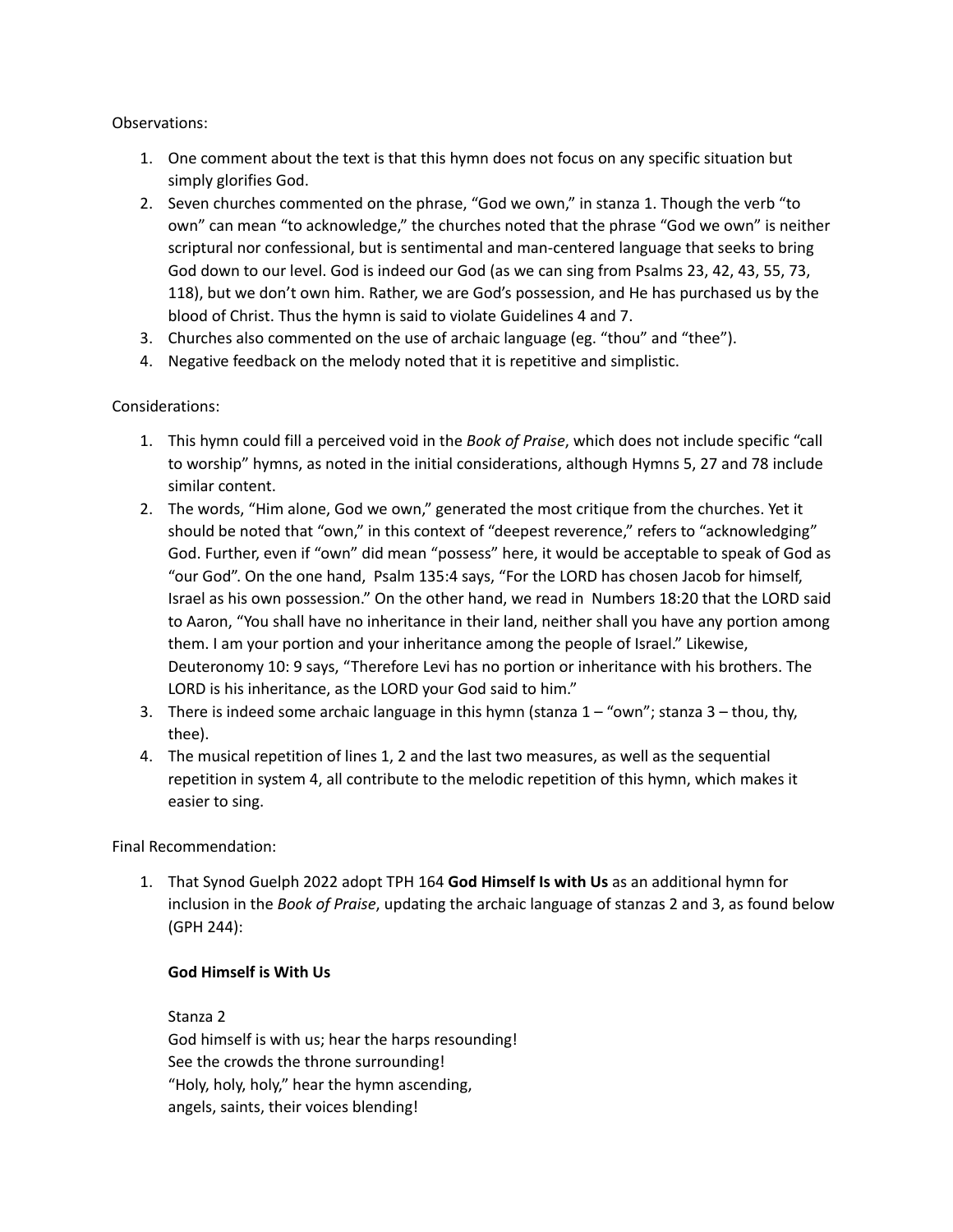Bow your ear to us here; hear O Christ, the praises That your church now raises.

Stanza 3

Fount of every blessing, purify my spirit, Trusting only in your merit. Like the holy angels who behold your glory, May I ceaselessly adore you, And in all, great and small, Seek to do most nearly What you love so dearly.

#### *GOD MOVES IN A MYSTERIOUS WAY*

#### *Step 1: Initial Review*

TPH 256 Text: William Cowper 1774 Tune: *Dundee* Copyright: Public domain

#### Observations:

- 1. It is included in 1045 hymnals, according to hymnary.org.
- 2. It was recommended by one church.
- 3. The TPH includes it in its section on "Providence".
- 4. Its tune is well known from Hymn 72: "Behold the amazing gift of love."
- 5. Is "frowning providence" a questionable phrase?

### Considerations:

- 1. Verses 1-3 refer to Psalm 77, so the hymn has a good biblical basis.
- 2. Its text expresses trust in God's providence during difficulties, making this an encouraging hymn to sing.
- 3. "Frowning providence" is a poetic way of expressing the challenge of understanding difficulties in life. If the churches struggle with this phrase, they will let us know in the feedback.
- 4. The contents of TPH 256 and Hymn 72 correspond to / support each other, so the fact that they have the same tune need not be an obstacle.

Initial Recommendation:

1. To propose TPH 256 **God Moves in a Mysterious Way** to the churches, with an update to the text of stanza 3 ("ye" to "you"), as it appears in GPH 434.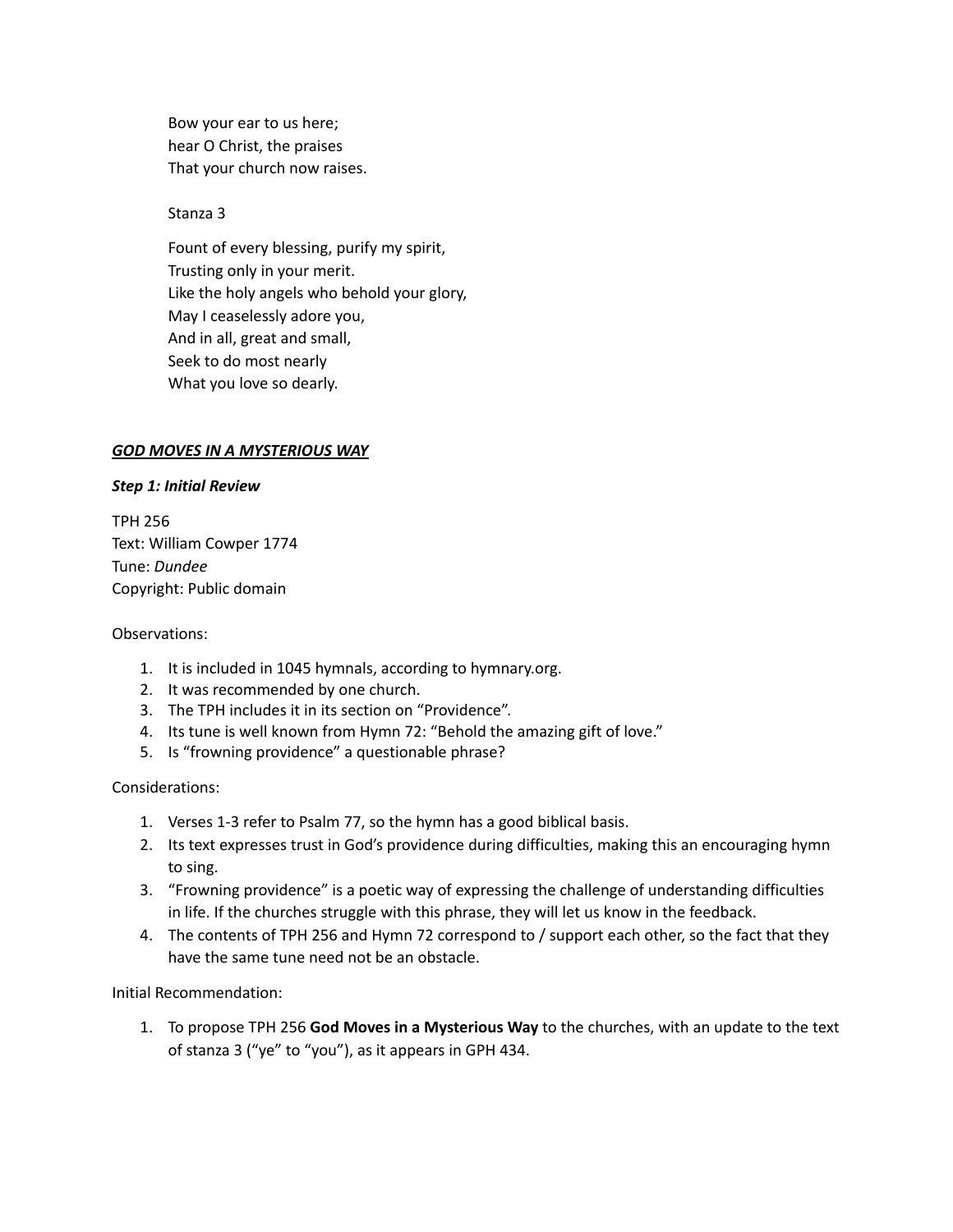## *Step 2: Post-Feedback Review*

Churches: 34 Accepted: 10 Rejected: 24 (2)

Rejected because of text: 17 Rejected because of melody: 8 Rejected for other reasons: 6

## Observations:

- 1. This hymn was highly criticized for its "vague", "ambiguous", "awkward", "cumbersome", "strange", "subjective" and even "unscriptural" language.
	- a. Stanza 1 "God moves in a mysterious way" was questioned. Rationale included:
		- i. God does not move in a mysterious way. He moves through His Word and Sacraments, as He promises.
		- ii. The title has a secular association and is an expression often used to try and come to grips with a conundrum.
		- iii. Is it even edifying to sing about God's actions being "mysterious"
	- b. Stanza 2: the five syllable word "unfathomable" was awkward to enunciate.
	- c. The most frequently criticized aspect of this hymn was the line, "behind a frowning providence he hides a smiling face." Criticisms included the following:
		- i. This is not a picture of God's providence as revealed in Scripture.Rather, as we confess in Lord's Day 10, "God's providence is his almighty and ever present power, whereby, as with his hand, he still upholds heaven and earth and all creatures, and so governs them that leaf and blade, rain and drought, fruitful and barren years, food and drink, health and sickness, riches and poverty, indeed, all things, come to us not by chance but by his fatherly hand."
		- ii. This is not confessional language; the providence of God does not "frown"; rather it is a blessed thing, especially for His covenant people.
		- iii. It expresses a one-sided view of providence as grim.
		- iv. It is not theologically accurate and potentially confusing.
		- v. It sounds as though some kind of impersonal force is active apart from God, and it suggests that all God's works are bitter pills to swallow.
		- vi. This description of providence goes beyond what God has revealed in Scripture.
	- d. Eight churches critiqued the fact that the *Dundee* melody was already used for Hymn 72.

- 1. The Committee's original consideration notes that the first three stanzas are loosely based on Psalm 77 (the verses 13 through 19). In the context of v. 13, God's ways are termed "holy" and the psalmist asks the question: "What god is great like our God?"
- 2. Regarding the greatness of our God, Scripture uses words such as "unsearchable" and "inscrutable" (Job 5: 9; Psalm 145:3; Romans 11: 33). Such passages confirm that the ways of the LORD are indeed "mysterious", that is, beyond man's comprehension. Evidently, God's ways are clearly known to Him alone.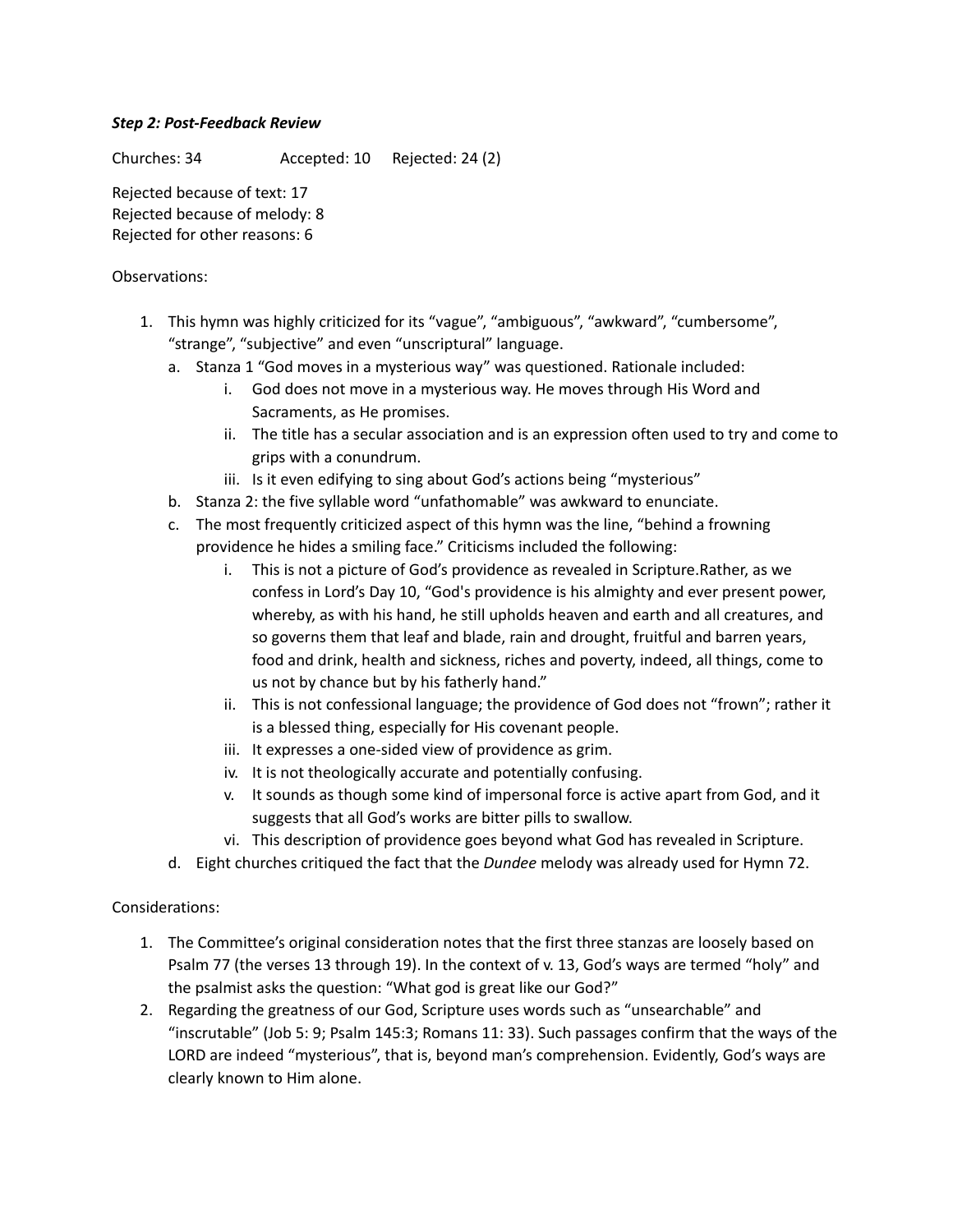- 2. The Heidelberg Catechism highlights the positive aspects of God's providence in its references to Acts 17: 24-25 and Romans 8: 38-39. Consequently, the wording of the fourth stanza seems to conflict with the more familiar positive understanding of God's providence and may also be the reason why this particular stanza did not appear in the blue (1959 CRC) *Psalter Hymnal* # 461. The removal of the fourth stanza does not hinder the flow of thought in the remaining stanzas.
- 3. Although churches clearly associate the *Dundee* tune with Hymn 72's versification of 1 John 3: 1-3, such a melodic association does not conflict with the content of this hymn and makes it easier to sing.

Final Recommendation:

1. That Synod Guelph 2022 adopt TPH 256 **God Moves in a Mysterious Way**, with the exception of stanza 4, as an additional hymn for inclusion in the *Book of Praise*.

## *GUIDE ME, O MY GREAT REDEEMER*

### *Step 1: Initial Review*

TPH 524 Lyrics: William Williams 1745 Tune: *CWM Rhondda* Copyright: Public domain

### Observations:

- 1. It is included in 1656 hymnals, according to hymnary.org.
- 2. It was recommended by 2 churches.
- 3. The TPH includes it in its section, "Pilgrimage and Guidance"
- 4. It is a familiar tune and hymn.
- 5. Its inclusion in so many hymnals testifies to its ecumenical character.
- 6. Its content is redemptive historical in nature; compare Belgic Confession, Article 34.
- 7. It has archaic language, including 'Jehovah.'

### Considerations:

- 1. The GPH #543 removes the archaisms and replaces "Jehovah" with "Redeemer."
- 2. Stanza 1 could be sung for a Lord's Supper celebration.
- 3. Comparable language is found in Hymn 71:2 (mutual encouragement in pilgrimage) and Hymn 83 (thanksgiving for the conclusion of the day's 'pilgrimage'). TPH 524 differs in that it is a prayer about the believers' life-pilgrimage.

Initial Recommendation:

**1.** To propose GPH 543 **Guide Me, O My Great Redeemer** to the churches.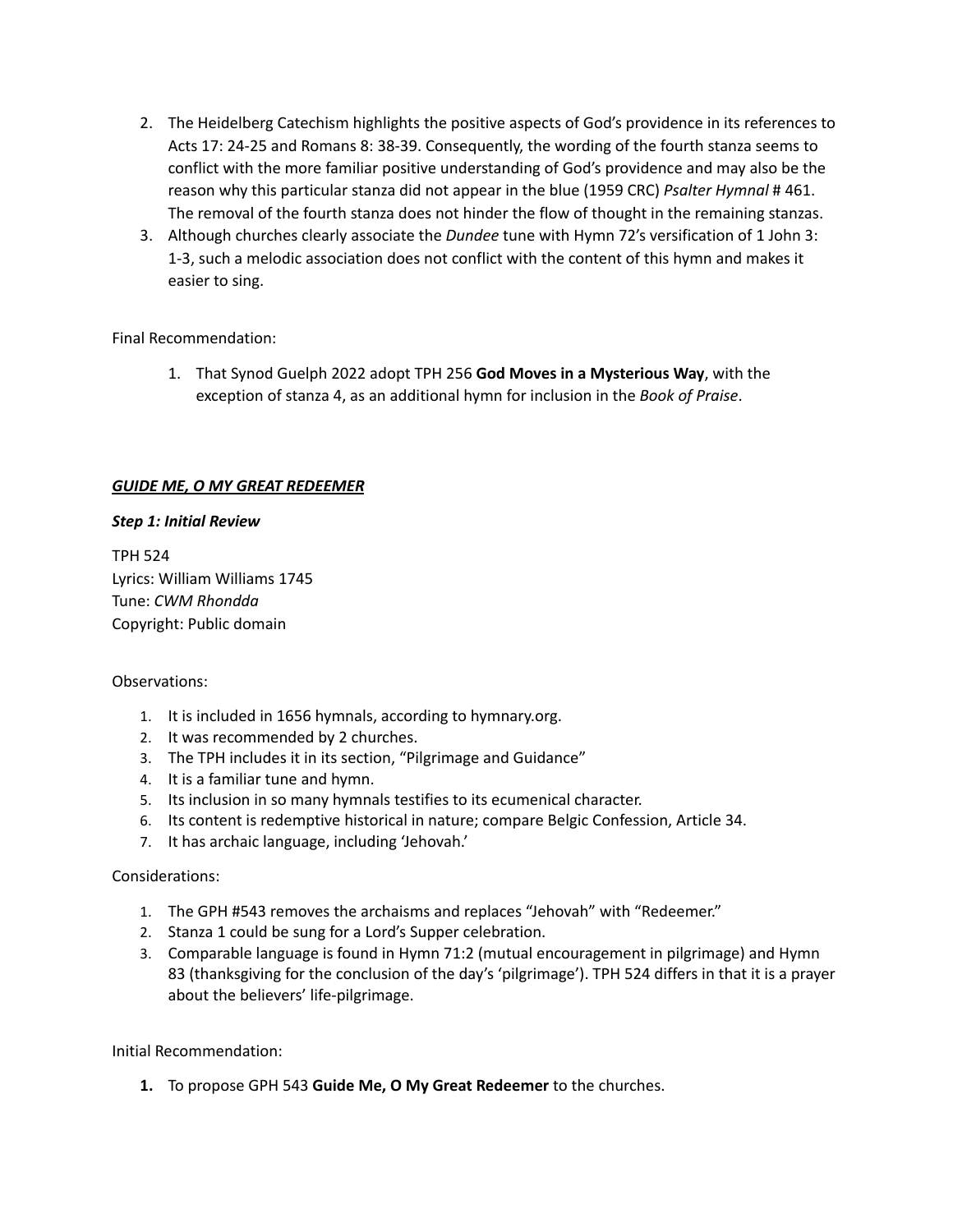## *Step 2: Post-Feedback Report*

Churches: 36 Accepted: 24 Rejected: 12 (3)

Rejected because of text: 7 Rejected because of melody: 0 Rejected for other reasons: 5

### Observations:

- 1. Eight churches commented that the melody was well-known. There were no criticisms of the melody.
- 2. There were a variety of general concerns regarding the text:
	- a. There are other, more biblical hymns with direct references to Scripture.
	- b. The repetitive nature of text and music was a concern.
	- c. Questions were raised about the imagery of this text and whether it was biblical or misapplied.
	- d. One church wondered whether this hymn "superimposes the believer into the OT events of the exodus and wilderness journey without clear reference to the reality that Christ fulfilled these shadows" (his work is only signaled by the capitalizations in "Redeemer," "Bread of heaven," "Deliverer").
	- e. The number of first-person pronouns begs the question: is this really a congregational hymn?
- 3. There were some questions regarding the text of the hymn.
	- a. In stanza 2, "the crystal fountain" seems to be an obscure allusion to Rev 22:1: "the river of the water of life, bright as crystal, flowing from the throne of God and of the Lamb" But what does the expression mean? One comment mentioned that crystals are used in new age "healing" practices.
	- b. In stanza 3, what does the phrase 'Hell's destruction" mean?
	- c. The words, "tread the verge of Jordan," sounds pretentious. Further, the personification whereby "Death" and "Destruction" are asked to "land" the speaker "on Canaan's side" is awkward and ineffective. "Canaan" as a name for heaven or paradise is questionable. More importantly, nowhere does the Bible refer to death as crossing the Jordan and entering Canaan. John Bunyan's allegory, not Scripture, is the source of these details.

- 1. The initial observations of the Committee note that this hymn is a prayer which uses OT imagery to refer to the Christian's pilgrimage.
- 2. The melody is well-known and easy to sing. The repetition of text corresponds to the repetition of the various musical phrases in the second half of each stanza. Such sequences and repetition are musical devices used to strengthen both melody and text of a hymn.
- 3. The hymn's use of "my" and "I", is in keeping with the confessional language of the Heidelberg Catechism, e.g., in Lord's Day 1. While the hymn does speak in the first person singular, that does not make it individualistic. Apart from the wide use of the first person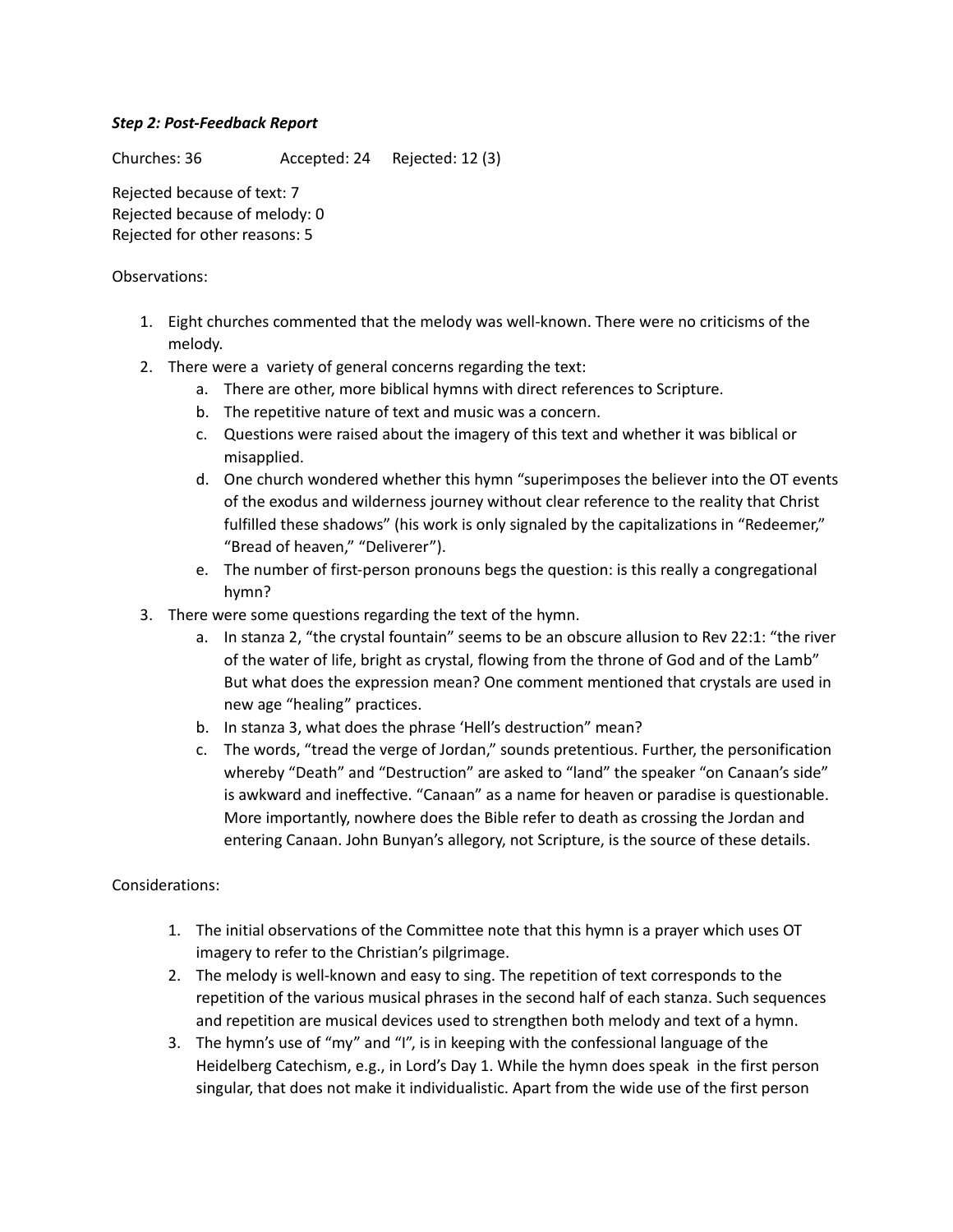singular in many psalms, the apostle Paul also felt free to speak in the first person singular about his faith and his spiritual life and experience: see, e.g., Romans 7:7-25; Galatians 6:14; and Philippians 3:2-16.

- 4. This hymn has a freer poetic form, largely because it refers indirectly to a number of Scripture passages rather than directly versifying one particular passage.
- 5. Scriptural references can be found for most of the images in this hymn
	- a. Stanza 1
		- i. Line 1: the combination of rock/ Redeemer is found in Scripture in Psalm 19: 14 "Let the words of my mouth and the meditation of my heart be acceptable in your sight, O LORD, my rock and my redeemer," and in Psalm 78:35 "They remembered that God was their rock, the Most High God their redeemer."
		- ii. Line 2: expresses the truth of Psalm 136:11, 12 "and brought Israel out from among them [Egypt], … with a strong hand and an outstretched arm, for his steadfast love endures forever"
		- iii. The chorus reflects John 6:51 "I am the living bread that came down from heaven. Whoever eats this bread will live forever. This bread is my flesh, which I will give for the life of the world."
	- b. Stanza 2
		- i. Line 1 alludes to Exodus 17:6 "Behold, I [the LORD] will stand before you there on the rock at Horeb, and you shall strike the rock, and water shall come out of it, and the people will drink." This event appears again in 1 Corinthians 10:4 "and all drank the same spiritual drink. For they drank from the spiritual Rock that followed them, and the Rock was Christ." In light of these passages, the "crystal fountain" is a poetic reference to the Rock of Christ.
		- ii. Line 2 alludes to Exodus 13:21 "and the LORD went before them by day in a pillar of cloud to lead them along the way, and by night in a pillar of fire to give them light, that they might travel by day and by night"
		- iii. The chorus reflects Psalm 140:7 "Sovereign LORD, my strong deliverer, you shield my head in the day of battle."
	- c. Stanza 3
		- i. Line 2: The phrase "Death of death, and hell's Destruction" expresses how Christ in his resurrection was the "Death of death" and, in a sense, destroyed the power of hell. See for instance: Hebrews 2:14-15 "Since therefore the children share in flesh and blood, he himself likewise partook of the same things, that through death he might destroy the one who has the power of death, that is, the devil." The hymn's phrase does not mean that hell no longer exists, but that Christ shows his power over the ones he saves. From this perspective, Christ is the Death of death and Destroyer of hell.
		- ii. The chorus reflects Ps. 61:8 "So will I ever sing praises to your name, as I perform my vows day after day"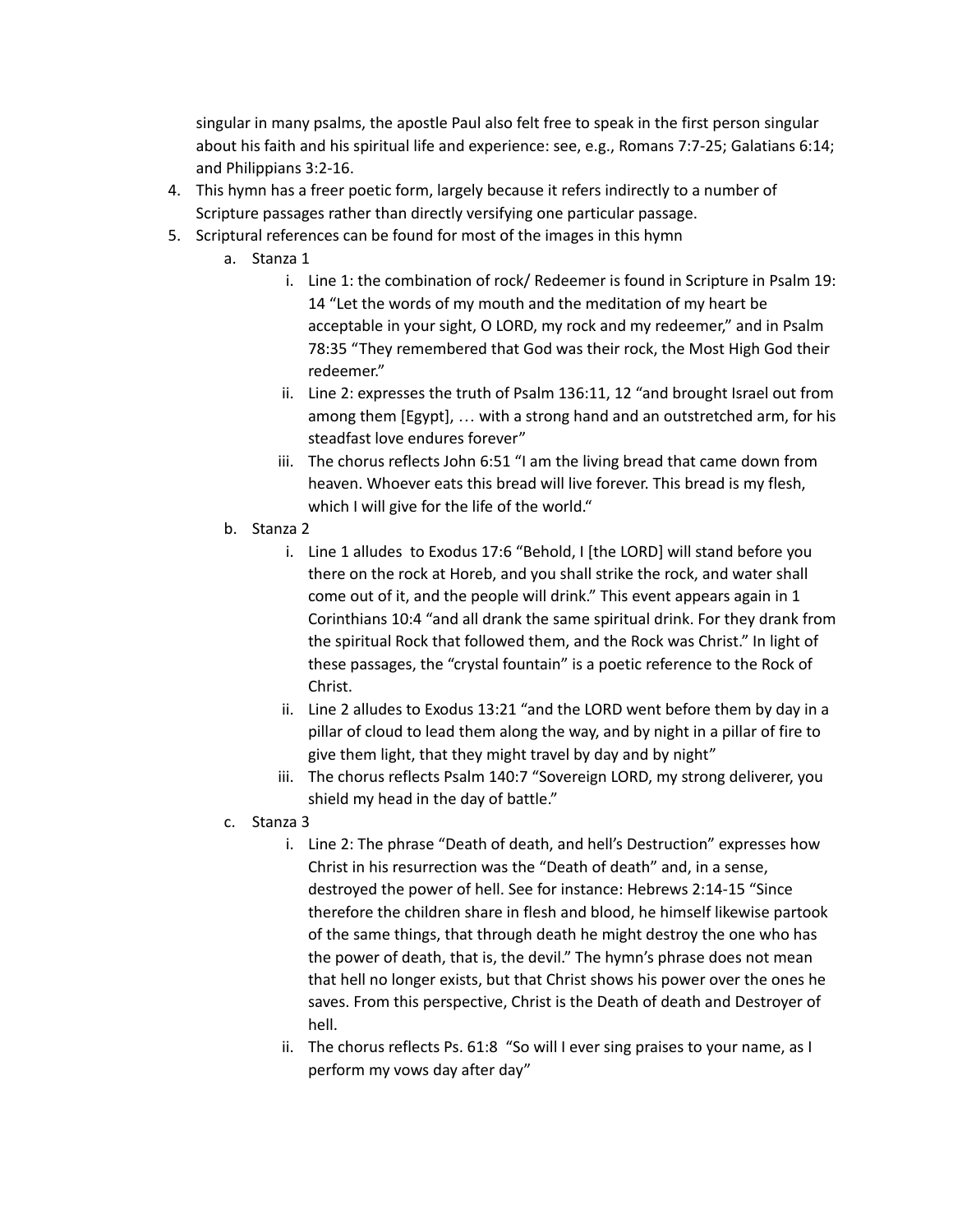- 6. Although the images of "treading the verge of Jordan" and "landing on Canaan's side" are not specifically mentioned in scripture, the imagery does appear in the Belgic Confession, Article 34, where we confess that "[regeneration] is not brought about by the water as such but by the sprinkling of the precious blood of the Son of God, which is our Red Sea, through which we must pass to escape the tyranny of Pharaoh, that is, the devil, and enter into the spiritual land of Canaan." Such a symbolic or allegorical reference to Canaan can also be understood from the book of Joshua. Just as Joshua led the people of Israel to their inheritance, so our Joshua (the Lord Jesus Christ) is leading us to our inheritance. The symbolic or allegorical use of Canaan as an inheritance can rightly apply to the Christian experience.
- 7. The image of pilgrims seeking a homeland is also found in 1 Peter 2:11: "Beloved, I urge you as sojourners and exiles to abstain from the passions of the flesh, which wage war against your soul." See also Hebrews 11: 8-16. These Scripture references use typological language to speak of our entry into the new heavens and new earth. Further, the language of pilgrimage to the promised land is also found in Hymn 71:2 of the *Book of Praise.*

Final Recommendation:

1. That Synod Guelph 2022 adopt **Guide Me, O My Great Redeemer** as an additional hymn for inclusion in the *Book of Praise*.

## *HAIL THE DAY THAT SEES HIM RISE*

### *Step 1: Initial Review*

TPH 371 Lyrics: Charles Wesley 1739 and Thomas Cotterill 1820 Tune: Llanfair Copyright: Public domain

### Observations:

- 1. It is included in 519 hymnals, according to hymnary.org.
- 2. It was recommended by one church.
- 3. TPH section: "Ascension of Christ"
- 4. "Alleluia" at the end of each line is repetitive.
- 5. Its tune is familiar and easy to sing.
- 6. The last word in stanza 4 ("race") may be problematic.

- 1. The repetition of "Alleluia" is suitable for the content of the hymn.
- 2. Hymn 32 in the *Book of Praise* (also by Charles Wesley) has "Alleluia" at end of lines as well.
- 3. The use of the word "race" is okay in the context of the hymn
- 4. The *Book of Praise* already has multiple hymns (9) in the section "The Lord ascended up on high."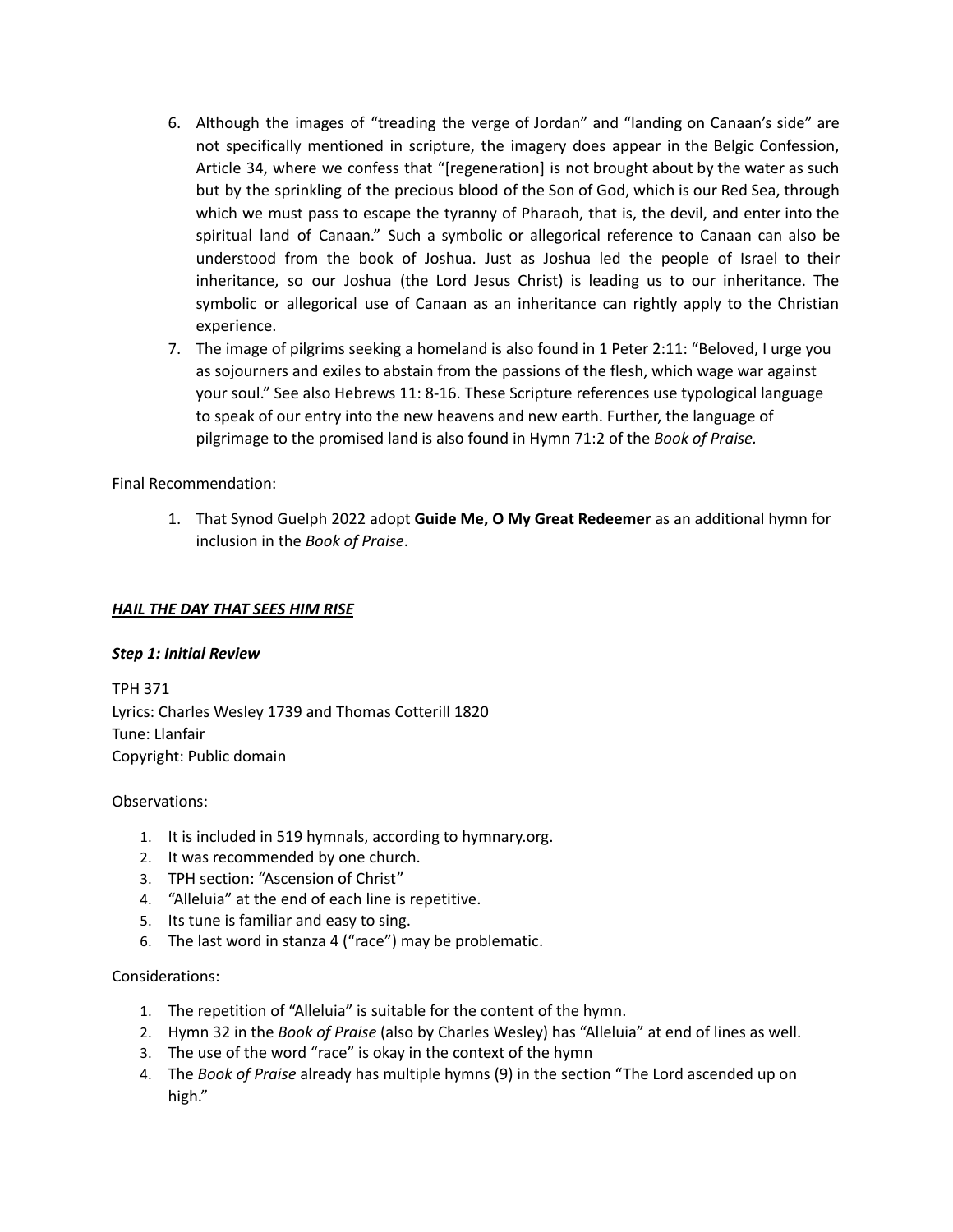Initial Recommendation:

1. To propose TPH 371 **Hail the Day That Sees Him Rise** to the churches.

## *Step 2: Post-Feedback Review*

Churches: 37 Accepted: 24 Rejected: 13 () September 22

Rejected because of text: 8 Rejected because of melody: 3 Rejected for other reasons: 5

### Observations:

- 1. Six of the positive responses and three of the negative responses note that this hymn's melody and text are quite repetitive, and they even question whether there is a need for more ascension hymns.
- 2. Comments from the churches repeatedly observe that Hymn 32 of the *Book of Praise* has a similar textual design. One church recommends replacing Hy. 32 with "Hail the Day That Sees Him Rise."
- 3. Concern was expressed about the appropriateness of the historical present in stanzas 1 through 3
- 4. Feedback expressed concern regarding the third stanza: "Highest heaven its Lord receives; Alleluia, yet he loves the ones he leaves, alleluia." Hebrews 13:5 says, "I will never leave you nor forsake you." The concern is that "we are told that we should be content because Christ will never leave us, or forsake us." The line is "not heretical, it has a point to prove, but it is problematic."
- 5. In the last line of stanza 3 the text says: "still he calls us all his own." Since the hymn author, Charles Wesley, was known for his Pelagian views, who is the "us" referred to in the text?

- 1. The content of this hymn is covered elsewhere in the *Book of Praise*, e.g. stanza 2 in Psalm 24, and stanza 4 in Hymn 42.
- 2. The practice of singing about past events as if they are occurring today is a device characterized as "the historic present", and is considered legitimate as such.
- 3. The reference to "leaving" in stanza 3 simply speaks of Christ's departure to His heavenly throne. Indeed, with the outpouring of His Spirit, Christ Himself dwells in us. (Romans 8: 9-10 and 32; John 17: 11)
- 4. Its similar textual structure (repeated "Alleluias" at the end of the line) to that of Hymn 32 points to common authorship: both were written by Charles Wesley. Unlike Hymn 32, the melody of lines 1, 2 and 4 is repeated. Over the course of four stanzas, this soprano line is sung twelve times.
- 5. As already noted in the Committee's initial observations, the *Book of Praise* already has 9 hymns on Christ's ascension.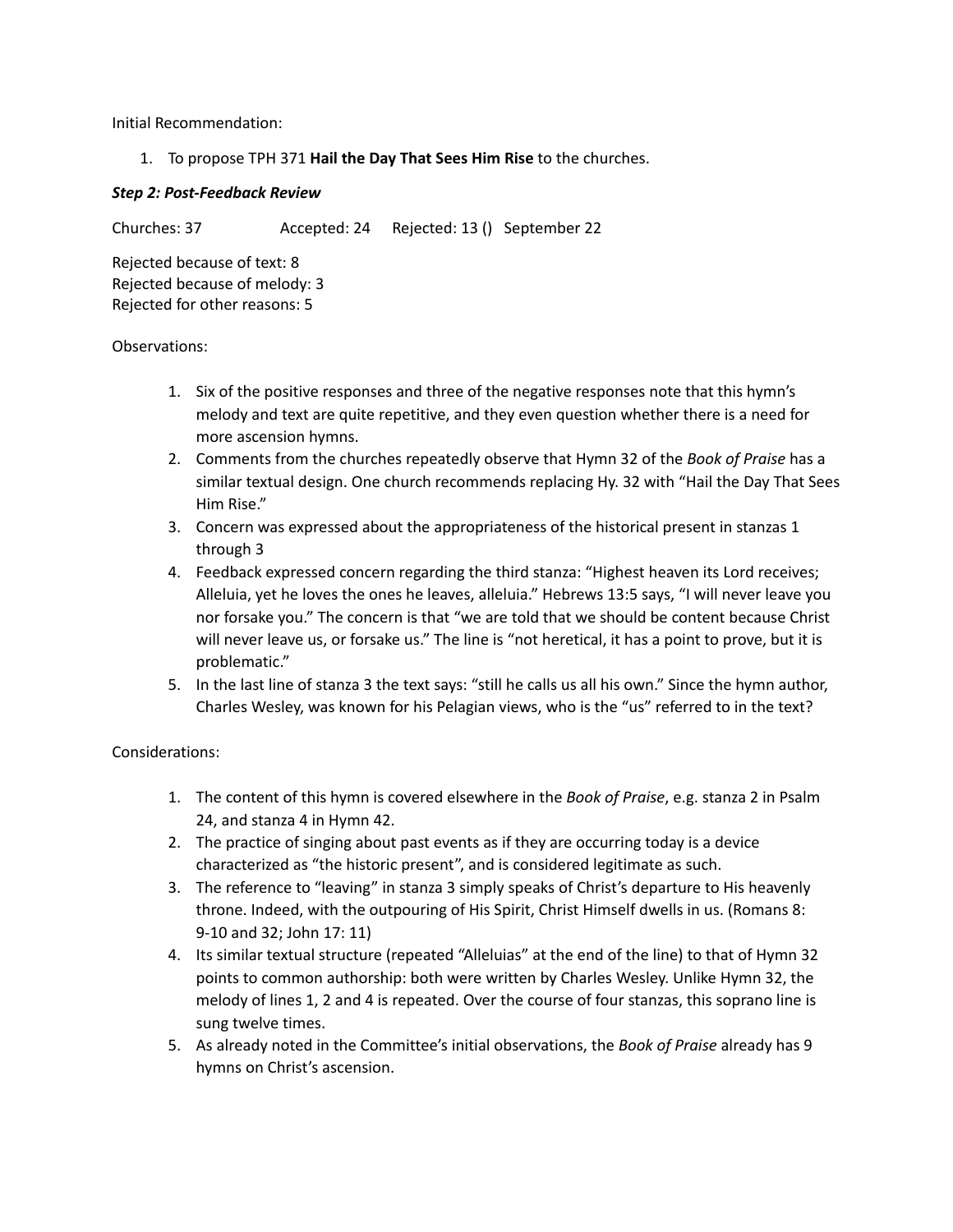- 6. Regarding the identify of "us" instanza 3, line 4 ("still he calls us all his own"), as Reformed believers we would say it refers to "God's children," those who sing this song in faith, those who God has called to himself (1 Peter 5:10: "the God of all grace, who has called you to his eternal glory in Christ, will himself restore, confirm, strengthen, and establish you"). That said, Romans 8:32 also confirms that God "did not spare his own Son but gave him up for us all"; this passage does not presume that "all" means everyone. Read alongside Titus 2: 13b-14 ("the appearing of the glory of our great God and Saviour Jesus Christ, who gave himself for us to redeem us from all lawlessness and to purify for himself a people for his own possession who are zealous for good"), it is clear that "us" refers to God's children because Christ only intercedes for his own.
- 7. On second thought, this hymn does not add any new content to the *Book of Praise*'s section on the ascension.
- 8. Even though a majority of churches supplying feedback supported this hymn, the lack of new content questions the need to include this hymn.

## Final Recommendation:

1. That Synod Guelph 2022 remove TPH 371 **Hail the Day That Sees Him Rise** from the list of proposed hymns for inclusion in the *Book of Praise*.

### *HARK! THE HERALD ANGELS SING*

### *Step 1: Initial Review*

TPH 311 Lyrics: Charles Wesley 1739, 1753; alt. Tune: Mendelssohn Copyright: Public domain

### Observations:

- 1. It is included in 1211 hymnals, according to hymnary.org.
- 2. It was recommended by 17 churches.
- 3. The TPH included it in its section, "The Birth of Christ."
- 4. It is a well-known Christmas hymn and easy to sing.
- 5. Scripture does not say that the angels sang, "Glory to the newborn," but rather, "Glory to God in the highest."
- 6. It was the Christmas hymn most recommended by the churches (followed by Joy to the World, classified as an Advent hymn)

- 1. Many churches already sing the hymn (e.g. extra singing before or after Christmas service).
- 2. It would add ecumenicity to the *Book of Praise* to have a few carefully chosen, classic Christmas hymns.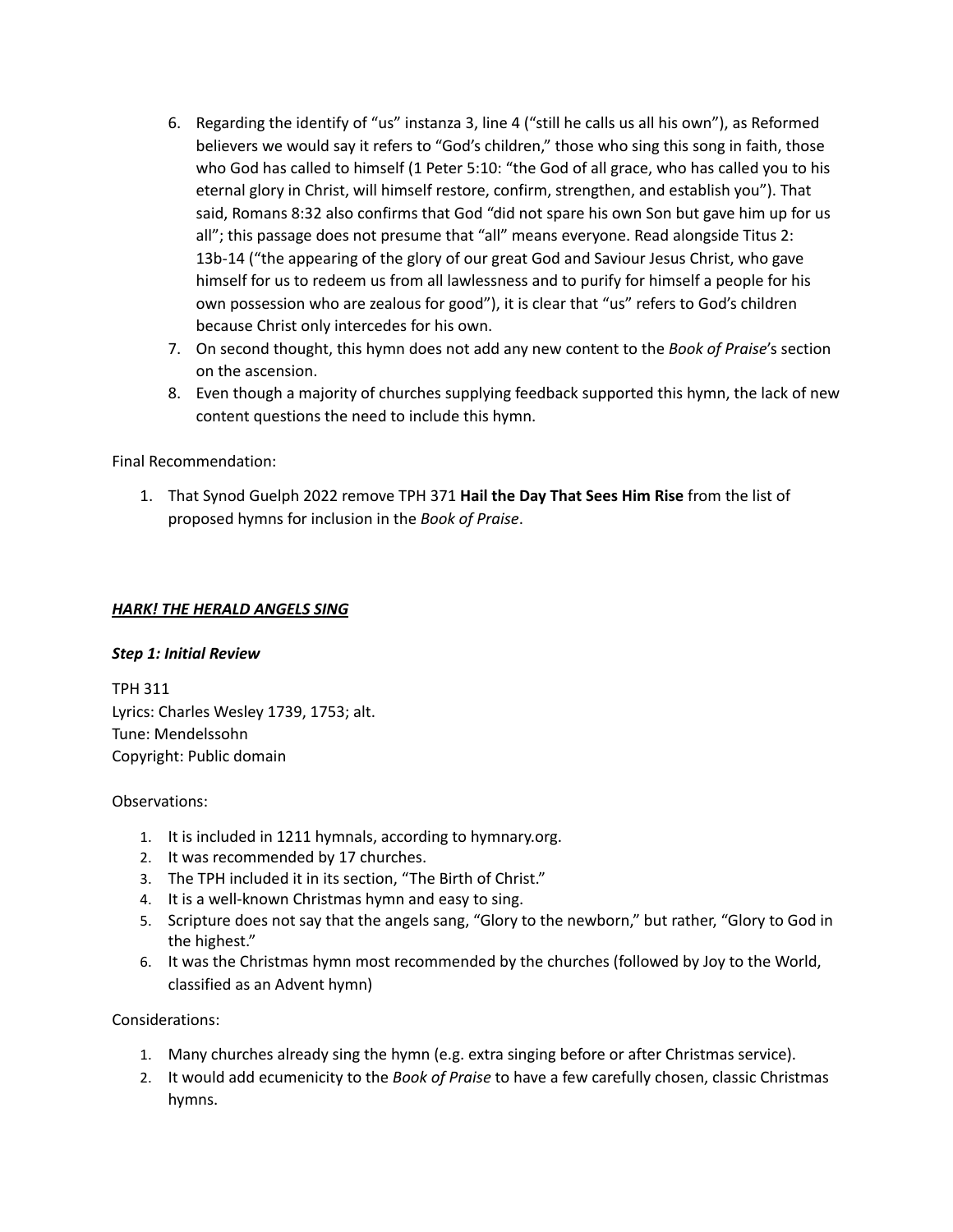- 3. The high support from the churches carries some weight.
- 4. The section "The Word became incarnate" in the hymn section of the *Book of Praise* includes 3 hymns explicitly about Christ's birth. Hymn 19 is the Isaiah 9 prophecy, leaving hymns 20-21 (22) as NT-based hymns, a relatively small number. TPH 311 could augment this section.

Initial Recommendation:

1. To propose TPH 311 **Hark! the Herald Angels Sing** to the churches.

## *Step 2: Post-Feedback Review*

Churches: 33 Accepted: 23 Rejected: 10 (3) September 22

Rejected because of text: 4 Rejected because of melody: 0 Rejected for other reasons: 6

- 1. 11 churches mentioned that it was "well-known" or "familiar."
- 2. The concern was expressed that use of this hymn/ carol would be limited to Christmas time/ Christmas Day.
- 3. Although 2 churches felt that this carol was true to the account of Scripture, concerns were also raised regarding text and authorship.
- 4. The following concern was raised regarding singing past events as if they are in the present: "It is a major flaw that again and again we are invited to respond to past events in the history of salvation as if they are occurring today. We are thus exhorted to join the angels in their singing as if this were even possible. It would be correct to say that the angels *sang* (not *sing*) "Glory to the newborn King," for at that point the King was indeed newborn. Aside from the fact that we are physically unable to sing along with them today, it would also be improper to do so. At present, in the absence of the angels, we would sing to ascribe glory not to Christ as newborn child but to him as our risen and ascended King. In short, this fine carol does not meet the standards that have always governed the selection of hymns in the *Book of Praise*."
- 5. The comment was made that this hymn violates Guidelines 1 and 4 by changing the words of the angels in Luke 2:14. "That's changing Scripture and should not be done. Even more concerning is the line 'mild, he lays his glory by,' which is a very weak translation of/allusion to Philippians 2:7 ["but made himself nothing, taking the form of a servant, he humbled himself by becoming obedient to the point of death"]. Our language regarding the dual nature of Christ MUST be very carefully chosen and in line with the creeds and confessions of the church."
- 6. A concern was expressed regarding the hymn's authorship: "Wesleyan teaching is known for its explicit heresy as it is Pelagian in its doctrine of salvation. If we would not allow this man in our pulpit (even if he behaved himself), then we should not allow him in our songbook. He is teaching our congregation and that is unacceptable. Authorship matters."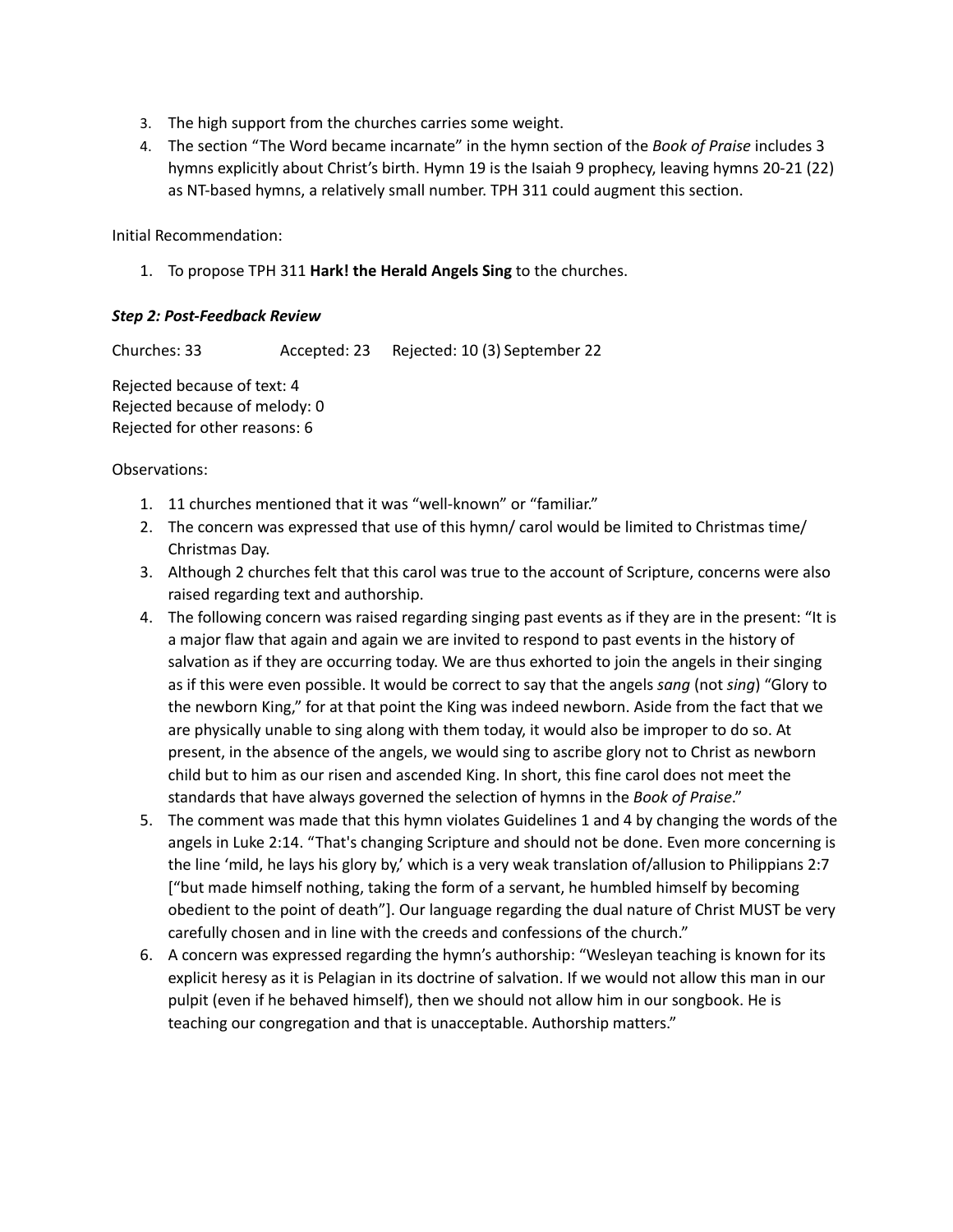## Considerations:

- 1. This Christmas carol is very well known, but that does not mean that we should forego the same scrutiny we would apply to a new or lesser-known hymn
- 2. It must be acknowledged that a carol like this one has a limited use (around Christmas and possibly in connection with Lord's Day 14, on the incarnation and birth of Christ).
- 3. The practice of singing about past events as if they are occurring today is a device characterized as "the historic present" and is as such legitimate.
- 4. Regarding scriptural accuracy, the song of the angels in stanza 1 is a reference to the angels' words in Luke 2:14, where it says: "Glory to God in the highest, and on earth peace among those with whom he is pleased!" The hymn text is versified as follows: "Glory to the newborn King; peace on earth, and mercy mild, God and sinners reconciled." Such an adaptation of text is not uncommon in the process of song versification. Psalm versifications found in our BoP also display a similar approach whereby the spoken words of God are reworded. See for instance:
	- a. Psalm 50 (compare verses 12-13 to stanza 6, which gives God additional questions not found in the biblical text)
	- b. Psalm 81 (compare verse 6 to stanza 5, which replaces two clauses God speaks in the biblical text with one of its own making)

Some other instances of *Book of Praise* psalms that alter the biblical text in other substantial ways include:

- c. Psalm 122 (compare verses 1-2 to stanza 1, which adds an entire sentence to the biblical text);
- d. Psalm 130 (compare verses 1-2 to stanza 1, which significantly expands the biblical text and adds a descriptor of God – "O Fount of consolation" – not present in the biblical text);
- e. Psalm 134 (compare verse 2 to stanza 2, which adds an invocation that is not part of the biblical psalm: to kneel in the Lord's house and extol his name with sacred vows).

Thus song versifiers (aka poets), while intending to capture the heart or essence of what is said in the Bible, do not quote a passage word for word, but display a level of textual flexibility that both honours the integrity of the biblical text and fits the intricacies of versification. In stanza 1, then, the opening "quotation" is better understood as a poetic summary of Luke 2:14 and 2 Corinthians 5:19.

5. In terms of its authorship, Wesleyan texts without Pelagian views already have a place in our current hymn section. See, e.g., Hymns 32, 44, 81, and 84. The erroneous views of a hymn writer do not immediately imply that all of his hymn texts are heretical.

Final Recommendation:

1. That Synod Guelph 2022 adopt TPH 311 **Hark! the Herald Angels Sing** as an additional hymn for inclusion in the *Book of Praise*.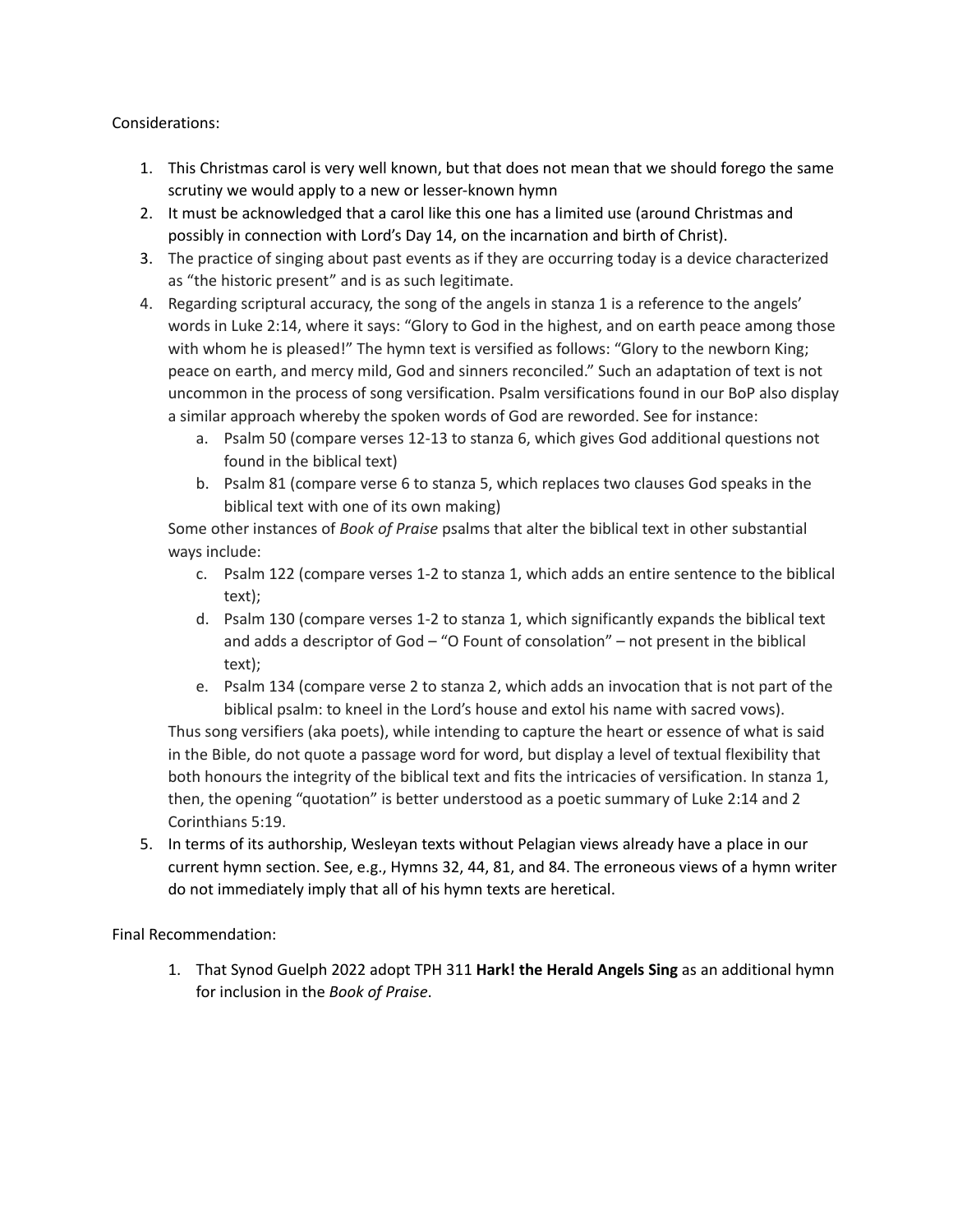## *HOW LOVELY SHINES THE MORNING STAR*

### *Step 1: Initial Review*

TPH 296 Lyrics: Philipp Nicolai, 1599; William Mercer, 1859 Tune: *Wie schön leuchtet* Copyright: Public domain

#### Observations:

- 1. It is included in 13 hymnals, according to hymnary.org.
- 2. It was recommended by 11 churches.
- 3. The TPH includes it in its section, "The Advent of Christ."
- 4. It is a popular and powerful tune and hymn.
- 5. It has some archaic language, especially stanza 4 with -eth endings on verbs.
- 6. Stanza 3 has some odd expressions (e.g. "for the savor of thy favor").
- 7. The GPH has a version, entitled **How Bright Appears the Morning Star** (#357), which has updated the language, and has dropped the stanzas with objectionable or obscure expressions.

### Considerations:

- 1. Stanzas 1, 2, and 5 are suitable.
- 2. The BPH #336 has only 3 stanzas: the 1st differs slightly from the 1st in the TPH (somewhat preferably); the 2nd and 3rd match the 2nd and 5th in the TPH.
- 3. If we omit stanzas, might we appear to be passing judgement on the URC and OPC, which have included it? No: many hymnals present different stanzas of various hymns. Our mandate is to recommend hymns suitable for inclusion in the *Book of Praise*.
- 4. The GPH version #357 **How Bright Appears the Morning Star** is preferable.
- 5. The Advent section in the *Book of Praise* is small (4 hymns). Of the four Advent hymns recommended to be added, this one comes third in the number of recommendations from the churches and in the number of hymnals that include it.

Initial Recommendation:

1. To propose GPH 357 **How Bright Appears the Morning Star** to the churches.

### *Step 2: Post-Feedback Review*

Churches: 32 Accepted: 15 Rejected: 17 (5) as of September 22, 2021

Rejected because of text: 4 Rejected because of melody: 8 Rejected for other reasons: 9

Observations:

1. This hymn was recognized for its applicability around Advent/Christmas time.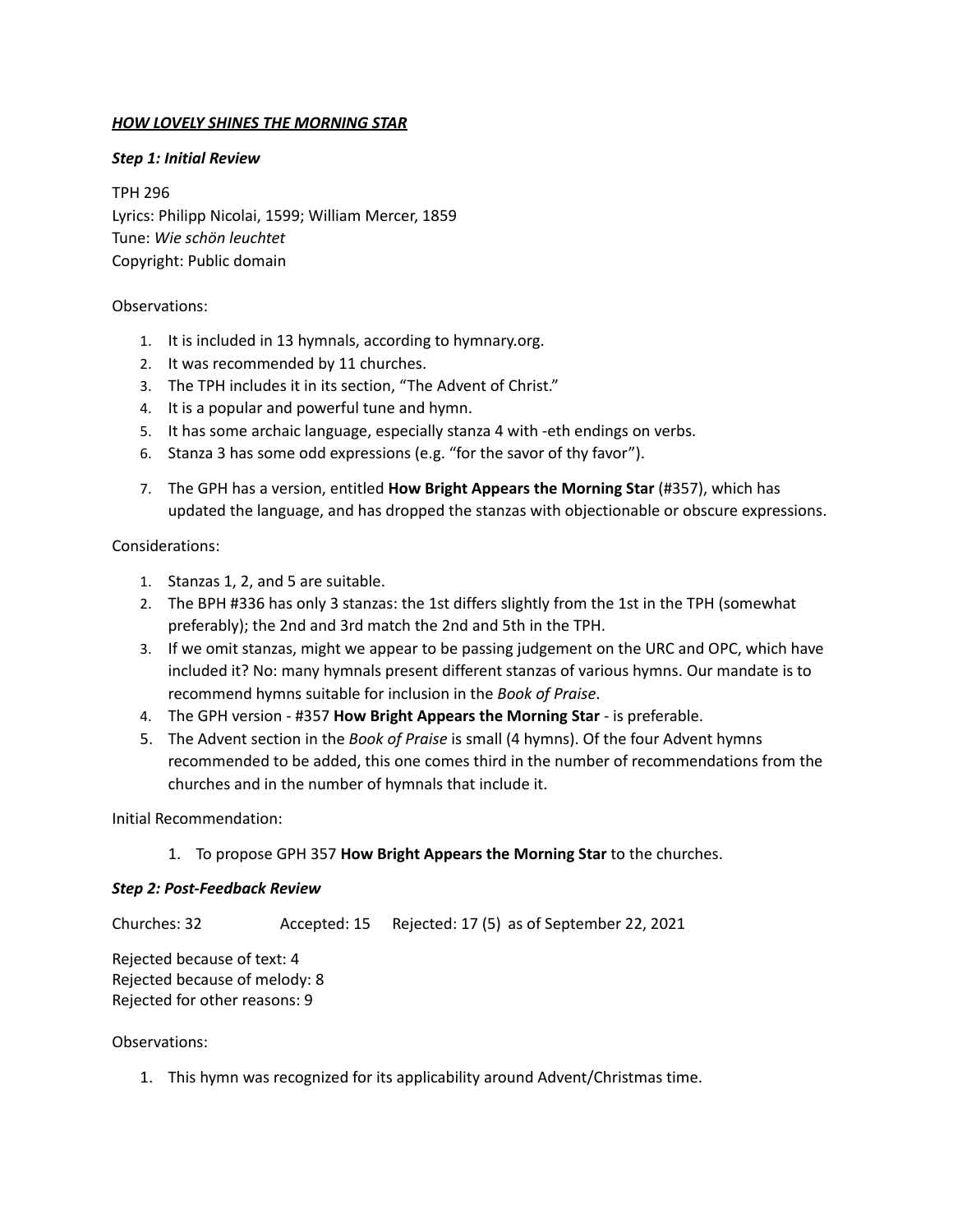- 2. Additionally, one church noted that it was not wise to include fewer stanzas than the TPH (see Consideration 3. above for answer).
- 3. In terms of its text, critical comments suggested that there were no direct scripture references, the hymn was not found to be faithful to Scripture (but no references given), and it seems odd to sing about a star, while positive comments noted that the language is scriptural, using imagery from a number of OT and NT texts, specifically drawing on OT names of Christ (eg. Righteous Branch, Jesse's Rod, Conqueror), and that it was even confessional ("assume our nature")
- 4. Regarding the melody, four churches specifically expressed concerns about the difficulty of the melody and remarked that it was "complicated" (though only tested once) and not easily accompanied because the "intervals are inconsistent." More significantly, a few comments correctly observed that the melody and timing were somewhat strange near the end
- 5. Practically speaking, a concern was raised with the wording of line 2 of stanza 2: "he deigned to cast a pitying eye upon his helpless creature." The concern was that the word "Pitying" is aligned as a 2 syllable word, which results in it sounding like "pit-ting".

- 1. The *Book of Praise* presently has an "Advent" section that includes four hymns. This hymn would serve to augment that section.
- 2. The fact that the present hymn text only includes three stanzas and differs textually from the TPH was answered in the Committee's initial considerations which noted that "many hymnals present different stanzas of various hymns." More importantly, the Committee is tasked with finding hymn content suitable for the *Book of Praise*.
- 3. The hymn contains content that is scriptural, confessional, and even includes a reference to the Lord's Supper form.
	- a. Scriptural references present in this hymn include:
		- i. Christ as "**morning star**": 2 Peter 1:19 and Rev. 22:16;
		- ii. Jeremiah 23:5 "Behold, the days are coming, declares the LORD, when I will raise up for David a **righteous Branch**," and again, Jeremiah 33:15 "In those days and at that time I will cause a **righteous Branch** to spring up for David, and he shall execute justice and righteousness in the land";
		- iii. Isaiah 11:1 "There shall come forth a **shoot** (or KJV "rod") **from the stump of Jesse**, and a branch from his roots shall bear fruit";
		- iv. countless references to the Lord Jesus as the "Son of Man" in the gospels;
		- v. reference to "Conqueror" Micah 1:15 "I will again bring a conqueror to you."
	- b. Confessional content present in this hymn: Lord's Day 14, Q.A. 35 "The eternal Son of God, who is and remains true and eternal God, took upon himself true human nature";
	- c. This reference is also present in the form for Lord's Supper, where it says that "he [the Lord Jesus Christ] assumed our flesh and blood". See Hebrews 2:14.
- 4. This hymn melody is designed for congregational singing. The melodic range is an octave and features stepwise motion and melodic repetition (lines 1-3 are repeated in lines 4-6; repetition of measures one and three also occurs in system 5) which aid the singability of the tune. Regrettably, the tested version taken from hymnary.org has some musical notational errors which leads to the issues of "awkward" meter and challenging melody identified by some churches.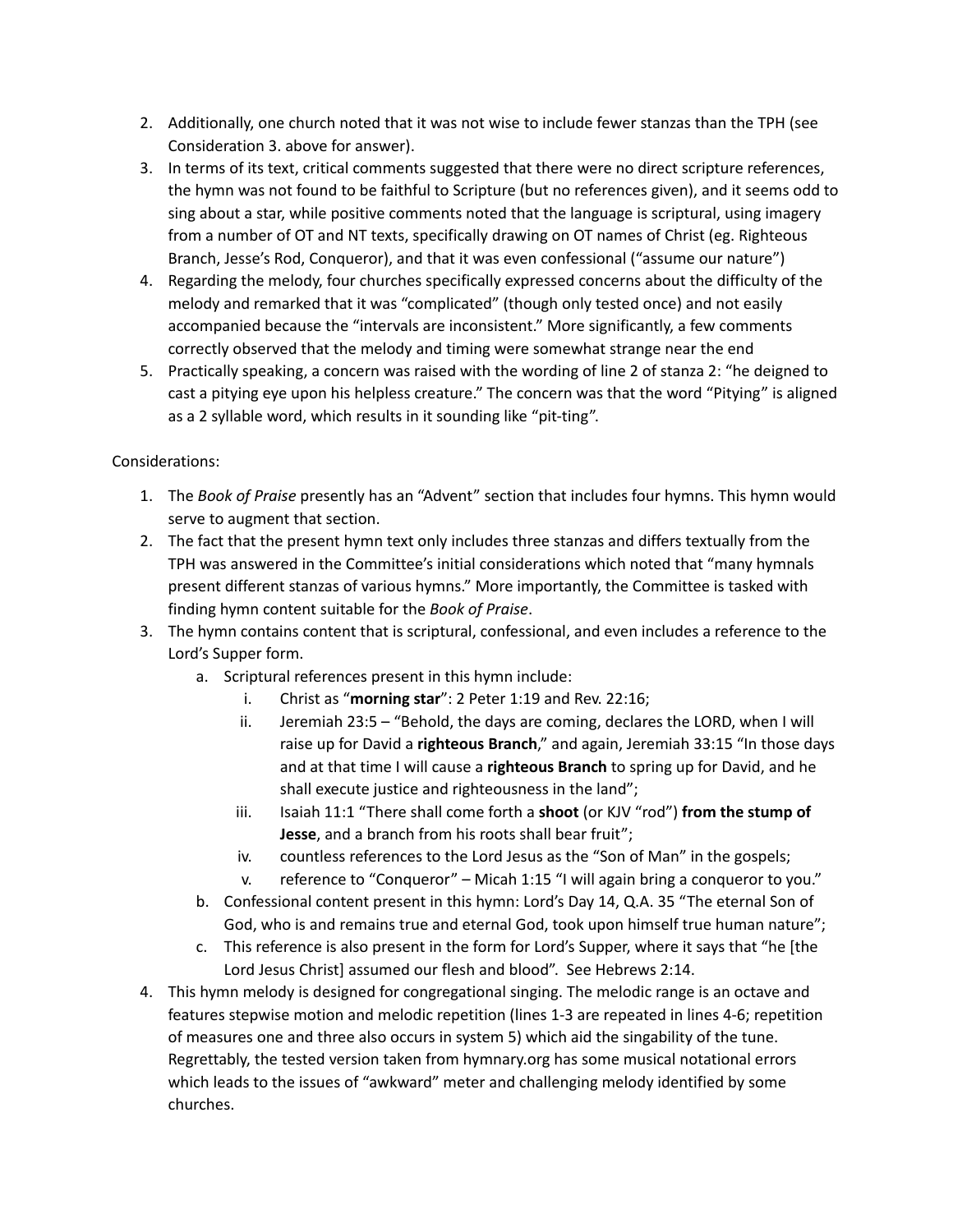- a. In the last system, the measure line should be placed between the soprano "E" and "D" of the first measure, between soprano "C#" and "B" of the second measure, and between the "F#" and "E" of the third measure.
- b. Furthermore, the half-note "D" at the end of system two and the end of system six should be a quarter-note with a fermata marking on top.
- c. These corrections would align this hymn's musical notation with that of Hymn 55 (*Book of Praise*) and would more importantly simplify the notation for singers and accompanists.



5. Since there is no copyright on the text and poetic license/liberty is appropriate, there is opportunity to replace the word "pitying" with an appropriate synonym, such as "caring": Though circled by the hosts on high, He deigned to cast a **caring** eye upon his helpless creature.

Final Recommendation:

- 1. That Synod Guelph 2022 adopt GPH 357 **How Bright Appears the Morning Star** as an additional hymn for inclusion in the *Book of Praise*, making the necessary revisions to the musical notation, as well as replacing the word "pitying" with "caring".
- 2. The revised text for stanza 2 reads as follows: Though circled by the hosts on high, He deigned to cast a **caring** eye upon his helpless creature. The whole creation's head and Lord, by highest seraphim adored, assumed our very nature. Jesus, grant us, through your merit, to inherit your salvation. Hear, O hear our supplication.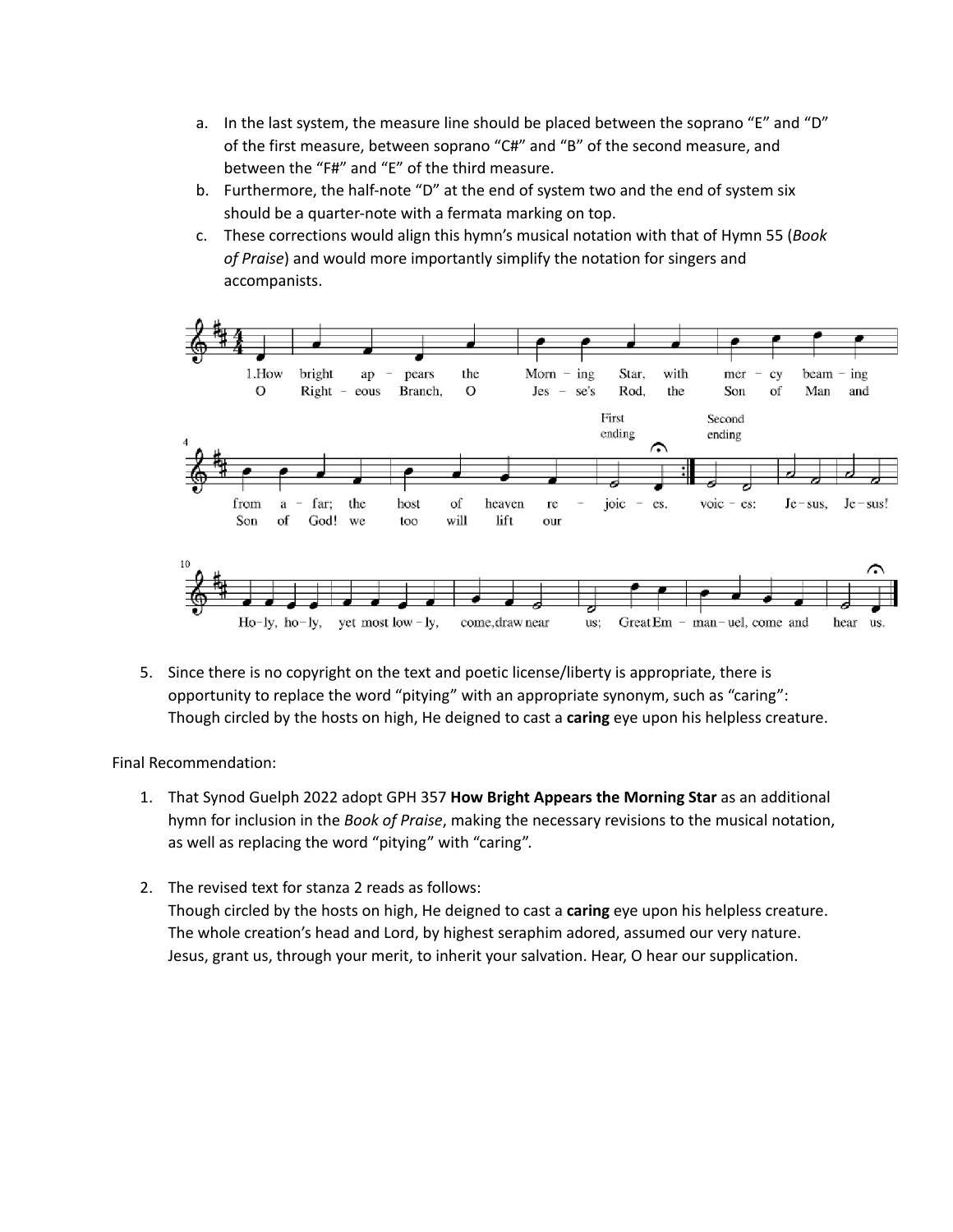## *HOW DEEP THE FATHER'S LOVE FOR US*

### *Step 1: Initial Review*

TPH 351 Lyrics: Stuart Townend, 2018 Tune: *Townend* Copyright: Text and Tune – 1995 Thankyou Music (PRS) CCLI License Cover: Yes

### Observations:

- 1. It is included in 18 hymnals, according to hymnary.org.
- 2. It was recommended by 18 churches.
- 3. The TPH includes it in its section, "Passion and Atoning Death of Christ"
- 4. The hymn and its tune are well known.
- 5. This was the fifth most recommended hymn from the churches.
- 6. Its text is a rich expression of God's love and work of grace.

#### Considerations:

- 1. The topic of Jesus as "Man of sorrows" topic is represented in Hymns 23 and 24 in the section "The Word became incarnate," but especially in Hymn 25 in the section "Christ Jesus full atonement made."
- 2. It is possible that the words, "I hear my mocking voice call out among the scoffers," may raise questions, since the event is past, not present. On the other hand, "in Adam we all sinned," so the expression may correctly communicate that we are/would be no better than those scoffers.
- 3. The high support from the churches carries some weight.

Initial Recommendation:

1. To propose TPH 351 **How Deep the Father's Love for Us** to the churches.

### *Step 2: Post-feedback Review*

Churches: 38 Accepted: 29 Rejected: 9 (2)

Rejected because of text: 3 Rejected because of melody: 4 Rejected for other reasons: 5

- 1. A large number of the survey respondents were supportive of this hymn. Frequent comments spoke again about the familiarity and beauty of both text and melody. More concretely, appreciation was expressed for the inclusion of a modern song that spoke personally about God's love.
- 2. Regarding the text, 6 of the 9 comments declining this hymn mentioned the challenges of singing this song corporately. Reasons for this include the singular pronouns (termed "individual/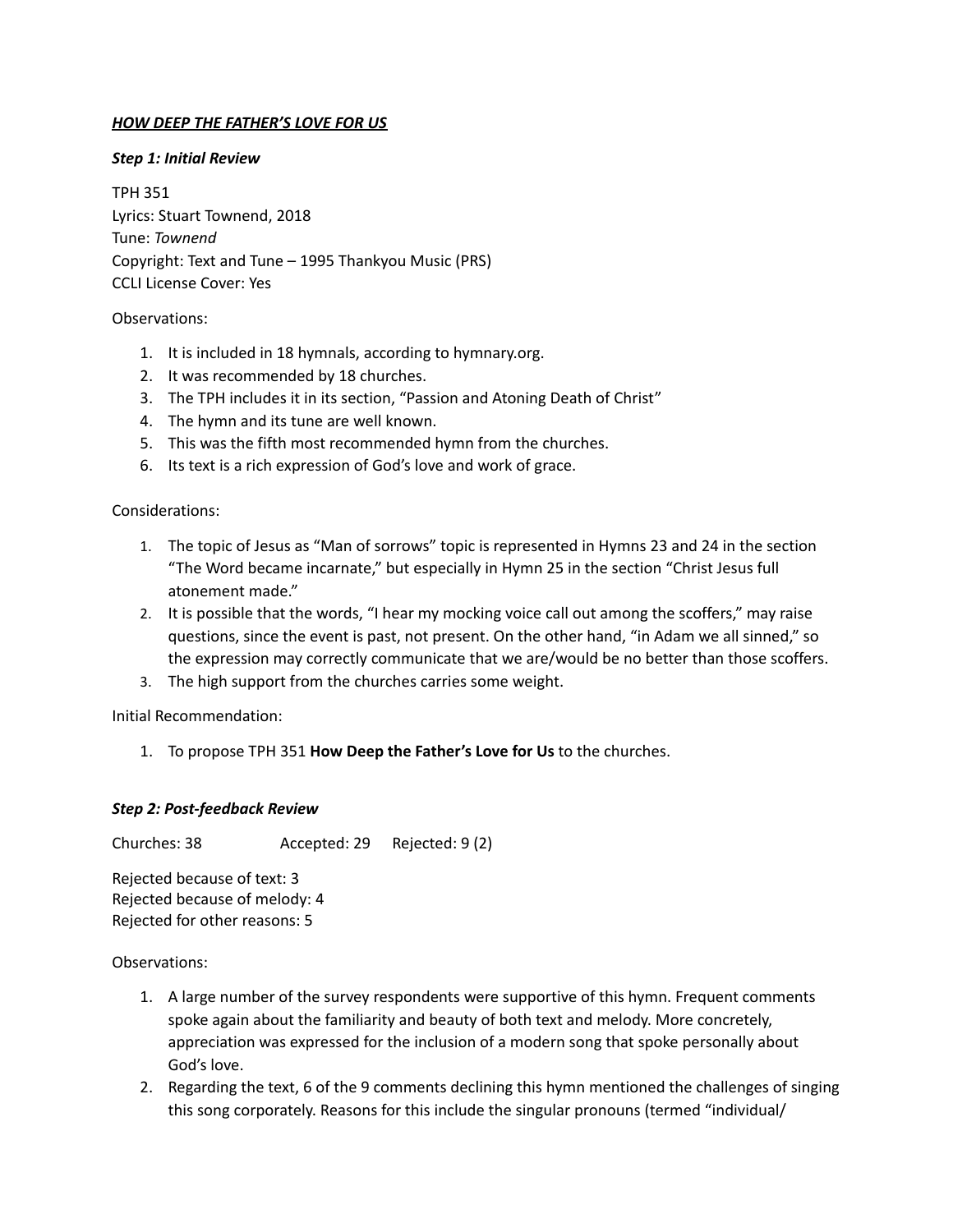man-centered character") of stanzas 2 and 3. Although stanza 1 appears to be corporate in content, stanzas 2 and 3 use the first-person singular.

- 3. The melody also seemed to be challenging for some congregations, even though lines 1, 2 and 4 are virtually identical. It was mentioned that this song was more easily accompanied with the piano than with the organ. This fact may also explain why one church felt that it was more "a song for soloists."
- 4. Specific concerns regarding principles and guidelines 6, 7 and 9 through 11
	- a. Concerns may be summarized as follows: not from Reformed tradition; stirs up emotions; not suitable for congregational singing with its syncopation; none of the language about Christ's love is explicitly scriptural or confessional; individualistic;
	- b. In stanza 2, the words "ashamed, I hear my mocking voice" raises the question whether the text is overly dramatic.

- 1. The high number of churches supporting this hymn in the initial observations was again reflected in the most recent feedback survey.
- 2. Although stanza 1 begins with the plural "us" and is clearly corporate, stanzas 2 and 3 speak in the first-person singular. Such movement is also known from the psalms, though there such movement seems more commonly to move from the singular to plural (e.g. Psalms 123, 130).
- 3. The static harmony, with usually one chord change per measure, indirectly makes the melody line a "solo voice". Although the static supporting notes exemplify an accompaniment practice that is atypical for *Book of Praise* songs, nevertheless feedback from testing suggests that congregations have been able to sing this hymn well.
- 4. Even though this hymn text is not based solely on one passage of Scripture, it does summarize a number of scriptural passages. Some examples include:
	- a. Stanza 1 1 John 3:1: "See what kind of love the Father has given to us"; Hebrews 2:10: "For it was fitting that he, for whom and by whom all things exist, in bringing many sons to glory, should make the founder of their salvation perfect through suffering."
	- b. Stanza 3 1Corinithians 1:31 or 2 Corinthians 10:17: "Let the one who boasts, boast in the Lord."
- 5. There is scriptural basis for the phrase ("ashamed, I hear my mocking voice")
	- a. Our responsibility for and contribution toward Christ's suffering is expressed in Scripture, e.g. in Isaiah 53:4: "he was despised, and we esteemed him not"
	- b. The Scriptures also give instances of godly people confessing the sins of previous generations. For example, Psalm 106:6 says, "Both we and our fathers have sinned; we have committed iniquity; we have done wickedness." Likewise, in Daniel 9:4-20, even though Daniel was an exemplary and righteous man, he included himself in the words, "we have sinned," in his prayer.
	- c. As mentioned in the initial observations of the Committee, the truth of Romans 5:12 ("Therefore, just as sin came into the world through one man, and death through sin, and so death spread to all men because all sinned") confirms that through Adam we are all sinners. From that vantage point, the words of stanza 2 do convey how we would behave as scoffers before the cross.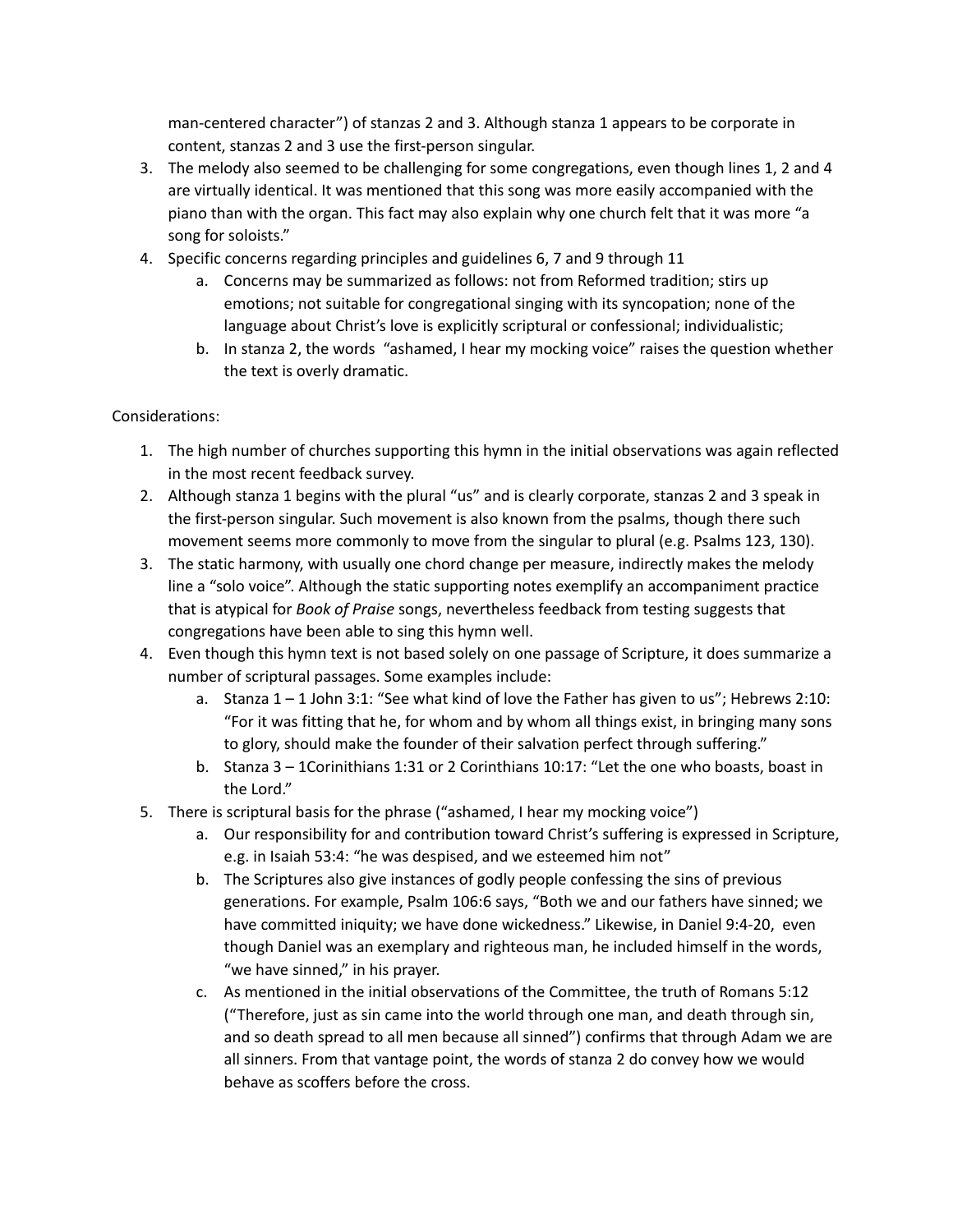Final Recommendation:

1. That Synod Guelph 2022 adopt TPH 351 **How Deep the Father's Love for Us** as an additional hymn for inclusion in the *Book of Praise*.

## *HOW GREAT THOU ART*

### *Step 1: Initial Review*

TPH 227 Lyrics: Stuart K. Hine 1949 Tune: *How Great Thou Art* Copyright: Text and Tune – 1949, 1953, The Stuart Hine Trust admin. Hope Publishing Co. CCLI License Cover: Yes

Observations:

- 1. It is included in 104 hymnals, according to hymnary.org.
- 2. It was recommended by 19 churches.
- 3. The TPH includes it in its section, "The Power of God."
- 4. It is a well-known hymn and an emotional favourite.
- 5. It's about gospel fulfillment and has suitable New Testament references.
- 6. It is the fourth most recommended hymn from the churches, together with two other hymns ("Take My Life and Let It Be" and "It is Well with my Soul."

### Considerations:

- 1. This hymn has no real shortcomings.
- 2. The high support from the churches carries some weight.

Initial Recommendation:

**1.** To propose TPH 227 **How Great Thou Art** to the churches.

### *Step 2: Post-feedback Review*

Churches: 37 Accepted: 29 Rejected: 8 (3)

Rejected because of text: 3 Rejected because of melody: 2 Rejected for other reasons: 5

- 1. At least 18 churches responded that the hymn was "well-known" or "loved."
- 2. In terms of text, it was noted that the opening two stanzas were broadly based on Psalm 8. A question regarding the use of singular pronouns in the text highlights that this hymn was not originally intended for corporate worship. Additionally, 5 churches noted the presence of archaisms and old language and one church (which supported the inclusion of the hymn) did note that there are ten to twelve archaisms, including "thee, thou and art".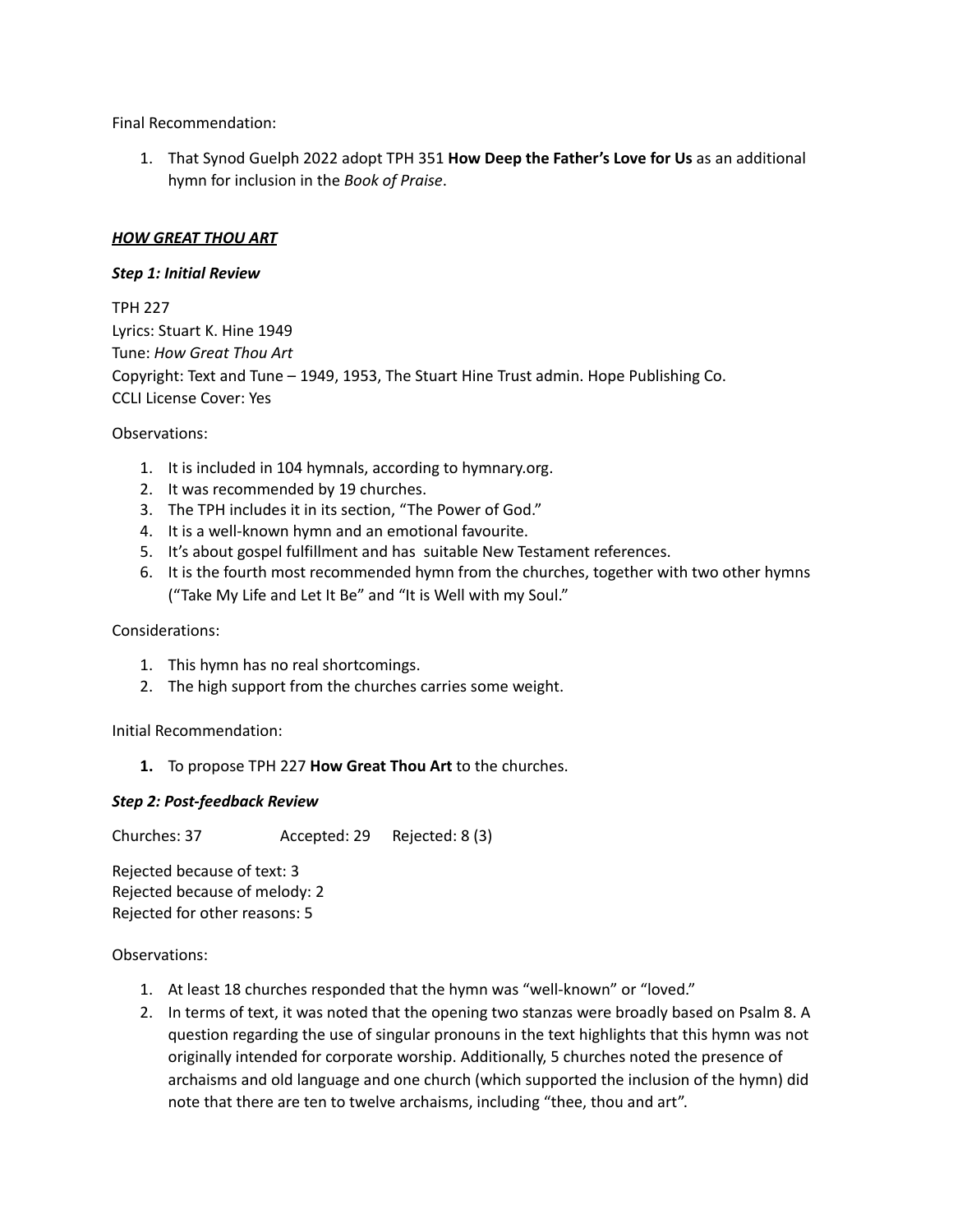3. Regarding melody, a church which supported the hymn did point out that the first half of the melody was rather static, covering only the interval of a fourth (D to G). This would explain the limited range and frequent repetition of melody notes in the first half. In terms of the refrain, the same church noted that at the beginning of the second line, the melody moves down by step and then has an awkward, downward leap of the sixth. Such movement is not only an indication of "breaking the rules for good melody writing" but also "a challenge for singers." Furthermore, churches commented on the fact that congregations tend not to sing the musical notation as written but add dotted rhythms to the words "Saviour God, to" in the chorus. Some survey responses also acknowledge the challenge of making changes due to copyright. A suggestion was made to have the option of singing the refrain only after the final stanza. A final comment was that as long as we avoid the Elvis Presley rendition, then "it is a good song of praise to God."

## Considerations:

- 1. Although the frequent comment that it is "well-known" can prompt the question whether the same rigours of testing were applied as to an unknown hymn, the churches seem to desire more hymns that are considered "classic" or "familiar." In this case, whether the hymn fills a particular void in the hymnary is seemingly of lesser concern. It is clear that the *Book of Praise* contains psalms that speak about God and His creation (eg. Psalms 8, 19, 148).
- 2. The text does contain a number of archaisms, but due to copyright they cannot be adjusted.
- 3. Although this is not an exemplary hymn tune due to its challenging melodic characteristics (the low and limited range of opening and the downward leap of the sixth in the refrain), familiarity of congregations with this hymn tune makes it easier to overcome these challenges. Finally, due to copyright, rhythmic changes to the refrain are not possible.
- 4. Since the refrain begins with the conditional "then" and depends on the foregoing stanza, it is necessary for the refrain to be sung after each stanza. Musically, the refrain concludes with a tonic-note ending of the melody rather than an ending on the mediant (or third) which is less musically conclusive.

Final Recommendation:

1. That Synod Guelph 2022 adopt **How Great Thou Art** as an additional hymn for inclusion in the *Book of Praise*.

### *HOW SHALL THEY HEAR THE WORD OF GOD*

### *Step 1: Initial Review*

TPH 445 Lyrics: Michael Perry, 1980 Tune: *O Jesu* Copyright: Text Only – 1982 The Jubilate Group (admin Hope Publishing Co., Carol Stream Tune – Public Domain CCLI License Cover: Yes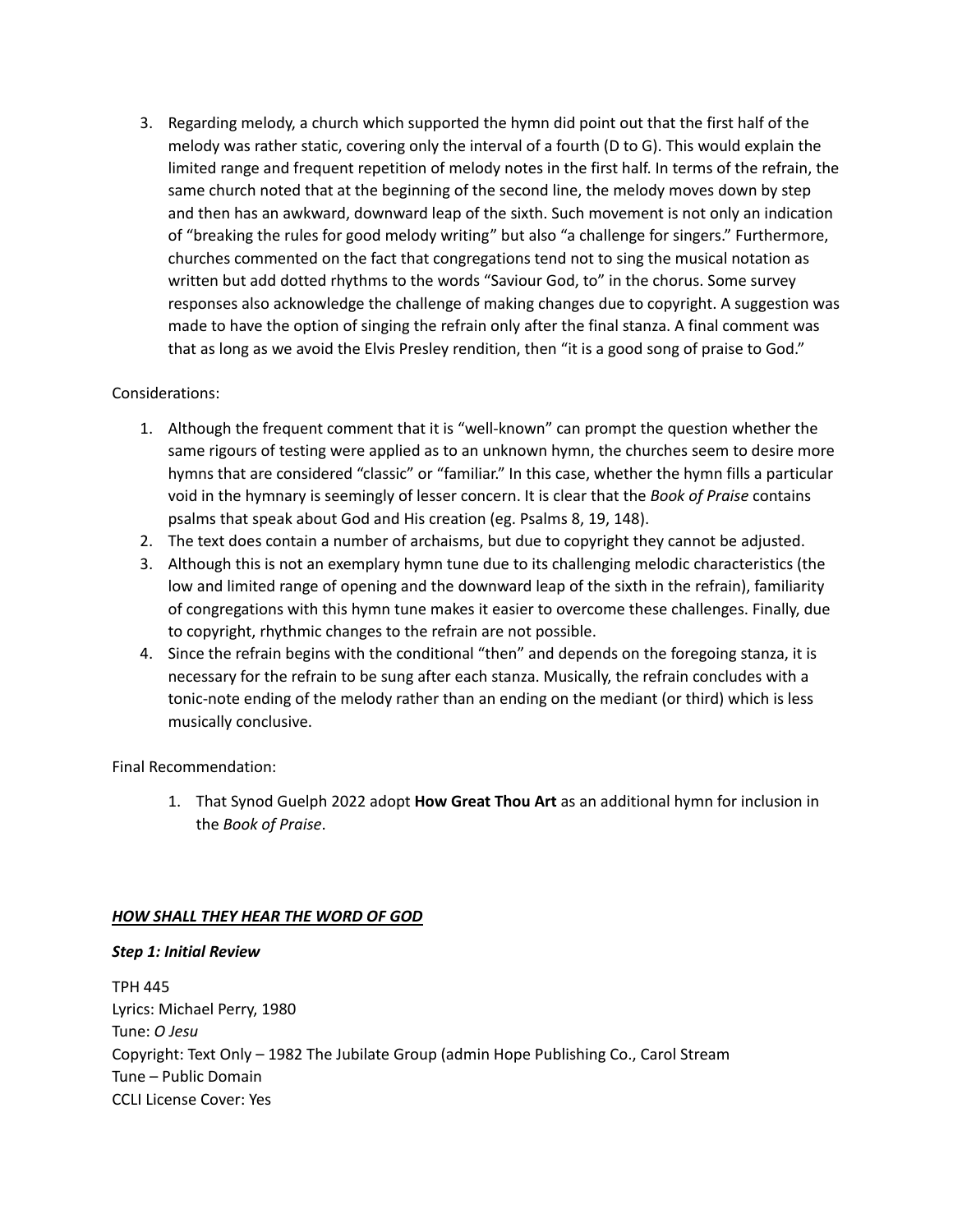## Observations:

- 1. It is included in 14 hymnals, according to hymnary.org.
- 2. It was recommended by one church.
- 3. The TPH includes it in the section, "The Free Offer of the Gospel."
- 4. The first two lines of the stanza are melodically similar. Over three stanzas, this means that 9 lines have the same tune.
- 5. This hymn speaks of witness and action to spread the gospel.
- 6. The hymn poses a lot of questions.
- 7. It is based on Romans 10.
- 8. Its copyright is held by the Jubilate Group (administered by Hope Publishing Co.).

### Considerations:

- 1. It is theologically sound.
- 2. The hymn answers its own questions: send preachers, aid our witness!
- 3. The melodic pattern of the third line musically resolves the rising 'questioning' tones of the first two lines.
- 4. This hymn addresses a need in the *Book of Praise* for songs about the mission of the church (compare Hymn 81:2 which names an individual witness; Hymn 84:1).

Initial Recommendation:

1. To propose TPH 445 **How Shall They Hear the Word of God** to the churches.

### *Step 2: Post-Feedback Review*

Churches: 36 Accepted: 15 Rejected: 21 (3)

Rejected because of text: 4 Rejected because of melody: 14 Rejected for other reasons: 7

- 1. The missional emphasis of this hymn, specifically recognized in the Committee's initial observations, was positively recognized by 8 churches (including two in the "no" category).
- 2. The hymn's reference to Romans 10: 14-15 was observed by five churches in both the "yes" and "no" category.
- 3. Concerns were raised in light of Guidelines 3 and 4:
	- a. This hymn "does not do justice to this portion of Paul's epistle, but takes the questions out of context and applies them to promote a commitment to personal evangelism."
	- b. A key element of "being called" is missing.
- 4. The hymn tune garnered the most criticism (even by churches who responded in the "yes" category).
- 5. Melodic concerns specifically referred to the repetitive melodic structure (lines one and two being identical) and the "abrupt", "interesting" and even "strange quarter-note ending" of the last line as specific examples.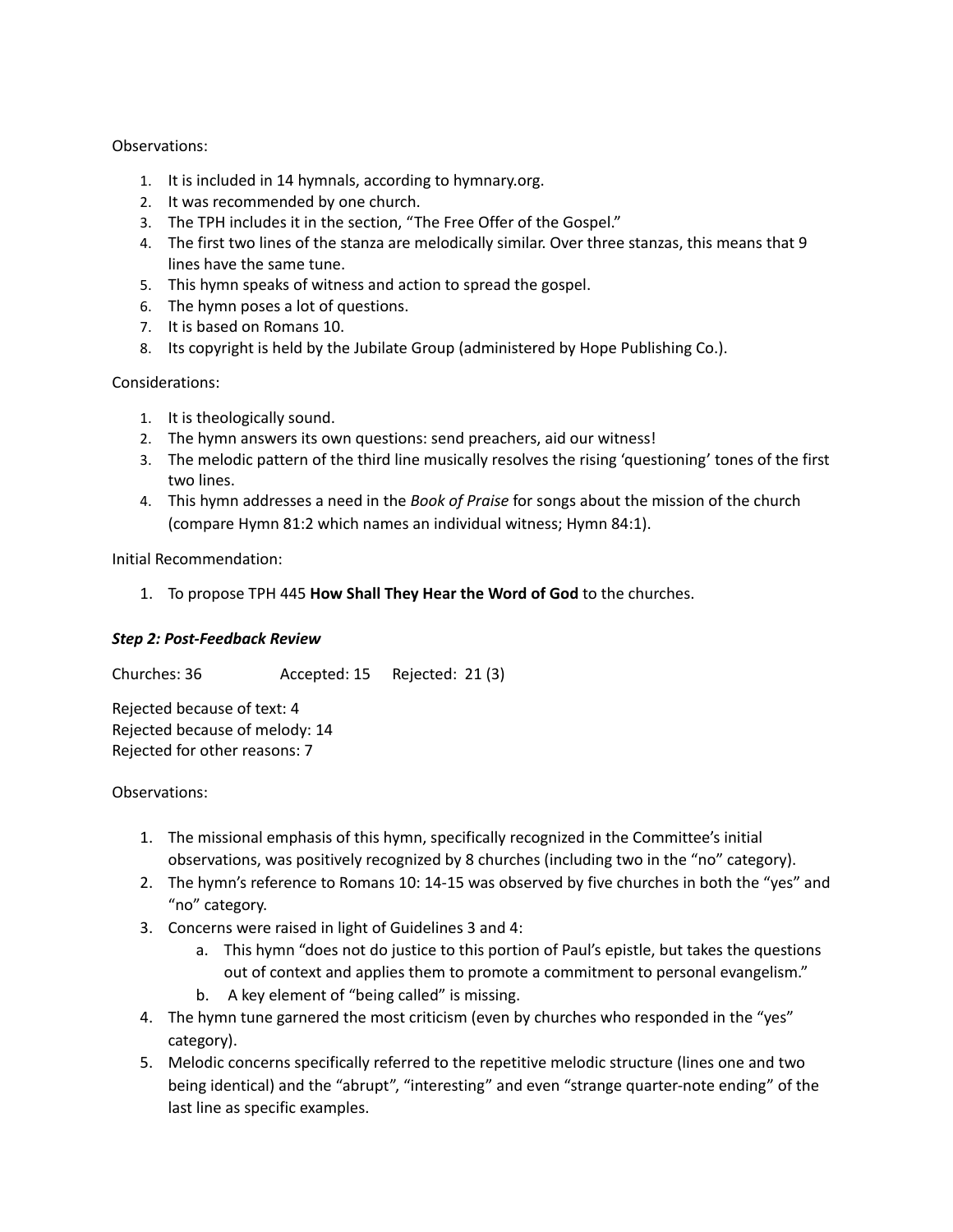6. General comments about the melody used descriptors like "uninspiring", "boring and plain", "not appreciated", "challenging", and "unfamiliar."

## Considerations:

- 1. The "missional" or "gospel" emphasis of this hymn is an area that needs further representation in our hymn section.
- 2. However, the representatively high number of melodic criticisms, as well as some concerns about the textual representation of the Romans 10 passage weakens the original recommendation.
- 3. Even with further practice and subsequent familiarity, it seems that this hymn is not one readily embraced by the churches.

Final Recommendation:

1. That Synod Guelph 2022 remove TPH 445 **How Shall They Hear the Word of God** from the list of hymns proposed for inclusion in the *Book of Praise*.

## *SING PRAISE TO GOD, WHO REIGNS ABOVE*

### *Step 1: Initial review*

TPH 214 Lyrics: Johann J. Schutz 1675 Tune: Mit Freuden Zart Copyright: Public Domain

### Observations:

- 1. It is included in 171 hymnals, according to hymnary.org.
- 2. It was recommended by one church (no rationale provided).
- 3. The TPH included it in its section, "The Perfections of God."
- 4. Its tune is easy to sing: it is a variation on the Genevan melody of Psalm 138.
- 5. Its language is straightforward.
- 6. Do its stanzas flow / follow a good train of thought?

### Considerations:

- 1. Will its similarity to Psalm 138 tune confuse people? It is thought not.
- 2. Its text moves from providence to salvation to praise.
- 3. The *Book of Praise* contains hymns of praise across multiple hymn sections.

### Initial Recommendation:

To propose TPH 214 **Sing Praise to God Who Reigns Above** to the churches.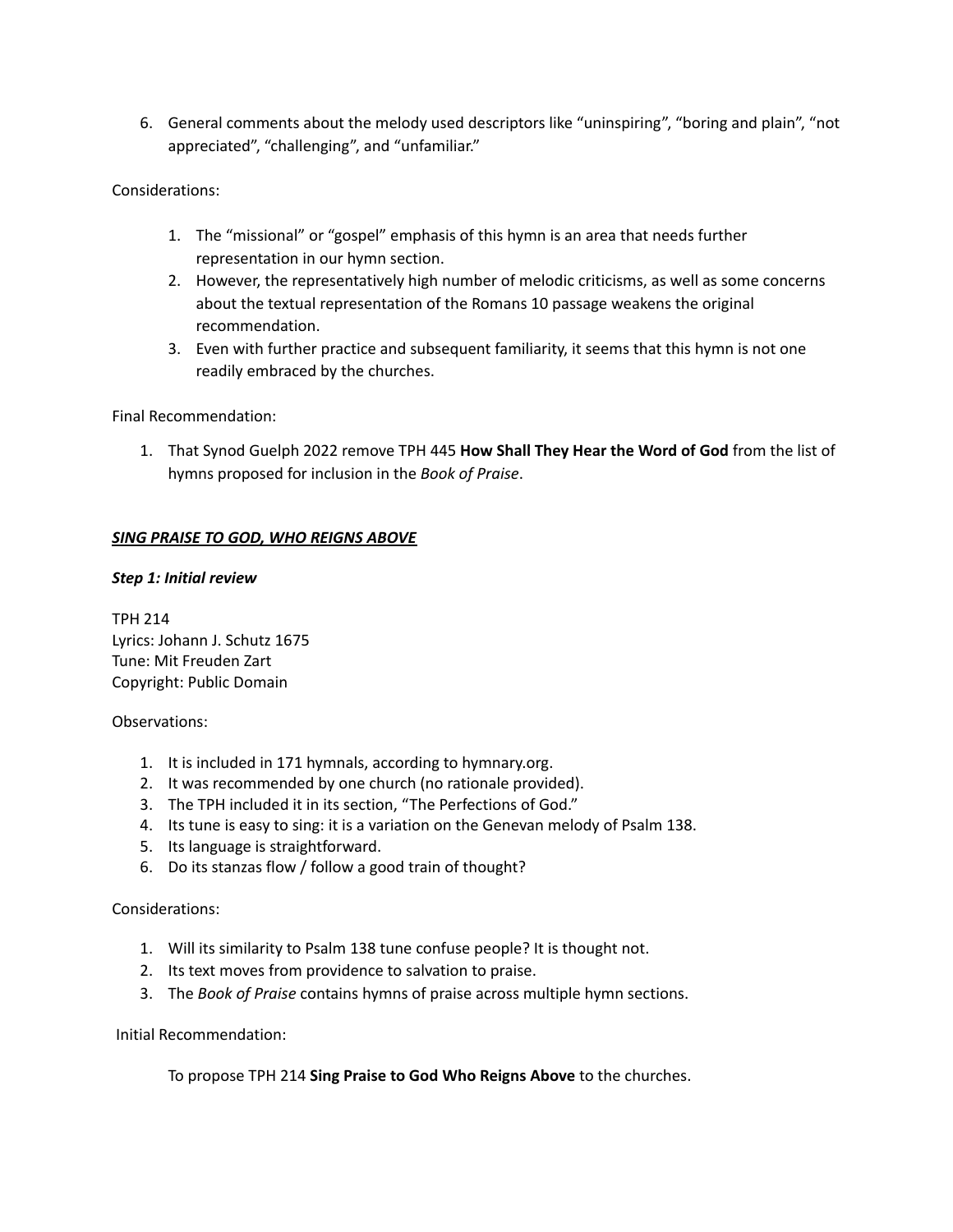## *Step 2: Post-feedback review*

Churches: 31 Accepted: 12 Rejected: 19 (3)

Rejected because of text: 4 Rejected because of melody: 9 Rejected for other reasons: 9

## Observations:

- 1. Feedback on the melody of this hymn included many remarks suggesting that the tune is not easy to sing, partly because of large jumps and partly because it was quite similar to the tune of Psalm 138.
- 2. Feedback on the text of this hymn included some positive remarks suggesting that the wording is Biblical, touching on many "great themes of our faith", including "God's power, sovereignty, love, creative work, providence, justice, and mercy; our comfort and salvation."
- 3. Feedback on the text also included critical remarks and concerns, including: it says that in stanza 2 that where God rules, all is "just and right", but not all is right or just in this world; the sentence "What God's almighty power has made in mercy he is keeping" is clumsy and unclear; the words "By morning glow or evening shade his eye is never sleeping" is pretentious and indirect; that when we are "helpless" (stanza 3) we may need something other than "peace", and more than "cheer"; in stanza 4, "name" is used both as a noun and as a verb; in stanza 4, the hymn does not indicate what "wondrous story" it is referring to.
- 4. Feedback on the text included several comments suggesting that most of the thoughts expressed in this hymn are found in the Psalms.
- 5. It was suggested that contracted words (ev'ry, pow'r) should be expanded.

- 1. The melody of this hymn is not difficult to sing. Its similarity to Psalm 138 may be confusing at first, but that will be overcome as the hymn becomes more familiar.
- 2. Some expressions in this hymn may seem unclear at first glance, but upon reflection, their meaning is quite understandable.
- 3. The expression, "His eye is never sleeping" echoes the thought of Psalm 121:4.
- 4. "Name" is used both as a noun and as a verb in rapid succession in Scripture as well, for example, in Ephesians 1:21 and in II Timothy 2:19. There is no reason why this should be considered a detriment to this hymn.
- 5. The contracted words ev'ry (in stanza 1) and pow'r (in stanzas 1 and 2) can be expanded, according to the practice of the *Book of Praise*, without necessitating a change in the music.
- 6. This hymn does echo themes found in the Psalms, particularly with respect to God's providence. Some hymns that are currently in the *Book of Praise*, i.e. Hymns 55 and 65, also replicate themes from the Psalms, but that did not disqualify them from inclusion.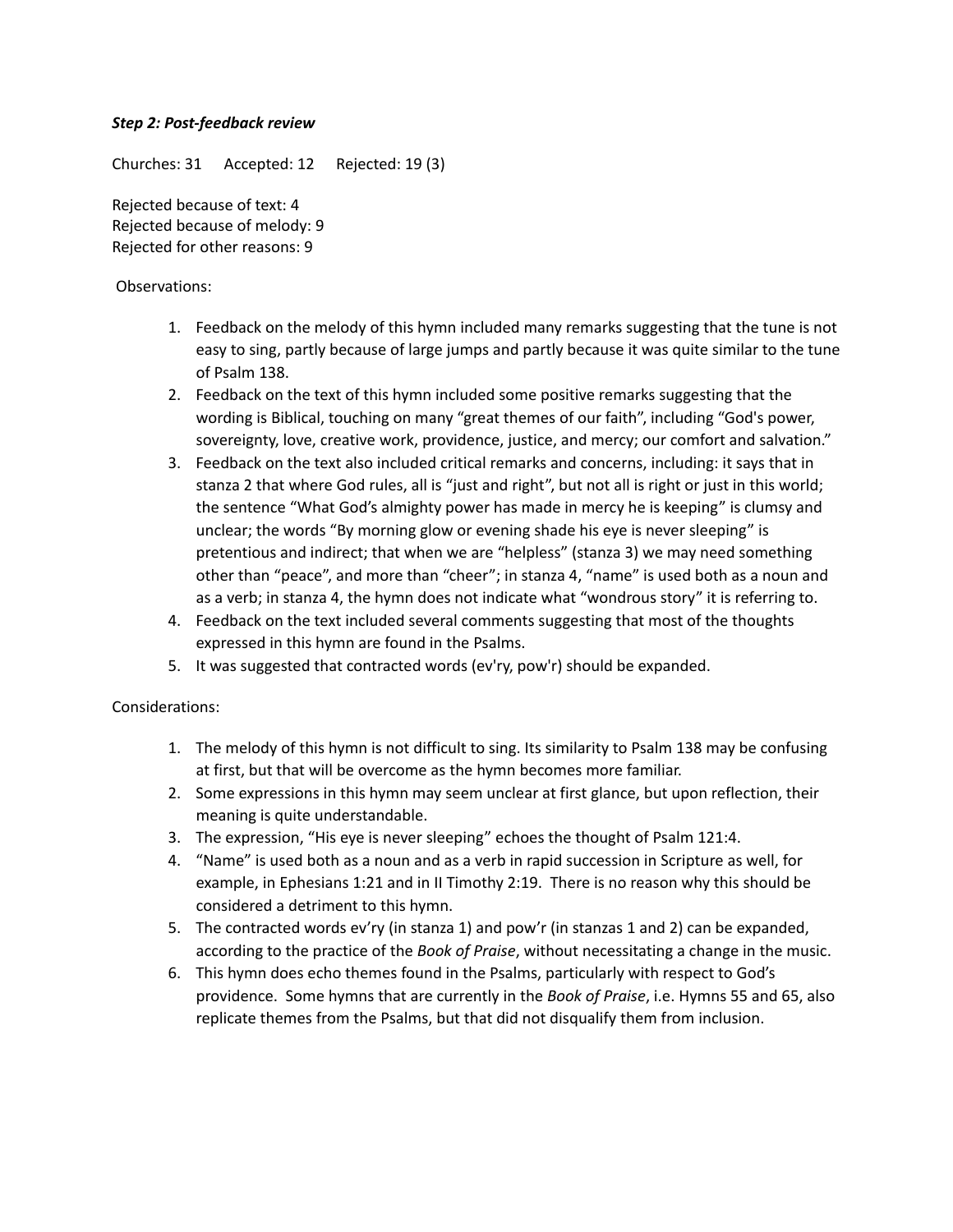Final Recommendation:

That Synod Guelph 2022 adopt TPH 214 **Sing Praise to God, Who Reigns Above** for inclusion in the Book of Praise, changing "ev'ry" in stanza 1 to "every," and changing "pow'r" in stanzas 1 and 2 to "power".

### *SPEAK, O LORD*

#### *Step 1 : Initial review*

TPH 172 Text: Keith Getty and Stuart Townend 2006 Tune: Keith Getty and Stuart Townend Copyright: Text and Tune 2006 Thankyou Music (PRS) CCLI License Cover: yes

#### Observations:

- 1. It is included in 11 hymnals, according to hymnary.org.
- 2. It was recommended by 14 churches.
- 3. The TPH includes it in its section, "God's Word and Law."
- 4. It is a petition for God to speak through his Word to shape our lives.
- 5. Its melody has some large drops.

### Considerations:

- 1. It is already well-known, and most people already sing it well.
- 2. It would be suitable in the liturgy prior to the sermon.
- 3. The *Book of Praise* has no comparable hymn.

Initial Recommendation:

To propose TPH 172 **Speak, O Lord** to the churches.

### *Step 2: Post-feedback review*

Churches: 37 Accepted: 25 Rejected: 12 (3)

Rejected because of text: 3 Rejected because of melody: 4 Rejected for other reasons: 7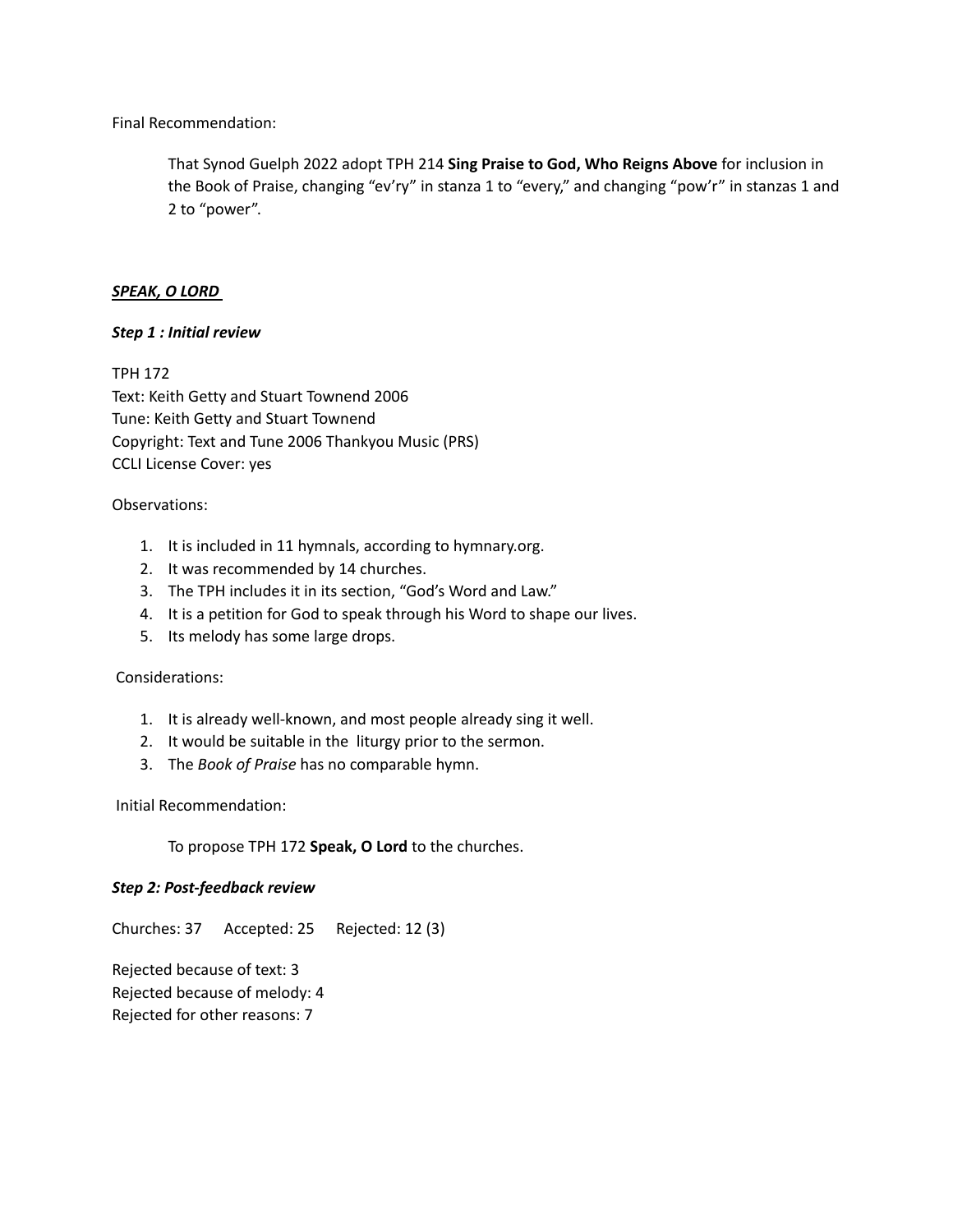## Observations:

- 1. Feedback on the melody of this hymn ranged from "This is a beautiful melody", "reverent in tone and pace", to "not really appropriate for a worship service", and included suggestions that it is not "deep" enough, does not fit the lyrics, and is not expressive of the Reformed tradition.
- 2. Feedback on the text of this hymn were alternatively described as suitable as a song at the opening of the service or before the Word is preached, sentimental, Scripturally accurate, problematic (specifically, the line "Help us grasp the heights of your plans for us"), understandable, focussed on the self, and empty. A number of respondents suggested that the song was not suitable for congregational singing. One remarked that the words, "Speak, O Lord" came across more as a command than a prayer.
- 3. Feedback included this cryptic comment: "Written by Getty and Townend. May be NAR related".

## Considerations:

- 1. Feedback on the melody of this hymn was obviously quite mixed, even among the "No" votes. No "musical" explanations were given to substantiate the criticisms of this tune.
- 2. Feedback on the text of this hymn was likewise mixed, even among the "No" votes.
- 3. The concern with the line "Help us grasp the heights of your plans for us" was based on the assumption that we are asking God to reveal "the secret things" that "belong to the LORD our God" (Deuteronomy 29:29). However, it seems quite evident from the words of the hymn that we are asking God to help us to more fully understand the tremendous promises of the gospel of our salvation.
- 4. With respect to the concern about the opening words (Speak, O Lord), as though we were commanding the Lord to do something, we might compare these words to the way Elijah spoke, for example, in his prayer in I Kings 18:37: "Answer me, O Lord, answer me." As far as that goes, we might also compare this plea to the petitions of the Lord's prayer, which, when misunderstood, might sound like commands.
- 5. Although a suggestion was made that this hymn could be "NAR (i.e. New Apostolic Reformation) related", no evidence was provided for this suggestion.

Final Recommendation:

1. That Synod Guelph 2022 adopt TPH 172 **Speak, O Lord** as an additional hymn for inclusion in the *Book of Praise*.

# *TAKE MY LIFE AND LET IT BE*

### *Step 1: Initial Review*

TPH 538 Lyrics: Frances R. Havergal 1874 Tune: Hendon Copyright: Public Domain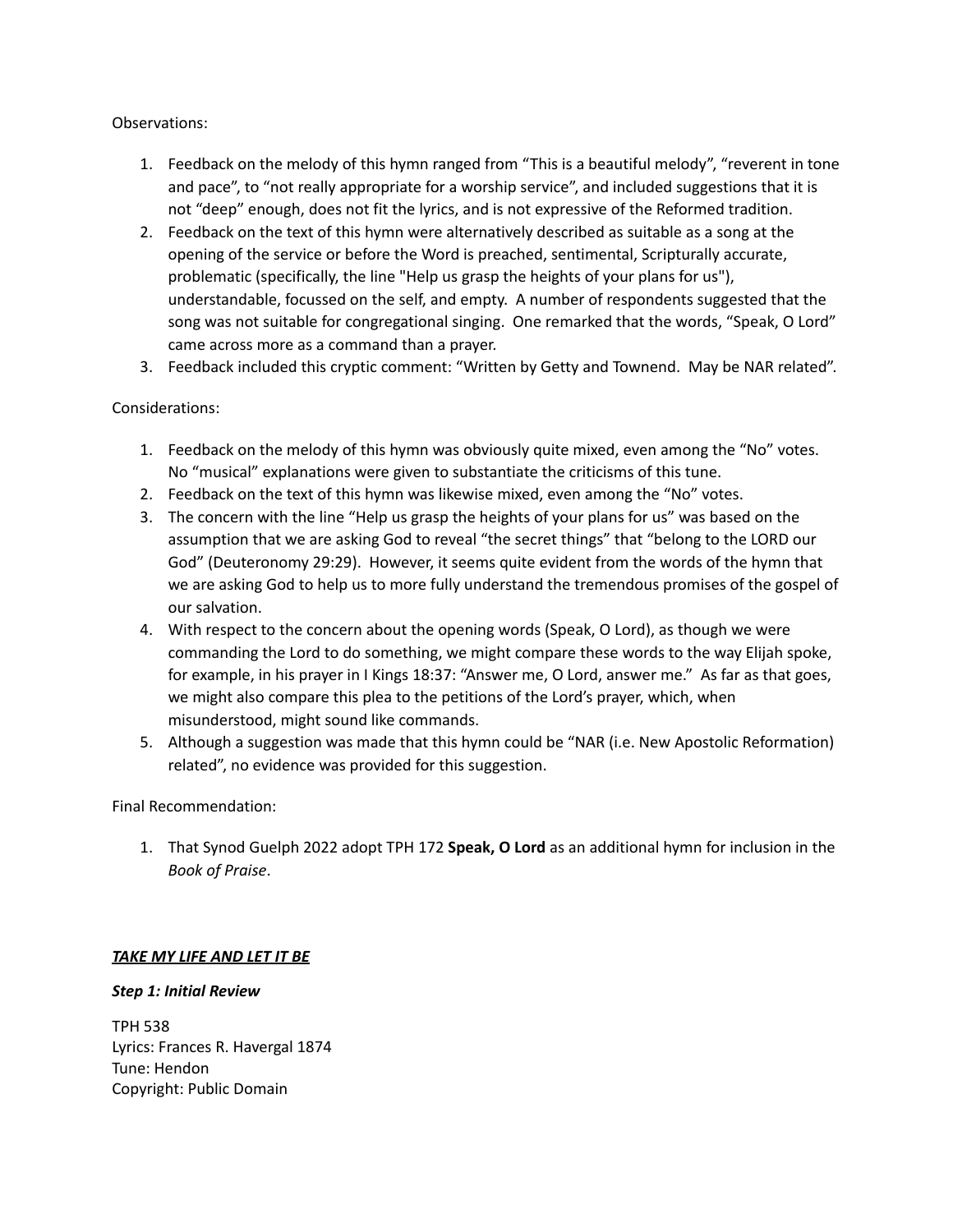### Observations:

- 1. According to hymnary.org, this hymn is Included in 1079 hymnals.
- 2. It was recommended by 19 churches.
- 3. It is in TPH section: Christian Service
- 4. It is a familiar, ecumenical hymn, applicable to every believer.
- 5. The text is biblical; some of the Scriptural links are Isaiah 8:6, Phil 1: 20, Romans 12, Luke 21:2,3.
- 6. There is repetition in the fourth and fifth line of each stanza, plus repetition in the keyword "Take."
- 7. The hymn shares its place as fourth most recommended hymn by the churches, with "It is Well with My Soul".

### Considerations:

- 1. The hymn is built on a repeating pattern, but it is not actually repetitive in its specifics; it has movement across the stanzas.
- 2. Including it would add ecumenicity to the *Book of Praise*.
- 3. Strong support from the churches carries some weight.
- 4. This is one of two 'recommended to add' hymns that are prayers for daily walking the Christian life (the other is TPH 488 "May the Mind of Christ My Savior," for which see later). Our *Book of Praise* does not presently have such hymns, and it would be valuable to have some.

### Initial Recommendation:

To propose TPH 538 **Take My Life and Let It Be** to the churches.

### *Step 2: Post Feedback Review*

Churches: 36 Accepted: 26 Rejected: 10 (3)

Rejected because of text: 6 Rejected because of melody: 2 Rejected for other reasons: 4

- 1. Feedback included many positive comments from the churches:
	- a. This hymn is well-known and easy to sing, and children know it well.
	- b. It was well-received by the congregation during testing.
	- c. The hymn is scriptural (some links include Isaiah 6, Philippians 1, Rom 12 and Luke 21), and it can be used in various places in the liturgy, including for baptism and profession of faith.
	- d. We don't have many hymns that constitute prayer for practical Christian living and sacrificial service to God's will. This hymn would compensate for this gap in the *Book of Praise*.
- 2. Feedback included some negatives as well:
	- a. The hymn is "me" focused, and lends itself to drawing on emotional strings.
	- b. The hymn has archaisms (thee, thou, thine, ev'ry, pow'r).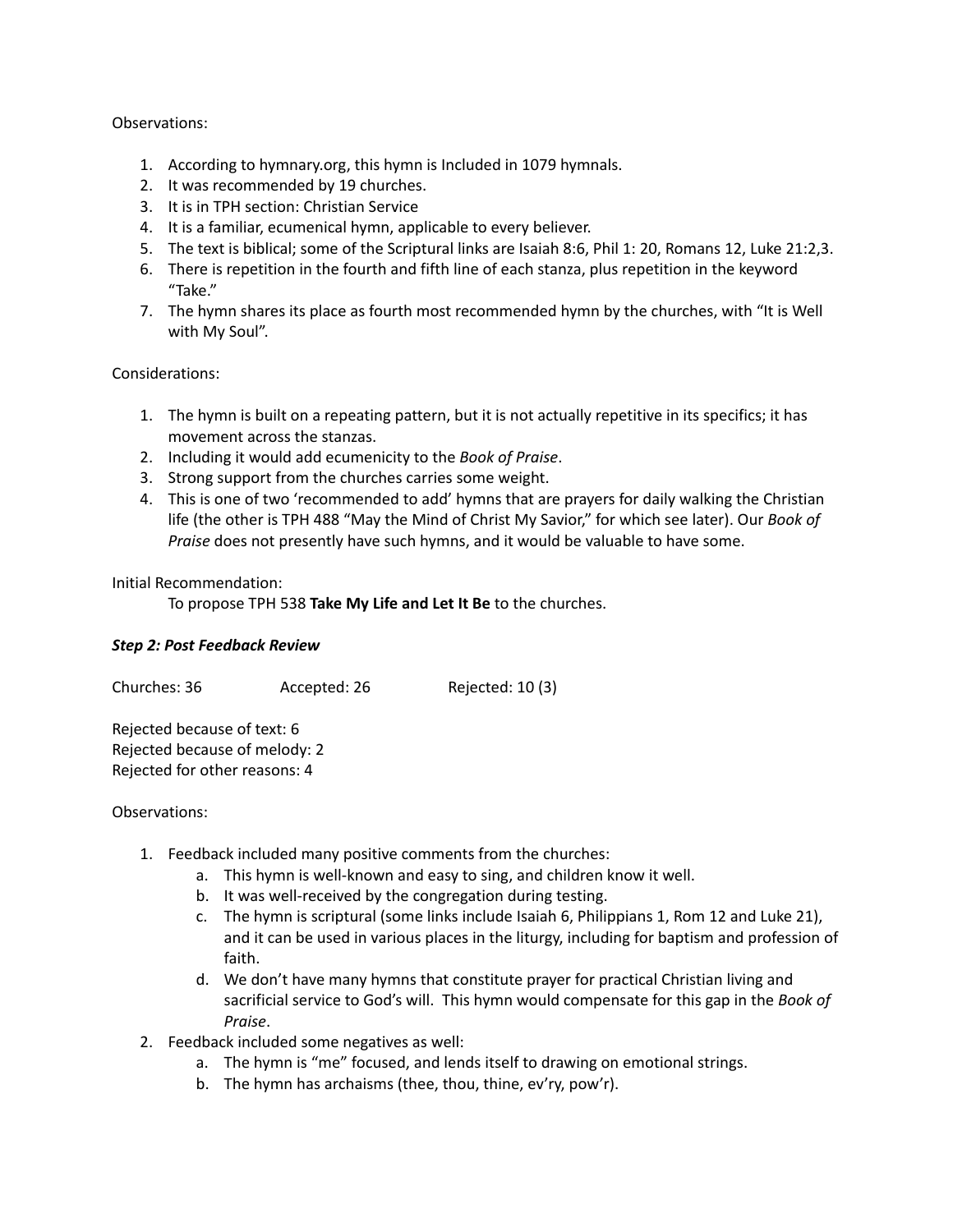- c. One church proposed an updated version as substitute that would address archaisms and perceived flaws in meaning (e.g. Stanza 1: "days flowing in praise" is not clear; stanza 2: "swift and beautiful feet" is not meaningful; stanza 3: who has "silver and gold" anymore? Do people know what a "mite" is? "intellect" is abstract and should be "mind"). This church stated, "The old opening stanza is familiar to most people, but this does not apply to the rest of the hymn. In many hymnals some stanzas have been dropped or modified. Since it is not a widely recognized classic like "How Great Thou Art," this is one older hymn in which the SCBP could easily adhere to its own guidelines and follow the example of others in eliminating antiquated language."
- d. One church objected to the refrain "Take my…." It found the expression unsettling given that it does not seem to suggest a response to God's call (C.o.D. Ch 3/4 Art. 8). This church also found the line "I pour at thy feet its treasure-store" inaccurate, as the individual's desire is to do the opposite (C.o. D. Ch. 3/4 Art 3); the grace and regenerating work of the Holy Spirit seems to be lacking. This concern was echoed by one other individual: the hymn "fails to see sanctification as an ongoing progressive work of the Spirit in us throughout this life."
- e. Two of the churches rejected this hymn as they were not able to test it due to the impact of COVID, and another because it believes no additional songs are needed.

## Considerations:

- 1. While the hymn does speak throughout in the first-person singular, that does not make it individualistic. Apart from the wide use of the first-person singular in many psalms, the apostle Paul also felt free to speak in the first-person singular about his faith and his spiritual life and experience – see e.g. Romans 7:7-25, Galatians 6:14, Philippians 3:2-16. Use of "my" and "I" is also in keeping with the personal language of HC Answer 1.
- 2. A new scan of hymnary.org confirms that *very* few hymnals have altered the text of this hymn in any way. The inclusion of the hymn in 1079 hymnals on hymnary.org suggests that it is as much or more a classic than "How Great Thou Art," which is included in 119 hymnals on hymnary.org. It would be difficult to alter the text without disturbing its familiarity to many.
- 3. The particular expressions criticized in c) above do not strike the Committee as difficult to understand or outdated.
- 4. While the hymn does not directly refer to the Holy Spirit, the sanctifying work of the Spirit is implied in the supplication that the Lord take and, essentially, remake every element of the person into a new nature/form that acts for God rather than for self.

### Final Recommendation:

That Synod Guelph adopt TPH 538 **Take My Life and Let It Be** as an additional hymn for inclusion in the *Book of Praise.*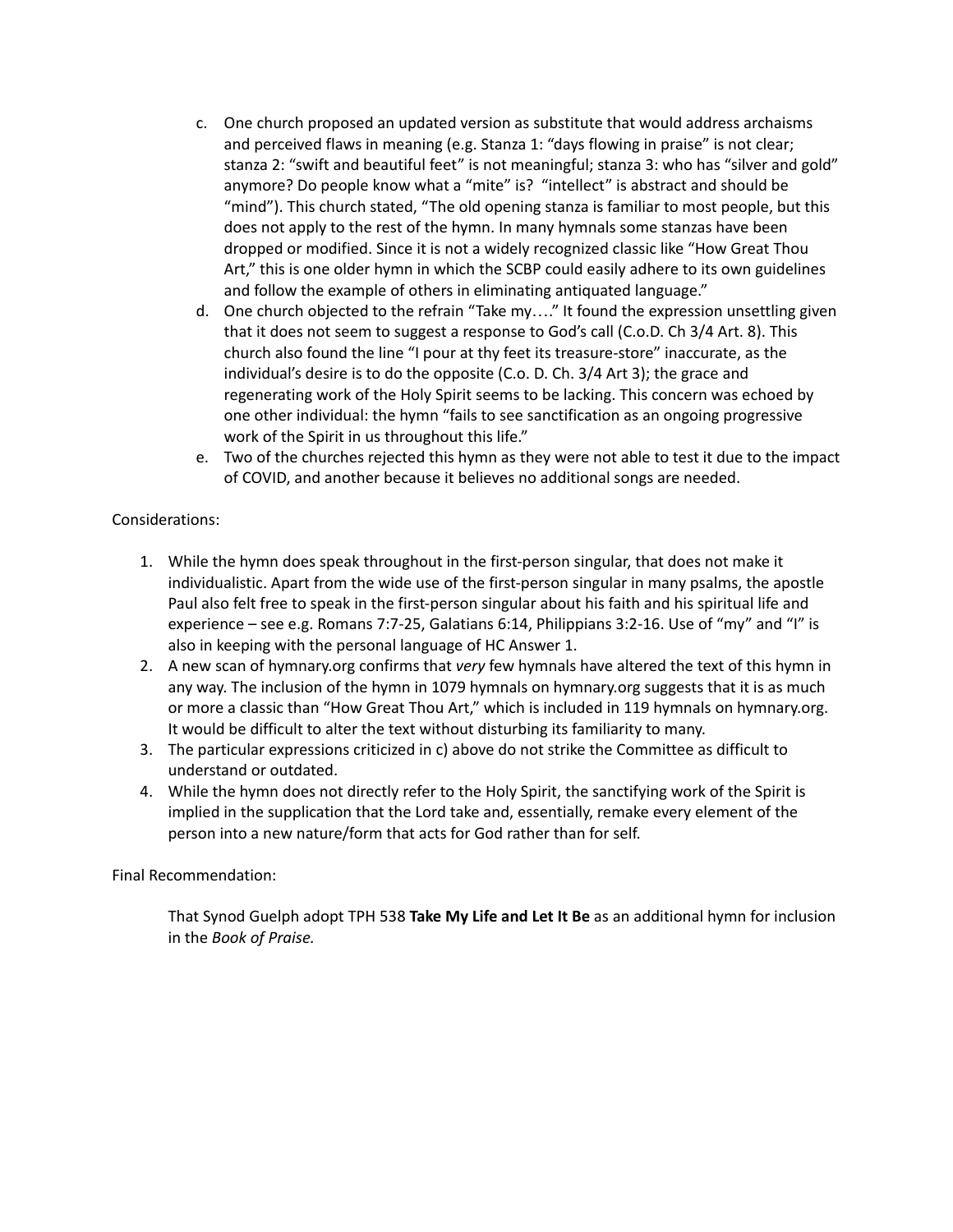## *THREEFOLD AMEN*

#### *Step 1: Initial Review*

TPH 575 Lyrics: Anonymous Tune: Danish Copyright: Public Domain

#### Observations:

- 1. According to hymnary.org, the threefold Amen is included in 705 hymnals.
- 2. It was recommended by 12 churches.
- 3. It is in TPH section: Amens.

#### Considerations:

- 1. The threefold Amen is already sung in many of our churches. Including it could 'standardize' its use in the churches.
- 2. If desired, it could be included in a 'liturgical' category of hymns in the *Book of Praise*. Actually, the Amen would be used after the benediction and not in place of a hymn in the service.

#### Initial Recommendation:

To propose TPH 575 **Amen, Amen, Amen** to the churches.

### *Step 2: Post Feedback Review*

Churches: 33 Accepted: 24 Rejected: 9

Rejected because of text: 0 Rejected because of melody: 1 Rejected for other reasons: 8

### Observations:

- 1. Several churches indicated that they already sing a version of an AMEN put to music.
- 2. Several churches which rejected the hymn for inclusion did so by stating that an AMEN that is sung does not need synod approval and should not take space as a hymn in the *Book of Praise* (the implied concern was that inclusion might 'bump out' another hymn if a cap of 100 was maintained).
- 3. One church asked for a musical version with a couple of chords to lead into the singing.
- 4. A few churches stated they could not test due to COVID restrictions.

- 1. It is true that singing AMEN does not require synodical approval.
- 2. If a cap of 100 hymns is maintained, the AMEN is probably not a priority for inclusion.
- 3. Singing the hymn could indeed benefit from a chordal introduction, but each accompanist could provide one, as with any hymn or psalm.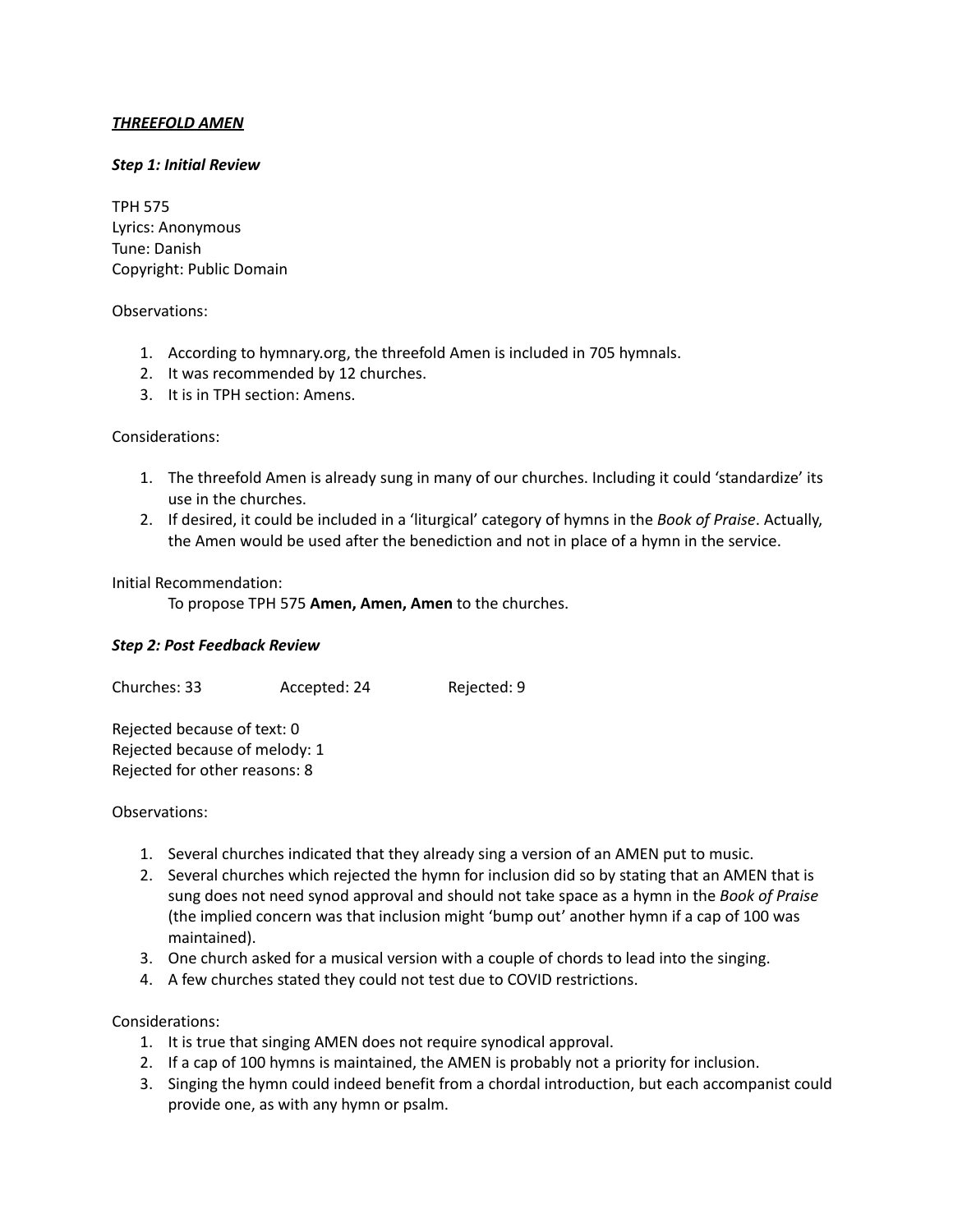4. Signalling that singing a three-fold Amen is an acceptable practice within the *Book of Praise* would still be good.

Final Recommendation:

That Synod Guelph 2022 adopt TPH 575 **Threefold Amen** as an additional 'hymn' for inclusion in the *Book of Praise*, as long as it does not count against any cap that may be set.

## *WHEN I SURVEY THE WONDROUS CROSS*

### *Step 1: Initial Review*

TPH 338 Lyrics: Isaac Watts, 1707,1709 Tune: Hamburg Copyright: Public Domain

### Observations:

- 1. According to hymnary.org, this hymn is included in 1804 hymnals.
- 2. It was recommended by 17 churches.
- 3. It is in TPH section: The Passion and Atoning Death of Christ
- 4. It is a well-known hymn.
- 5. The text includes metaphors not given in Scripture (e.g. see, from His head/hands/feet, love and sorrow flow mingled down).

### Considerations:

1. The text contains imagery we don't typically use, yet the hymn as a whole emphasizes the all-encompassing claim of the cross.

Initial Recommendation:

To propose TPH 338 **When I Survey the Wondrous Cross** to the churches.

### *Step 2: Post Feedback Review*

Churches: 34 Accepted: 25 Rejected: 9

Rejected because of text: 4 Rejected because of melody: 2 Rejected for other reasons: 6

- 1. Feedback included these positive comments:
	- a. The hymn is well-known and easily singable.
	- b. The hymn is suitable for Easter.
	- c. The tune and text fit well together.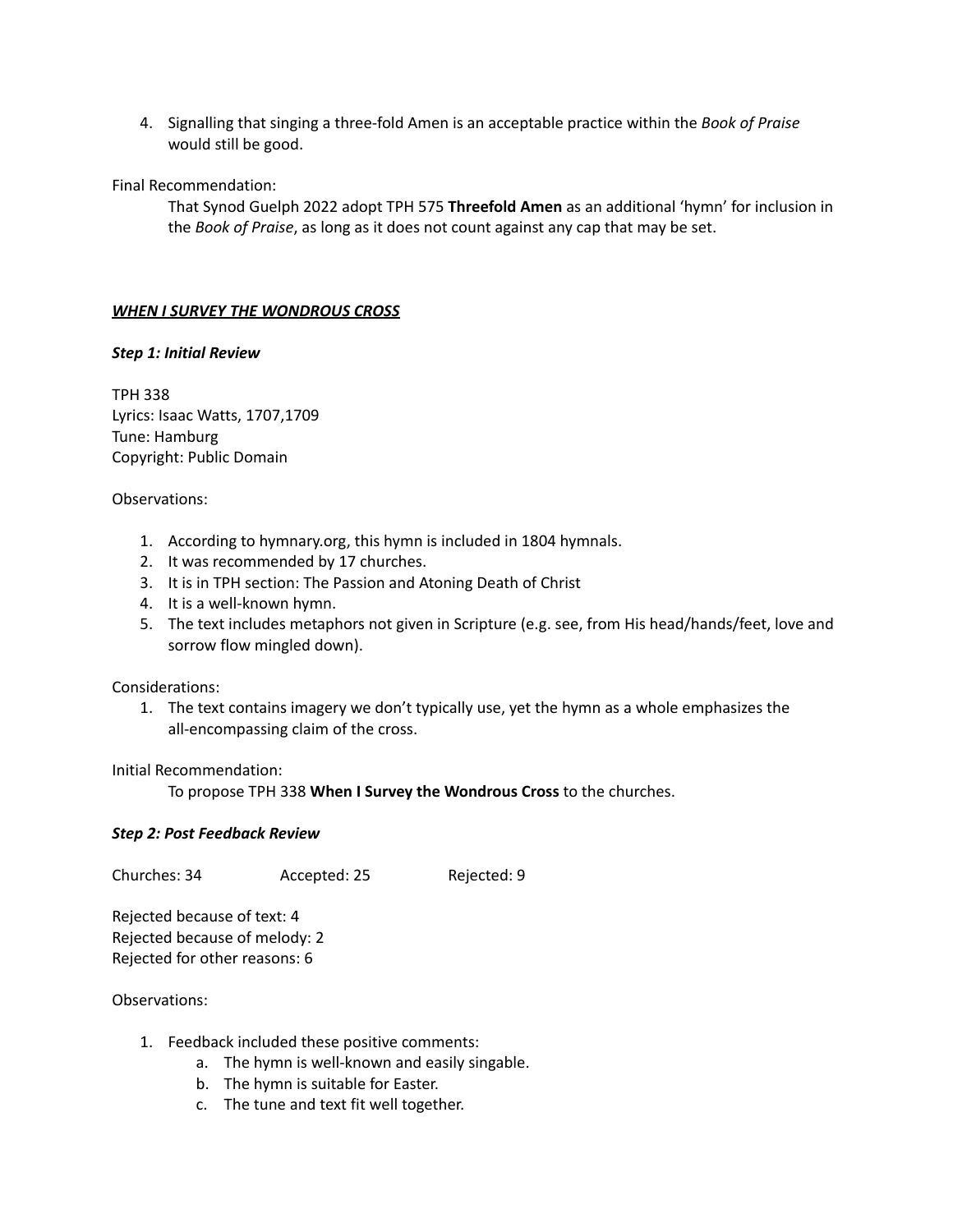- d. The text is scripturally accurate (one reference is Gal. 6:14) and exemplifies reverence for our great and holy God.
- 2. Feedback included these negative comments:
	- a. The hymn is too much about 'me,' which is not suitable for a corporate worship service; it has too much focus on the redeemed instead of the Redeemer.
	- b. The hymn lacks solid Scriptural references and does not suit a Reformed context.
	- c. The tune is boring.
	- d. One church rejected the hymn but indicated it would approve it if stanza 3 were deleted, because it objected to its opening lines (we cannot be invited to see sorrow and love flow from his head, hands, feet).
	- e. A couple of churches stated they could not test the hymn due to COVID restrictions.

Considerations:

- 1. While the hymn does speak throughout in the first-person singular, that does not make it individualistic. Apart from the wide use of the first-person singular in many psalms, the apostle Paul also felt free to speak in the first-person singular about his faith and his spiritual life and experience – see e.g. Romans 7:7-25, Galatians 6:14, Philippians 3:2-16. Use of "my" and "I" is also in keeping with the personal language of HC Answer 1.
- 2. Scripture references include 2 Cor. 11 (Paul's boasting in Christ); Phil. 3:7-8 (whatever gain I had I count as loss in Christ); Gal 6:14 (boasting in the cross)
- 3. Most respondents did not indicate any dissatisfaction with the tune.
- 4. The opening lines of stanza 3 are a poetic expression encouraging us to consider Christ's shed blood as indicative of both His suffering and His love.

Final Recommendation:

That Synod Guelph 2022 adopt TPH 338 **When I Survey the Wondrous Cross** as an additional hymn for inclusion in the *Book of Praise*.

### *WHEN PEACE LIKE A RIVER (IT IS WELL WITH MY SOUL)*

### *Step 1: Initial Review*

TPH 476 Lyrics: Horatio G. Spafford, 1873 Tune: Ville De Havre Copyright: Public Domain

- 1. According to hymnary.org, this hymn is included in 440 hymnals.
- 2. It was recommended by 19 churches.
- 3. It is in TPH section: Trust and Assurance
- 4. It is a well-known hymn, sung in many different types of gatherings in our church circles.
- 5. It is structured as stanzas and refrain, which creates some repetition.
- 6. There are archaisms in stanza 1.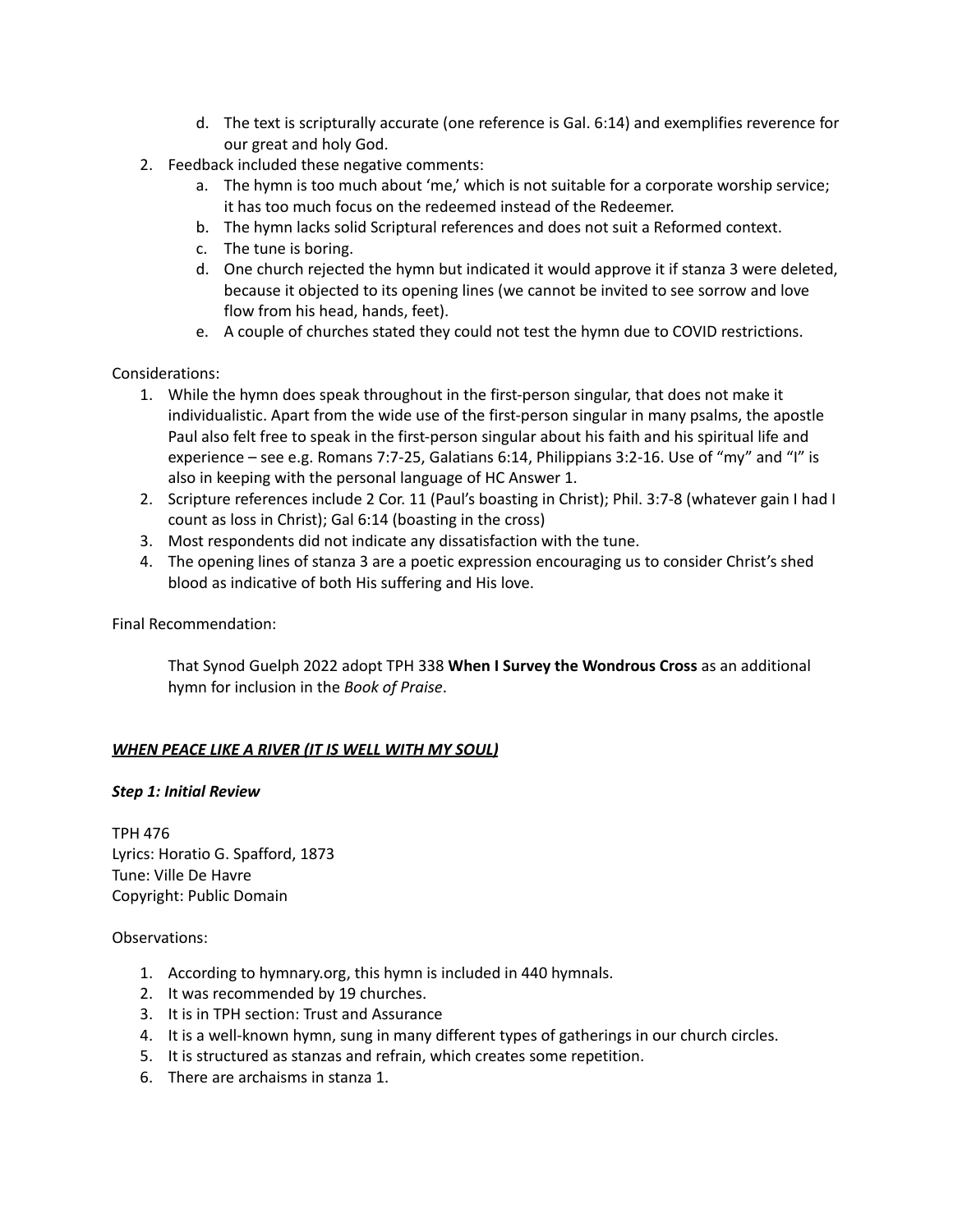7. The hymn shares place as fourth most recommended hymn by the churches (with "Take my Life and Let it Be" and "How Great Thou Art").

## Considerations:

- 1. The text is comparable to portions of Hymns 54, 55, 64, 66, 68, 71, and 83 (themes of trust and comfort amid sorrow). The theme does not therefore fill a gap in the *Book of Praise* but forms a much-loved supplement to it.
- 2. The hymn is suitable in the liturgy for situations of both grief and hope.
- 3. It is true that the refrain repeats, but the stanzas have strong movement.
- 4. The archaism in stanza 1, line 1 is difficult to replace, mainly because the hymn is too well-known to have its first line much altered, but also because it's challenging to find a suitable three-syllable word to replace "attendeth". A lengthy search of hymnary.org revealed only one hymnal with an altered first line, with wording we do not recommend ("When peace, like a river, upholds me each day").
- 5. The high support from the churches carries some weight.

## Initial Recommendation:

To propose TPH 476 **When Peace Like a River (It is Well with My Soul)** to the churches.

## *Step 2: Post Feedback Review*

Churches: 37 Accepted: 31 Rejected: 6(3)

Rejected because of text: 1 Rejected because of melody: 1 Rejected for other reasons: 4

- 1. Feedback included positive comments about the text as expressive of sorrow and suitable for funerals and times of anxiety (comparisons were made to Job's confession, 'The Lord gives and the Lord takes away' and to Paul's confession of contentment in all circumstances). The text was repeatedly described as well-known, powerful, a favourite, full of blessed assurance, comforting, hopeful, and scriptural.
- 2. Feedback included statements about the tune as well-received by those who hadn't sung it before; well-matched to the lyrics; easy to sing; whole-heartedly sung and received; but two churches stated the refrain is problematic for a church that sings unison (although another church welcomed the opportunity for part-singing); another wondered if the hymn is already over-sung; and one comment described the tune as uninspiring and repetitive.
	- a. There were two requests for a fermata at the end of the stanzas.
- 3. A few churches criticized the archaisms in stanza 1.
- 4. One church suggested replacing "is" with "was" in stanza 3, to achieve "was nailed to the cross."
- 5. Unrepresentative but strongly voiced was a criticism of the text as sentimental, especially in comparison to the Psalms that treat similar themes, as insufficiently attentive to lament as part of sorrow, and as the work of a cult leader who should not be represented in the *Book of Praise*.
- 6. Two churches stated they could not test the hymn due to pandemic restrictions. Another stated no additions to the *Book of Praise* were necessary.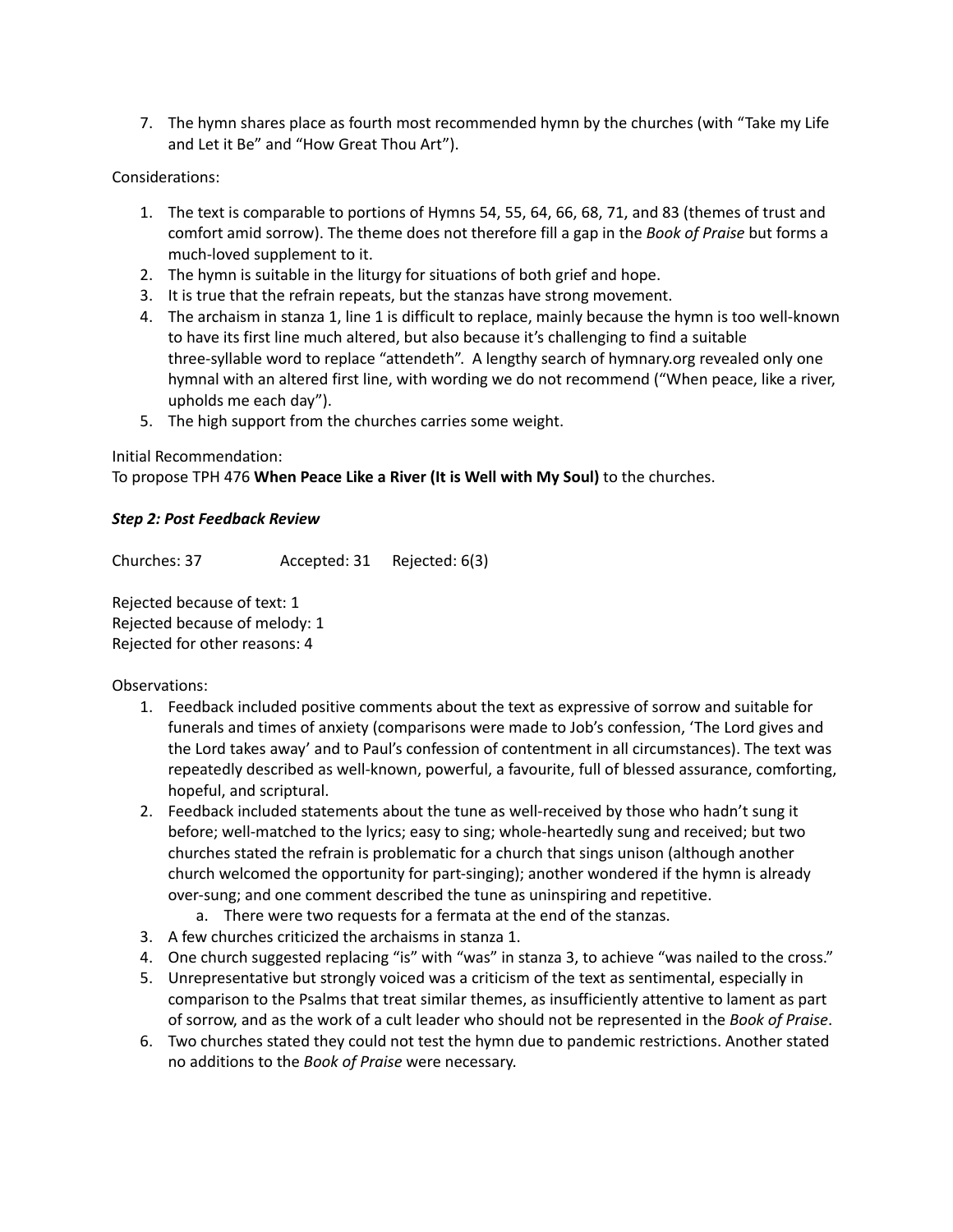### Considerations:

- 1. The preponderance of commentary on both text and tune favours inclusion.
	- a. While authorship is worth considering, a text must be assessed on its own merits; this text aligns with Scripture.
	- b. The majority of respondents seemed to appreciate the tune.
- 2. It is not possible to solve "attendeth" as an archaism (even replacing it with "attends" makes the musical phrase out of keeping with the remaining stanzas). Since "attendeth" must remain, it would be odd to correct the other archaisms. Therefore, it is best to leave the text as is.
- 3. An action in the past creates the reality of the present; therefore "my sin . . . is nailed to the cross" is an acceptable expression.
- 4. The hymn has emotional qualities but they are not artificial or manipulative. It could be compared to Psalm 131: both in its repetition and its reference to the quieted soul, the line "it is well with my soul" evokes the lines "like a weaned child with its mother, like a weaned child is my soul within me."

Final Recommendation:

That Synod Guelph 2022 adopt TPH 476 **When Peace Like A River (It is Well with My Soul)** as an additional hymn for inclusion in the *Book of Praise*.

#### *WORSHIP CHRIST, THE RISEN KING*

#### *Step 1: Initial Review*

TPH 369 Lyrics: Jack Hayford, 1986 Tune: Regent Square Copyright: 1986 Annamarie Music and New Spring Publishing Co. (however, tune is public domain) CCLI License cover: Yes

Observations:

- 1. According to hymnary.org, this hymn is included in 4 hymnals.
- 2. It was recommended by 1 church.
- 3. It is in the TPH section: Resurrection.
- 4. The text is a modern composition, not yet widely known and under copyright.
- 5. Part of the text overlaps with the hymn "Angels from the Realms of Glory."
- 6. The text includes an imaginative feature that the tomb is speaking (stanza 2,  $2^{nd}$  line); also that the earth protests (stanza 1).
- 7. The tune is already used in Glory be to God the Father (BoP 7); and in Angels from the Realms of Glory (TPH 313, proposed to the churches).

- 1. That the text is not yet widely known does not mean it is unworthy.
- 2. The tune is suitable for the text in its triumphant nature, and it does not wear out with repetition (even across multiple hymns that use it).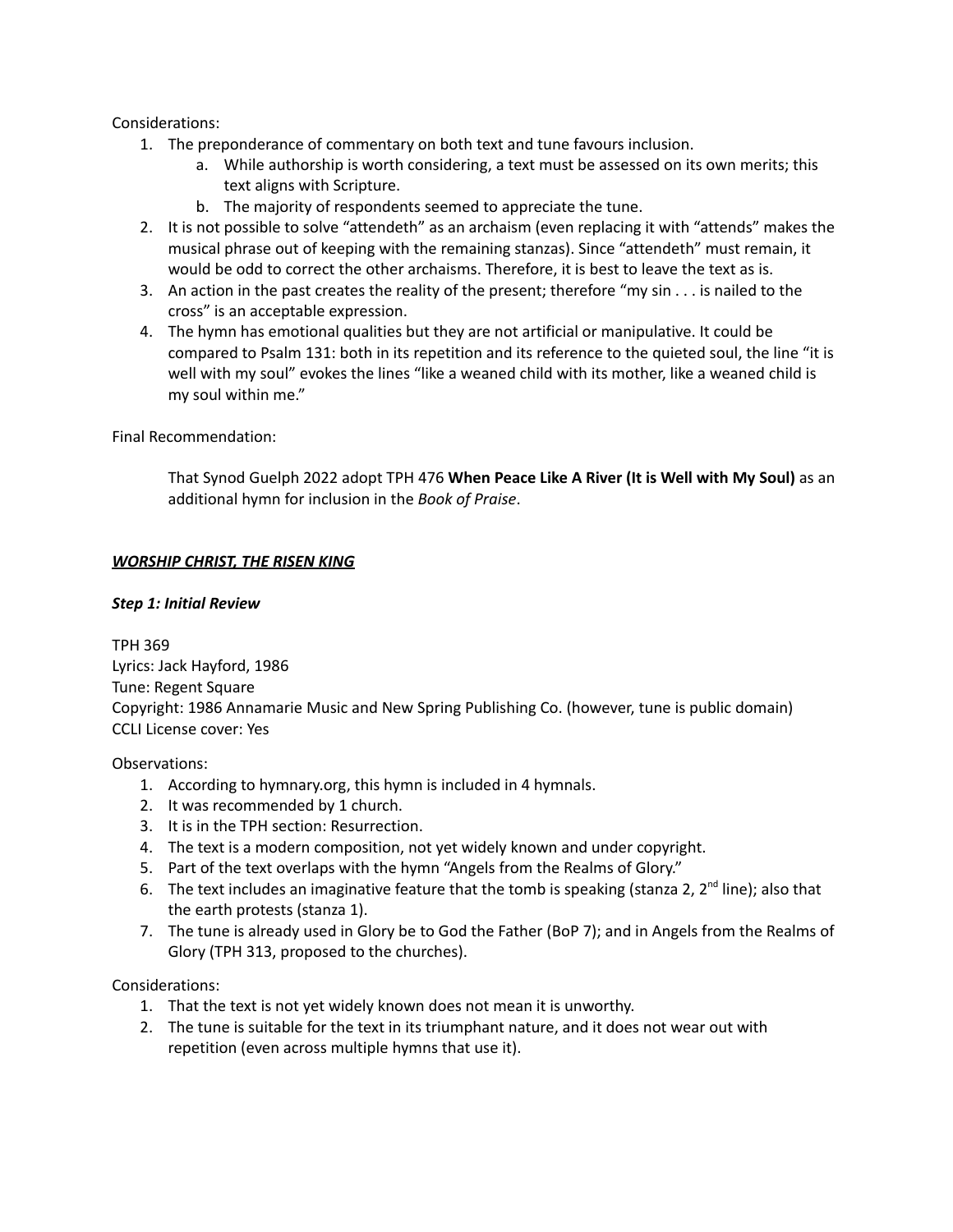3. The *Book of Praise* section "Christ has risen" includes four hymns focused on this topic; however, two of them have been recommended for removal by multiple churches and a third by a smaller set of churches. Should that happen, Worship Christ the Risen King could be a replacement.

Initial Recommendation:

To propose TPH 369 **Worship Christ, the Risen King** to the churches.

## *Step 2: Post Feedback Review*

Churches: 34 Accepted: 17 Rejected: 17(2)

Rejected because of text: 10 Rejected because of melody: 8 Rejected for other reasons: 7

Observations:

- 1. Feedback included many remarks on the fact that the tune is already used for two hymns in the *Book of Praise*; some of these remarks were positive (tune is familiar, well-liked, melodic connection between Christmas and Easter is appropriate); more were either hesitant about or opposed to the duplication. However, both types of remarks affirmed the tune itself as beautiful, joyful, good, suitable for the text, etc.
- 2. Feedback included many positive comments about the text as joyful and suitable for Easter (though one such response expressed concern about archaic language).
	- a. One respondent suggested this hymn should replace Hymn 33.
- 3. Feedback included criticisms of the text as follows:
	- a. Questionable personification of the grave and earth
	- b. Concern that stanza 2 suggests death and the tomb overcame the Lord, whereas Christ laid down his life of his own accord; also a remark that "Death and I" must be an error, with the intent being "Death and Hell."
	- c. Concern that stanza 3 does not seem to reflect Biblical language.
	- d. Concern that the line "thoughtful hearts receive with cheer" suggests a person's reason governs one's faith, and would be better as "faithful hearts receive with cheer".
	- e. Concern that "Hell's minions" is not a clear meaning.
	- f. Other dissatisfactions with the text as insufficiently plain in meaning (e.g. stanza 4, "Doubt may lift its head to murmur").
	- g. Considered too similar to Hymns 24, 31 and others in the *Book of Praise.*

- 1. As the text is copyrighted, no changes can be made without permission. As it would not be fitting to ask the author to rewrite entire lines in multiple stanzas, the text should be accepted or rejected as it stands.
- 2. While some of the textual concerns could be addressed, others are more challenging, and the end result would likely still be that these issues, combined with the triplicate use of the melody, present a concern for many of the churches.
- 3. If Synod decides to lift the cap of 100 hymns, and none of the present hymns are removed, then this one is not needed to supplement the resurrection theme.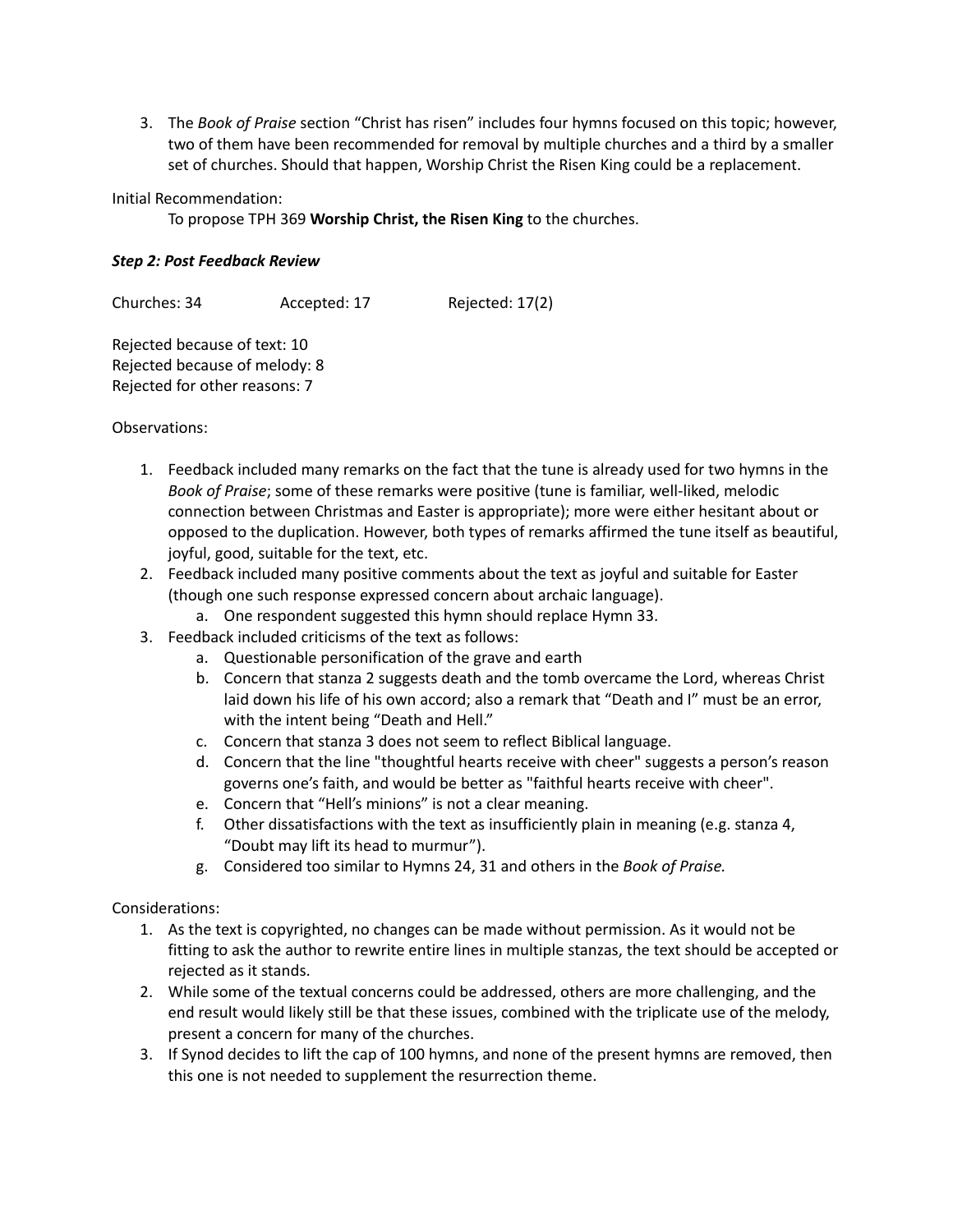Final Recommendation:

To remove TPH 369 **Worship Christ, The Risen King** as a hymn proposed for inclusion in the *Book of Praise*.

#### *YET NOT I BUT THROUGH CHRIST IN ME*

#### *Step 1: Initial Review*

Lyrics: Jonny Robinson, Rich Thompson and Michael Farren Tune: Jonny Robinson, Rich Thompson and Michael Farren Copyright: 2018 CityAlight Music, Farren Love and War Publishing, Integrity's Alleluia! Music CCLI License Cover: Yes

Observations:

- 1. The hymn confesses that all hope, forgiveness, comfort, salvation etc. are solely thanks to Jesus' ministry.
- 2. It echoes Psalm 23, Romans 8 and Galatians 2:20 and is theologically sound.
- 3. The second line of stanza 1 is unclear in meaning and possibly misleading ("There is no more for heaven now to give").
- 4. The tune for the stanzas was easy to learn, while the refrain was more difficult to learn.
- 5. The hymn has a repetitive ending and is very long.

#### Considerations:

- 1. The context of the line mentioned in Observation 3 conveys that God did not withhold anything when he fully gave the gift of grace in Jesus.
- 2. The repetitive ending does not necessarily detract from the tune's value overall.
- 3. The melody is singable with no large jumps.

Initial Recommendation:

To propose **Yet Not I But Through Christ in Me** to the churches.

#### *Step 2: Post Feedback Review*

Churches: 35 Accepted: 20 Rejected: 15(3)

Rejected because of text: 4 Rejected because of melody: 8 Rejected for other reasons: 6

Observations:

1. Feedback included many positive comments about this hymn, deemed beautiful, singable, powerful, beloved, wonderful, gospel-centered, and reverent in melodic tone and pace. Several churches responded that it was new to them but readily learned and much appreciated. Even among the churches that responded 'No,' individual responses sometimes disagreed with that response and offered positive comments.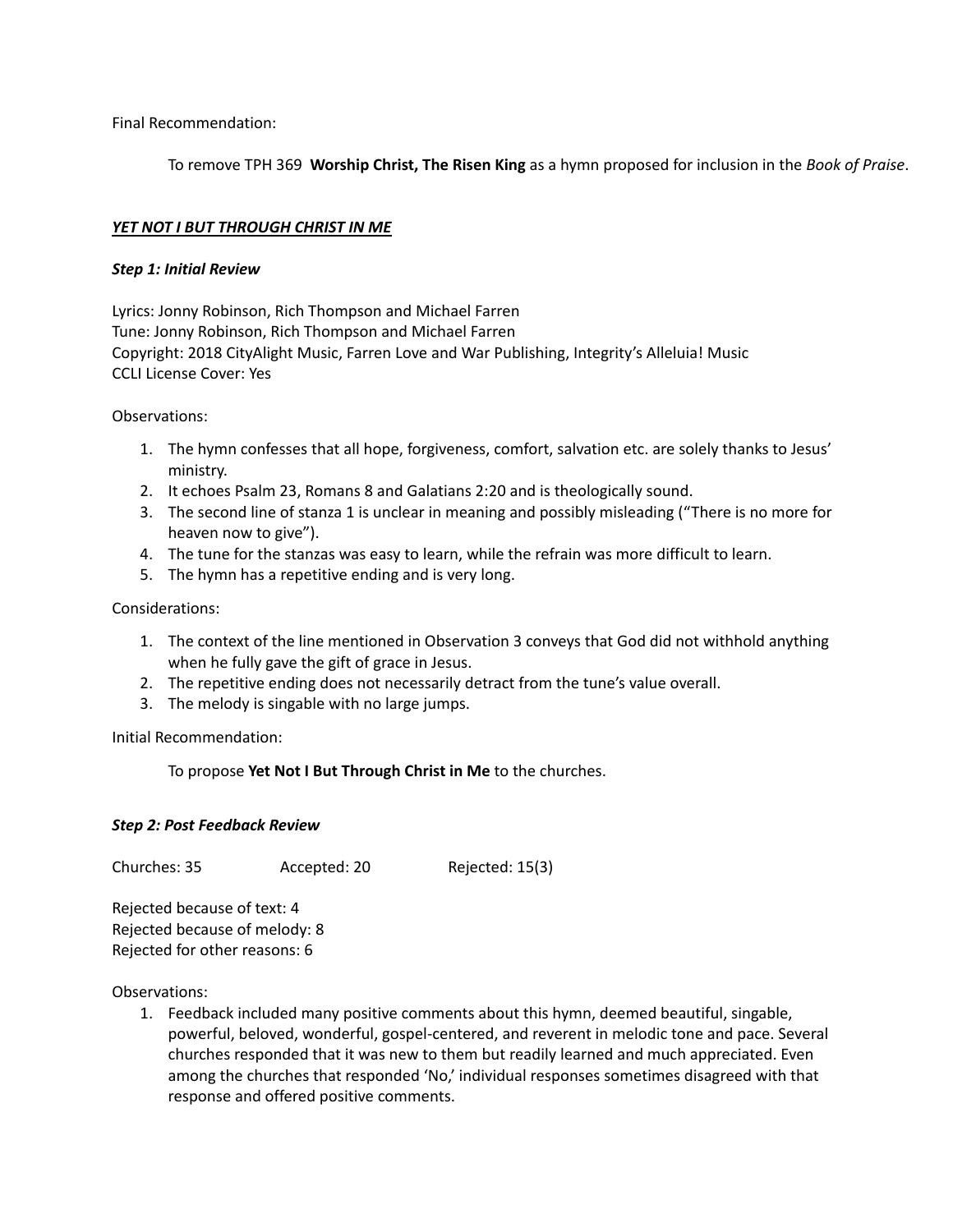- 2. Feedback included some moderate reservations about the tune as a little "messy," with a difficult pickup and undesirable repetition at end, and unsuited to the *Book of Praise*. Feedback also included much stronger opposition to the tune as complicated, pitched too low, designed for emotive effect, plodding, and repetitive, and more suitable for a choir than a congregation.
- 3. Direct comments on the tune are 9 positive and 14 critical or questioning.
- 4. Two of the respondents opposed to the tune nevertheless stated the text itself was scriptural. Two others said the text did not add anything to the *Book of Praise*. One suggested the pronouns be changed from 'I' to 'we.'
- 5. Specific textual criticisms from different individuals within one responding church:
	- a. About the line "There is no more in heaven now to give": Christ is our Advocate in heaven, so there is indeed still more in heaven for us yet.
	- b. About the line "the night has been won, and I shall overcome, yet not I but through Christ in me": this line is borderline Arminian/Pelagian, a subtle and dangerous theological teaching. Christ has already overcome (John 16:33), and we are just beneficiaries of this. We don't overcome anything except through his power, and then the focus should not be on us overcoming at all, but solely on Christ. We contribute nothing to our salvation except the sin that made it necessary (Ezekiel 37:1-14; Ephesians 2:1-10). Christ does not act through us to accomplish his plan of redemption; the only way he acts through us is through his Spirit in our sanctification, and this is only because he has already overcome and conquered death, and has already justified us, not because of some future battle we need to fight or any work we could do to merit or contribute to our own salvation.

- 1. By far the majority of respondents found the text biblical and beautiful.
- 2. The Committee considered initially that the context of the line "There is no more in heaven now to give" conveys that God did not withhold anything when he fully gave the gift of grace in Jesus. This context places a certain limit on the meaning of the sentence, such that it does not eliminate Christ's advocacy in heaven for us now.
- 3. Scripture has multiple passages that indicate the believer must continue to strive or overcome or conquer sin, of course always through Christ, which the hymn recognizes. Some examples:
	- a. In I John 5:3-5, the apostle John writes: "everyone born of God overcomes the world. This is the victory that has overcome the world, even our faith.Who is it that overcomes the world? Only the one who believes that Jesus is the Son of God."
	- b. In Col 1:29, the apostle Paul writes, "To this end I strive with all his energy which so powerfully works in me."
	- c. In the letters of Christ to churches recorded in Rev 2-3, the repeated closing is as follows: "To him who overcomes" (2:7, 2:17, 2:26, 3:21) "He who overcomes" (2:11)
	- d. In Rev 21:7, the One seated on the throne says, "He who overcomes will inherit all this"
- 4. The tune is certainly different from what we are used to in the churches. It was designed more for a small-group ensemble than a congregation, a factor that seems to play out in some of the responses from the churches, though far from all. The tune/arrangement seems to require a percussion element to keep the melodic line moving forward (especially the first half) and thus is better suited to piano than organ accompaniment; but none of the feedback specified the instrument used for the testing, so the positive and negative responses cannot be connected to piano or organ. Perhaps the question is: what degree of difference are we willing to add to the *Book of Praise* and for what purpose?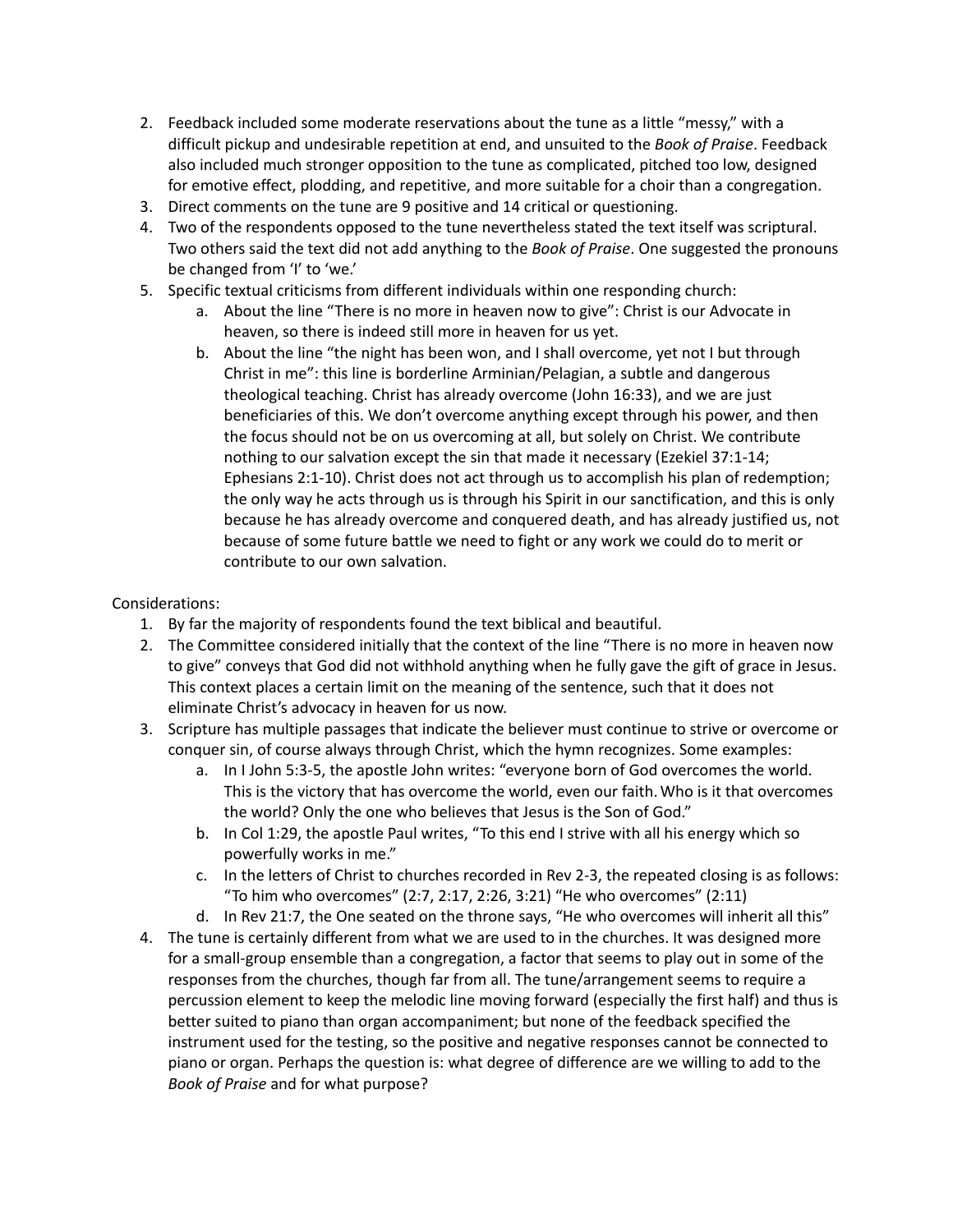- 5. The tune does involve a lower-pitch than usual. For some singers, this is a challenge; for others, it is welcome.
- 6. The repetition at the end can be eliminated, and stanza 4 ended simply as the other stanzas end, per copyright permission received.
- 7. The committee is seeking copyright permission to set the music as a melodic score for congregational singing, to replace the performance score that was sent to the churches for testing.

Final Recommendation:

That Synod Guelph adopt **Yet Not I But Through Christ in Me** as an additional hymn for inclusion in the *Book of Praise*.

## *YOUR LAW, O GOD, IS OUR DELIGHT*

## *Step 1: Initial Review*

Lyrics: Derrick and Debbie Vander Meulen, 2015 Tune: Germany Copyright: 2016 Derek and Debbie Vander Meulen (text) CCLI License Cover: No

Observations:

- 1. The hymn is included in one hymnal (TPH).
- 2. It was recommended by 3 churches.
- 3. It is in the TPH section: God's Word and Law.
- 4. It is based on Psalm 119.
- 5. It is a modern composition.
- 6. It has the same tune as TPH 111B, proposed to the churches as an alternate psalm.

Considerations:

- 1. The hymn could be an alternate selection in the liturgy, in place of Psalm 119.
- 2. It has multiple uses in the liturgy, with many clear Scriptural connections.
- 3. The *Book of Praise* section, "With them his covenant he established," has one hymn (Hymn 11) that paraphrases the Ten Commandments, but no hymn that directly connects the Law with Christ's fulfilment, as this one does (distinguishing it from Psalm 119 more 'purely').

Initial Recommendation:

To propose TPH 175 **Your Law, O God, is Our Delight** to the churches.

## *Step 2: Post Feedback Review*

Churches: 34 Accepted: 23 Rejected: 11(4)

Rejected because of text: 3 Rejected because of melody: 4 Rejected for other reasons: 6